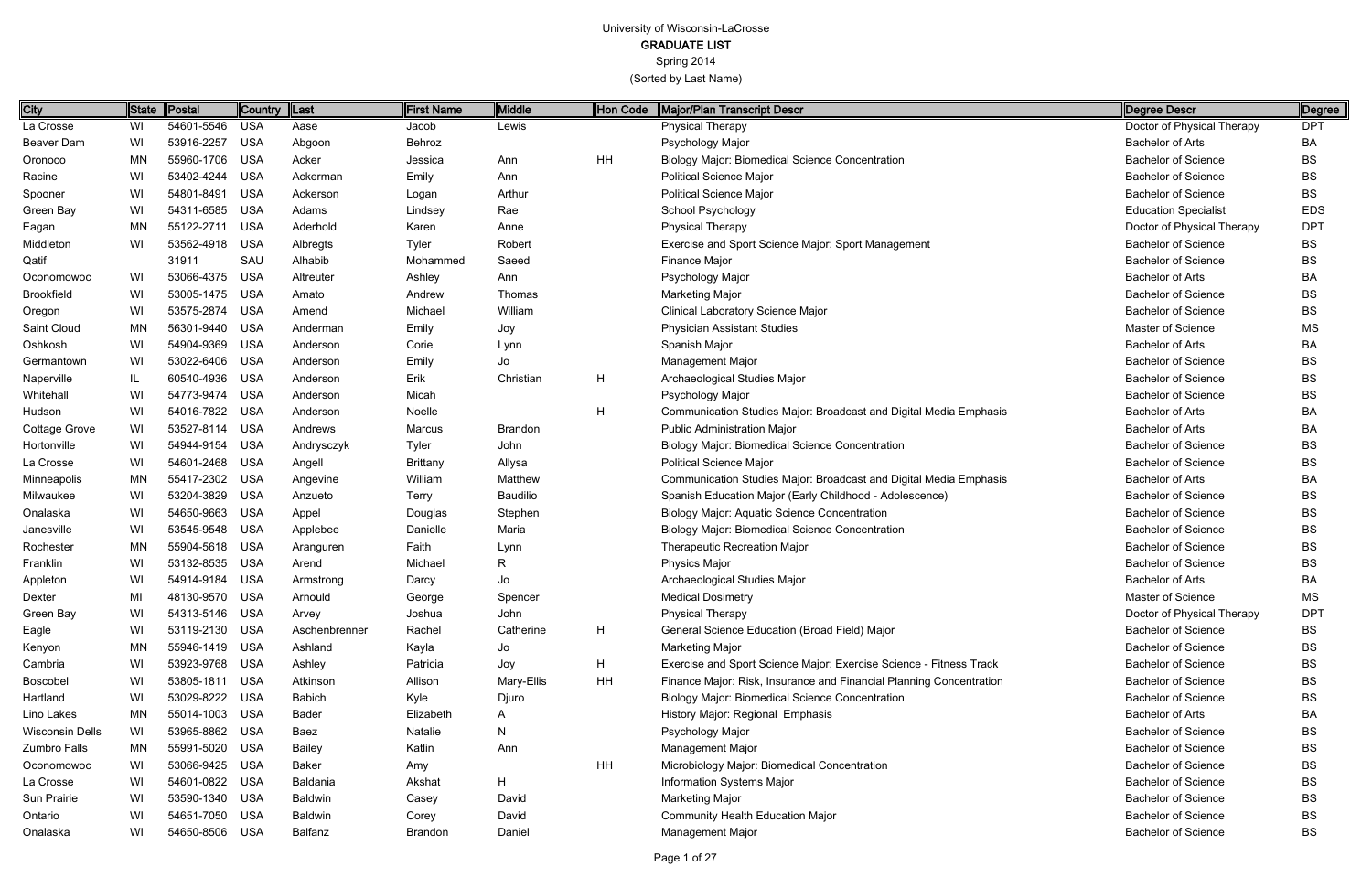GRADUATE LIST

Spring 2014

(Sorted by Last Name)

Page 2 of 27

| City                   | <b>State</b> | Postal         | <b>Country</b> | ∥Last              | <b>First Name</b> | <b>Middle</b> | Hon Code  | Major/Plan Transcript Descr                                                         | Degree Descr                   | Degree      |
|------------------------|--------------|----------------|----------------|--------------------|-------------------|---------------|-----------|-------------------------------------------------------------------------------------|--------------------------------|-------------|
| Sauk Centre            | ΜN           | 56378-8101     | <b>USA</b>     | Ball               | Alisha            | Ann           | H         | <b>History Major</b>                                                                | <b>Bachelor of Arts</b>        | BA          |
| Waukesha               | WI           | 53189-8027     | <b>USA</b>     | Ballo              | <b>Brian</b>      | James         |           | <b>Biology Major</b>                                                                | <b>Bachelor of Science</b>     | BS          |
| Ferryville             | WI           | 54628-8091     | <b>USA</b>     | <b>Bankes</b>      | <b>Brandon</b>    | K.            |           | <b>English Education Major</b>                                                      | <b>Bachelor of Science</b>     | BS          |
| Bloomer                | WI           | 54724-9009     | <b>USA</b>     | <b>Barlow</b>      | Jon               | Sam           |           | Management Major                                                                    | <b>Bachelor of Science</b>     | ВS          |
| White Bear Lake        | MN           | 55110-2354     | USA            | Bartz              | Heather           | Lynn          | H         | Exercise and Sport Science Major: Exercise Science - Pre-professional Track         | <b>Bachelor of Science</b>     | ВS          |
| Colgate                | WI           | 53017-9536 USA |                | <b>Basse</b>       | <b>Blake</b>      | William       |           | Management Major                                                                    | <b>Bachelor of Science</b>     | BS          |
| Germantown             | WI           | 53022-6618 USA |                | <b>Basten</b>      | Steven            | John          | H         | Finance Major                                                                       | <b>Bachelor of Science</b>     | BS          |
| Appleton               | WI           | 54913-5448 USA |                | Bauer              | <b>Bailey</b>     | Sue           |           | <b>Biology Major: Biomedical Science Concentration</b>                              | <b>Bachelor of Science</b>     | BS          |
| Schofield              | WI           | 54476-1308     | USA            | Bauman             | Matthew           | Thomas        |           | English Major: Literature Emphasis                                                  | <b>Bachelor of Arts</b>        | ВA          |
| La Crosse              | WI           | 54601-6441     | <b>USA</b>     | <b>Baxter</b>      | Rebecca           |               |           | <b>Clinical Laboratory Science Major</b>                                            | <b>Bachelor of Science</b>     | BS          |
| Mc Farland             | WI           | 53558-9019 USA |                | Baynard            | Jasmyne           | Mariah        |           | <b>Political Science Major</b>                                                      | <b>Bachelor of Science</b>     | BS          |
| La Crosse              | WI           | 54601-7868 USA |                | <b>Beal</b>        | Terri             |               | H         | Archaeological Studies Major                                                        | <b>Bachelor of Science</b>     | BS          |
| Victoria               | <b>MN</b>    | 55386-4545 USA |                | <b>Beall</b>       | Kelly             | Kristine      | H         | Psychology Major                                                                    | <b>Bachelor of Science</b>     | BS          |
| Appleton               | WI           | 54911-5126 USA |                | Beard              | Travis            | Jay           |           | <b>Management Major</b>                                                             | <b>Bachelor of Science</b>     | BS          |
| Eleva                  | WI           | 54738-4134 USA |                | <b>Beaudrie</b>    | Nicholas          | Michael       | H         | <b>Biology Major: Biomedical Science Concentration</b>                              | <b>Bachelor of Science</b>     | BS          |
| Portland               | OR           | 97239-2840 USA |                | <b>Becker</b>      | Halie             | Joslyn        |           | Theatre Arts Major: Performance Emphasis                                            | <b>Bachelor of Arts</b>        | BA          |
| Easton                 | <b>MN</b>    | 56025-7326     | USA            | <b>Becker</b>      | Jordan            | Douglas       |           | <b>Physician Assistant Studies</b>                                                  | Master of Science              | МS          |
| Neenah                 | WI           | 54956-1995 USA |                | Bedat-Fitzpatrick  | Frances           | Rose          |           | Communication Studies Major: Organizational and Professional Communication Emphasis | <b>Bachelor of Science</b>     | BS          |
| Neenah                 | WI           | 54956-4420 USA |                | Behnke             | Kaiser            | <b>Berlin</b> | HH        | Exercise and Sport Science Major: Physical Education                                | <b>Bachelor of Science</b>     | BS          |
| Burlington             | WI           | 53105-9433 USA |                | <b>Behrens</b>     | Kelsey            | Marie         |           | School Psychology                                                                   | Master of Science in Education | <b>MSED</b> |
| Antigo                 | WI           | 54409-9527     | <b>USA</b>     | <b>Below</b>       | <b>Britney</b>    | Lee           |           | School Psychology                                                                   | <b>Education Specialist</b>    | <b>EDS</b>  |
| <b>Richland Center</b> | WI           | 53581-1036 USA |                | Beranek            | Christina         |               |           | <b>Marketing Major</b>                                                              | <b>Bachelor of Science</b>     | BS          |
| Onalaska               | WI           | 54650-3026 USA |                | Beranek            | Lydia             | Ann           |           | Exercise and Sport Science Major: Exercise Science - Fitness Track                  | <b>Bachelor of Science</b>     | ВS          |
| Oregon                 | WI           | 53575-2670 USA |                | Berg               | Dominick          |               |           | Exercise and Sport Science Major: Exercise Science - Fitness Track                  | <b>Bachelor of Science</b>     | BS          |
| Darlington             | WI           | 53530-9775 USA |                | Bergeson           | Lucas             | Quinn         |           | Management Major                                                                    | <b>Bachelor of Science</b>     | <b>BS</b>   |
| <b>River Falls</b>     | WI           | 54022-3436 USA |                | Berkoben           | Michal            | Linnea        |           | Student Affairs Administration in Higher Education                                  | Master of Science in Education | <b>MSED</b> |
| Minneapolis            | MN           | 55410-1727 USA |                | <b>Bernard</b>     | Lucy              | Corinne       |           | Psychology Major                                                                    | <b>Bachelor of Science</b>     | ВS          |
| Waukesha               | WI           | 53188-4035 USA |                | Bernhardt          | Matthew           | Robert        |           | Exercise and Sport Science Major: Sport Management                                  | <b>Bachelor of Science</b>     | BS          |
| Kenosha                | WI           | 53144-3364     | <b>USA</b>     | Beyer              | <b>Brittany</b>   | Nicole        |           | Communication Studies Major: Organizational and Professional Communication Emphasis | <b>Bachelor of Science</b>     | ВS          |
| New Brighton           | ΜN           | 55112-2617 USA |                | <b>Bialek</b>      | Karli             | Lauren        | <b>HH</b> | Exercise and Sport Science Major: Exercise Science - Pre-professional Track         | <b>Bachelor of Science</b>     | <b>BS</b>   |
| Edgar                  | WI           | 54426-9249 USA |                | Bielmeier          | Luke              | C.            |           | Clinical Laboratory Science Major                                                   | <b>Bachelor of Science</b>     | BS          |
| Menomonee Falls        | WI           | 53051-5231 USA |                | <b>Bietz</b>       | Ethan             | Albert        |           | Computer Science Major                                                              | <b>Bachelor of Science</b>     | BS          |
| Sheboygan Falls        | WI           | 53085-2503 USA |                | <b>Bimmel</b>      | Jennifer          | Ann           |           | <b>Physical Therapy</b>                                                             | Doctor of Physical Therapy     | <b>DPT</b>  |
| Glenview               | IL.          | 60025-1425 USA |                | <b>Binder</b>      | Robby             |               |           | Exercise and Sport Science Major: Physical Education                                | <b>Bachelor of Science</b>     | ВS          |
| Oshkosh                | WI           | 54904-9314 USA |                | <b>Binner</b>      | Emily             | Caitlin       | H         | <b>Public Administration Major</b>                                                  | <b>Bachelor of Science</b>     | ВS          |
| <b>Burnsville</b>      | MN           | 55337-4162 USA |                | <b>Bires</b>       | Mitchell          | Edward        |           | Finance Major                                                                       | <b>Bachelor of Science</b>     | BS          |
| Wausau                 | WI           | 54403-9148 USA |                | <b>Birkey</b>      | Trevor            | Lee           | HH        | <b>Biochemistry Major</b>                                                           | <b>Bachelor of Science</b>     | BS          |
| La Crosse              | WI           | 54601-5386 USA |                | <b>Birrittella</b> | Angela            | Mary          |           | Student Affairs Administration in Higher Education                                  | Master of Science in Education | <b>MSED</b> |
| Winona                 | <b>MN</b>    | 55987-9175 USA |                | Bloemke            | Benjamin          | James         |           | <b>Physical Therapy</b>                                                             | Doctor of Physical Therapy     | <b>DPT</b>  |
| Kronenwetter           | WI           | 54455-8842 USA |                | <b>Blom</b>        | Kaylee            | Marie         |           | <b>Marketing Major</b>                                                              | <b>Bachelor of Science</b>     | BS          |
| Tomah                  | WI           | 54660-5245 USA |                | Bloom              | Michael           | Robert        |           | Social Studies Education Major (Broad Field Option B)                               | <b>Bachelor of Science</b>     | ВS          |
| Woodbury               | MN           | 55129-5232 USA |                | Bloomer            | Benjamin          | Alan          |           | <b>Physical Therapy</b>                                                             | Doctor of Physical Therapy     | <b>DPT</b>  |
| Lincoln                | <b>NE</b>    | 68512-9348 USA |                | <b>Blount</b>      | Jane              |               |           | <b>Therapeutic Recreation</b>                                                       | Master of Science              | МS          |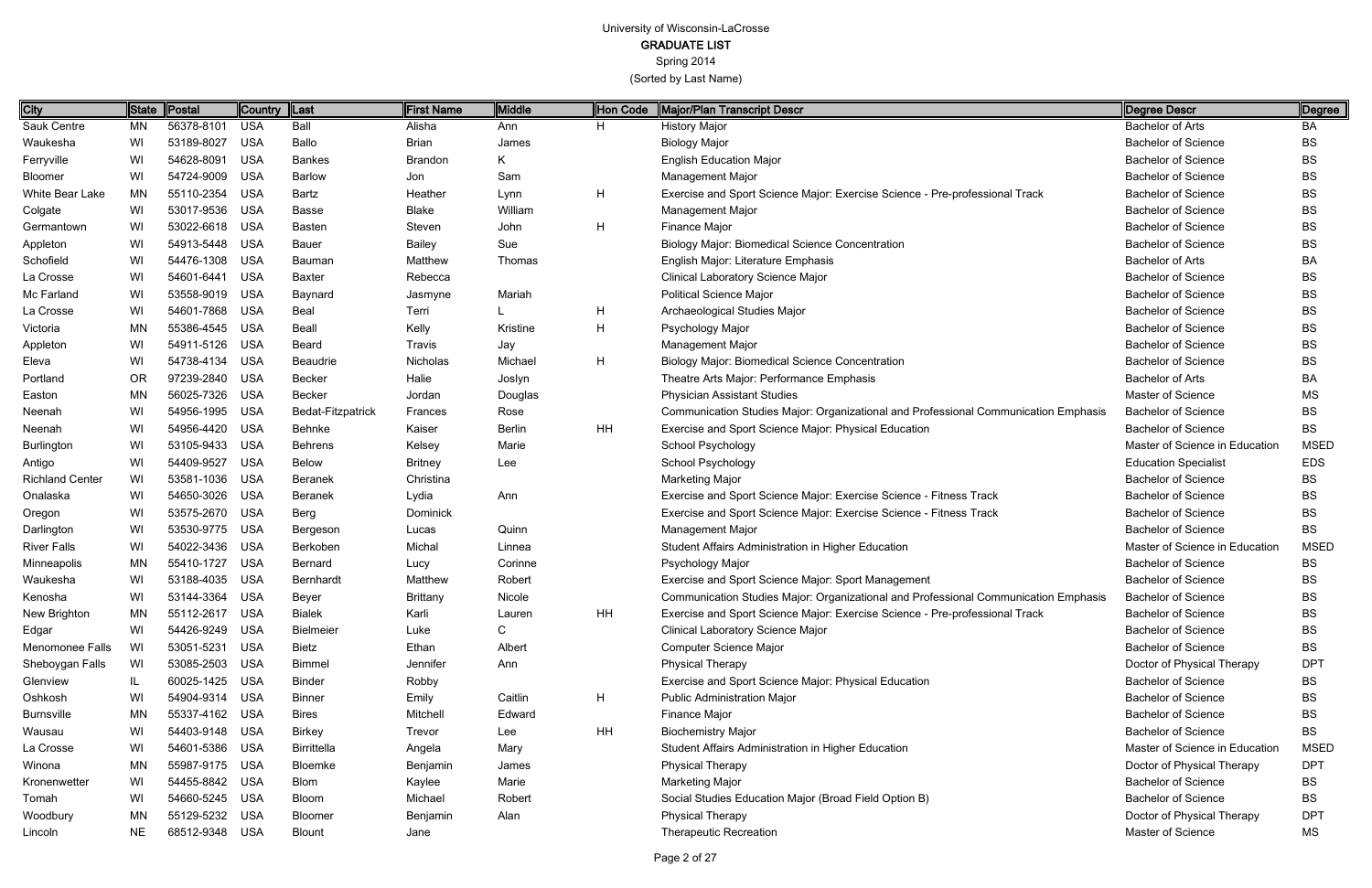Spring 2014

| City               |           | State   Postal | Country  Last |                   | <b>First Name</b> | Middle    | Hon Code | Major/Plan Transcript Descr                                                         | Degree Descr                   | Degree      |
|--------------------|-----------|----------------|---------------|-------------------|-------------------|-----------|----------|-------------------------------------------------------------------------------------|--------------------------------|-------------|
| Excelsior          | MN        | 55331-8922 USA |               | <b>Blum</b>       | Jessica           |           |          | <b>Therapeutic Recreation</b>                                                       | Master of Science              | <b>MS</b>   |
| Holmen             | WI        | 54636-9765 USA |               | <b>Bohm</b>       | Danielle          |           |          | Sociology Major                                                                     | <b>Bachelor of Arts</b>        | BA          |
| Sheldon            | IA        | 51201-1739 USA |               | Bolkema           | Justin            | Jon       |          | Exercise and Sport Science: Human Performance                                       | Master of Science              | MS          |
| Eau Claire         | WI        | 54701-8457     | <b>USA</b>    | <b>Bollinger</b>  | Seth              | Everett   |          | <b>Biology Major: Biomedical Science Concentration</b>                              | <b>Bachelor of Science</b>     | <b>BS</b>   |
| Milwaukee          | WI        | 53208-1733 USA |               | <b>Bollman</b>    | Matthew           | Chester   |          | Physics Major                                                                       | <b>Bachelor of Science</b>     | <b>BS</b>   |
| <b>Brookfield</b>  | WI        | 53005-6805 USA |               | Borden            | Kelly             |           |          | <b>Physical Therapy</b>                                                             | Doctor of Physical Therapy     | <b>DPT</b>  |
| Wausau             | WI        | 54401-9015 USA |               | Bortz             | Sean              | Nelson    |          | <b>Biology Major: Environmental Science Concentration</b>                           | <b>Bachelor of Science</b>     | BS          |
| Rochester          | MN        | 55901-7617     | USA           | Bottelson         | Nicole            | Joy       | H        | Psychology Major                                                                    | <b>Bachelor of Science</b>     | <b>BS</b>   |
| Suamico            | WI        | 54313-7768 USA |               | Bowman            | Melissa           | A         |          | <b>Biology Major: Biomedical Science Concentration</b>                              | <b>Bachelor of Science</b>     | BS          |
| De Pere            | WI        | 54115-7440 USA |               | Boyea             | Kelsey            | Marie     |          | Psychology Major                                                                    | <b>Bachelor of Arts</b>        | <b>BA</b>   |
| Rochester          | <b>MN</b> | 55904-6348 USA |               | <b>Braatz</b>     | Kaitlyn           | Marie     |          | <b>Biology Major</b>                                                                | <b>Bachelor of Science</b>     | BS          |
| Pewaukee           | WI        | 53072-4599 USA |               | <b>Bradley</b>    | Morgan            |           | H        | Psychology Major                                                                    | <b>Bachelor of Science</b>     | <b>BS</b>   |
| Middleton          | WI        | 53562-4321     | USA           | <b>Braga</b>      | <b>Brooks</b>     | Madison   | Η        | Exercise and Sport Science Major: Exercise Science - Fitness Track                  | <b>Bachelor of Science</b>     | BS          |
| Baraboo            | WI        | 53913-2982 USA |               | <b>Brandt</b>     | Anthony           | Charles   | HH       | <b>Biochemistry Major</b>                                                           | <b>Bachelor of Science</b>     | <b>BS</b>   |
| <b>River Falls</b> | WI        | 54022-4414 USA |               | Branigan          | Ashley            | Elizabeth | HH       | Middle Childhood through Early Adolescence Education Major                          | <b>Bachelor of Science</b>     | <b>BS</b>   |
| La Crosse          | WI        | 54601-4343 USA |               | Braunschweig      | Leah              | Renee     |          | <b>School Psychology</b>                                                            | Master of Science in Education | <b>MSED</b> |
| Beaver Dam         | WI        | 53916-9657 USA |               | <b>Brehm</b>      | Taylor            | Lauren    | HH       | Archaeological Studies Major                                                        | <b>Bachelor of Arts</b>        | BA          |
| Waterford          | WI        | 53185-1224 USA |               | <b>Bresson</b>    | Hannah            | Michal    |          | <b>Political Science Major</b>                                                      | <b>Bachelor of Science</b>     | BS          |
| Westby             | WI        | 54667-1018 USA |               | <b>Breuer</b>     | Aaron             | R.        |          | <b>Political Science Major</b>                                                      | <b>Bachelor of Science</b>     | BS          |
| Sun Prairie        | WI        | 53590-1555 USA |               | <b>Breuer</b>     | Aspyn             | Marie     | H        | Art Major                                                                           | <b>Bachelor of Arts</b>        | <b>BA</b>   |
| Warren             | IL.       | 61087-9704 USA |               | <b>Briggs</b>     | Kayla             | Rae       |          | <b>Clinical Laboratory Science Major</b>                                            | <b>Bachelor of Science</b>     | <b>BS</b>   |
| Shakopee           | <b>MN</b> | 55379-3904 USA |               | <b>Brittain</b>   | Ruth              | Elizabeth |          | Student Affairs Administration in Higher Education                                  | Master of Science in Education | <b>MSED</b> |
| Mukwonago          | WI        | 53149-8716 USA |               | <b>Brook</b>      | Alexander         | James     | H        | Exercise and Sport Science Major: Exercise Science - Pre-professional Track         | <b>Bachelor of Science</b>     | <b>BS</b>   |
| Mukwonago          | WI        | 53149-8716 USA |               | <b>Brook</b>      | Alexander         | James     | H        |                                                                                     | <b>Bachelor of Science</b>     | BS          |
| Oregon             | WI        | 53575-3439 USA |               | <b>Brugger</b>    | Christina         | Marie     |          | Communication Studies Major: Interpersonal Communication Emphasis                   | <b>Bachelor of Arts</b>        | BA          |
| Chisago City       | ΜN        | 55013-9448 USA |               | Brun              | Alycia            | Renae     |          | Psychology Major                                                                    | <b>Bachelor of Arts</b>        | BA          |
| Cuba City          | WI        | 53807-1434 USA |               | <b>Bruner</b>     | Joshua            | James     |          | <b>Physical Therapy</b>                                                             | Doctor of Physical Therapy     | <b>DPT</b>  |
| Mondovi            | WI        | 54755-1622 USA |               | <b>Brunkow</b>    | Katherine         | Rose      | H        | <b>Therapeutic Recreation Major</b>                                                 | <b>Bachelor of Science</b>     | BS          |
| Berlin             | WI        | 54923-2238 USA |               | <b>Buchholz</b>   | Craig             | Steven    | н        | Management Major                                                                    | <b>Bachelor of Science</b>     | BS          |
| Hanoi              |           |                | <b>VNM</b>    | Bui               | Lam Danh          |           |          | Finance Major                                                                       | <b>Bachelor of Science</b>     | BS          |
| Hanoi              |           |                | <b>VNM</b>    | Bui               | Thuy Thi Bich     |           |          | <b>Marketing Major</b>                                                              | <b>Bachelor of Science</b>     | BS          |
| North Prairie      | WI        | 53153-9797 USA |               | <b>Bularz</b>     | Noah              | Alexander | H        | <b>Biology Major: Biomedical Science Concentration</b>                              | <b>Bachelor of Science</b>     | BS          |
| <b>Black Earth</b> | WI        | 53515-9794 USA |               | <b>Burmeister</b> | Trevor            | Jackson   | H        | Communication Studies Major: Organizational and Professional Communication Emphasis | <b>Bachelor of Science</b>     | BS          |
| Theresa            | WI        | 53091-9530 USA |               | <b>Burns</b>      | Elizabeth         | Sally     |          | <b>Biology Major</b>                                                                | <b>Bachelor of Science</b>     | BS          |
| Rochester          | ΜN        | 55906-4164 USA |               | <b>Burt</b>       | Jade              | Eliza     | HH       | Psychology Major                                                                    | <b>Bachelor of Science</b>     | BS          |
| <b>River Falls</b> | WI        | 54022-8289 USA |               | <b>Buss</b>       | Jamison           | R.        |          | Computer Science Major                                                              | <b>Bachelor of Science</b>     | BS          |
| Neenah             | WI        | 54956-6107 USA |               | <b>Busse</b>      | Eric              | Michael   | H        | Theatre Arts Major: Performance Emphasis                                            | <b>Bachelor of Arts</b>        | BA          |
| Oconomowoc         | WI        | 53066-1500 USA |               | <b>Butendorf</b>  | Josh              | Robert    | HH       | <b>Accountancy Major</b>                                                            | <b>Bachelor of Science</b>     | BS          |
| <b>Brookfield</b>  | WI        | 53005-3246 USA |               | <b>Byrne</b>      | Lauren            | Elizabeth |          | School Psychology                                                                   | <b>Education Specialist</b>    | <b>EDS</b>  |
| Kaukauna           | WI        | 54130-9639 USA |               | Calmes            | Paige             | Marina    |          | Psychology Major                                                                    | <b>Bachelor of Science</b>     | BS          |
| Milton             | WI        | 53563-8405 USA |               | Camenga           | Elizabeth         | Trudy     | HH       | Physics Major: Biomedical Concentration                                             | <b>Bachelor of Science</b>     | BS          |
| Eau Claire         | WI        | 54701-8633 USA |               | Campbell          | Patricia          |           |          | Student Affairs Administration in Higher Education                                  | Master of Science in Education | <b>MSED</b> |
| Mukwonago          | WI        | 53149-9276 USA |               | Carpenter         | Nicole            | Lee       |          | Psychology Major                                                                    | <b>Bachelor of Science</b>     | BS          |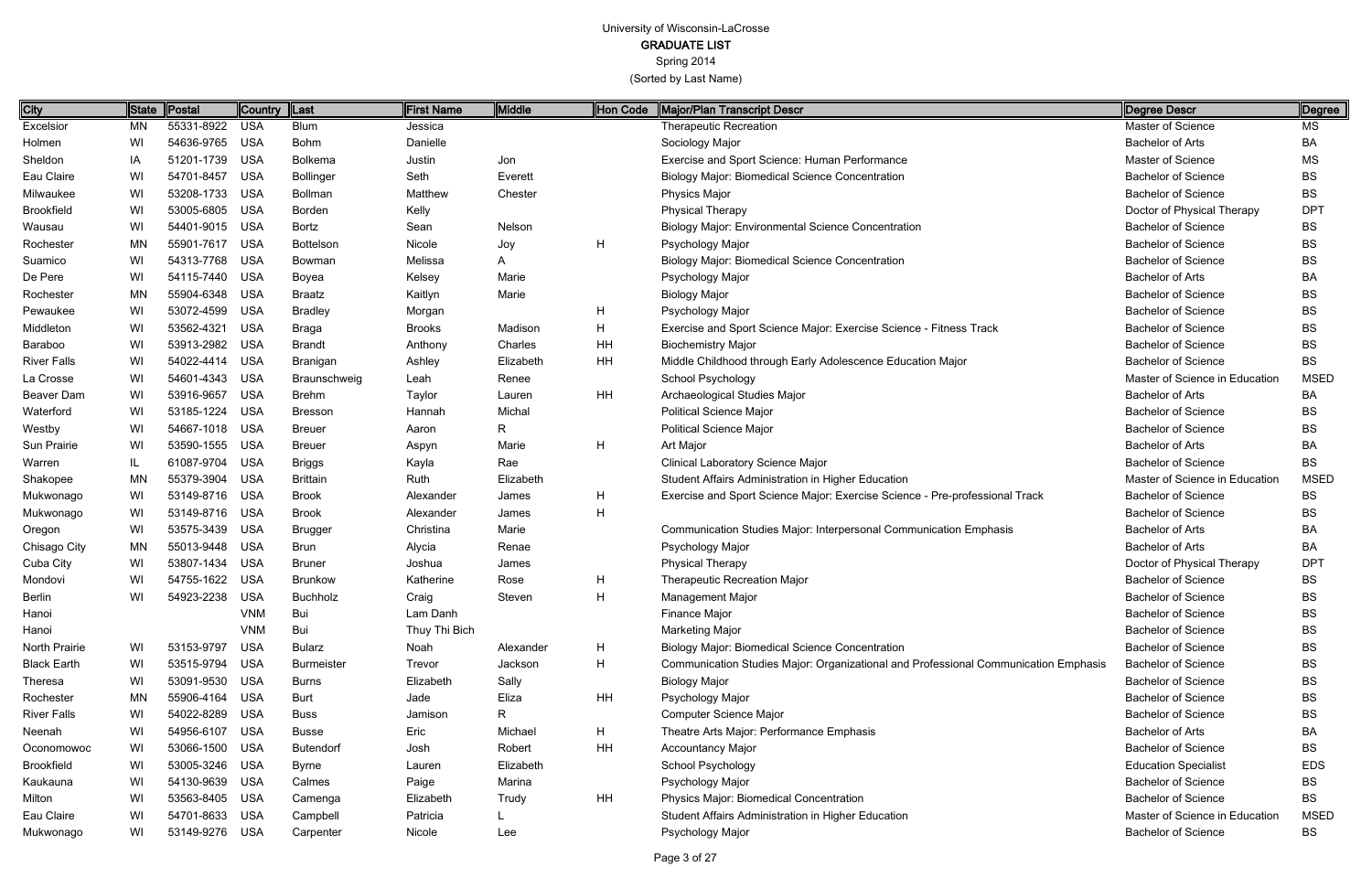Spring 2014

| City              | State | Postal         | Country    | $\ $ Last          | First Name     | <b>Middle</b> | Hon Code | <b>Major/Plan Transcript Descr</b>                                                  | Degree Descr               | ∥Degree    |
|-------------------|-------|----------------|------------|--------------------|----------------|---------------|----------|-------------------------------------------------------------------------------------|----------------------------|------------|
| New Hope          | ΜN    | 55427-1016     | <b>USA</b> | Carr               | Matt           | Edward        |          | Physics Major: Biomedical Concentration                                             | <b>Bachelor of Science</b> | <b>BS</b>  |
| Marathon          | WI    | 54448-9741     | <b>USA</b> | Carriveau          | Danielle       | Marie         |          | <b>Athletic Training Major</b>                                                      | <b>Bachelor of Science</b> | <b>BS</b>  |
| La Crosse         | WI    | 54601-7385     | <b>USA</b> | Carter             | Steven         | Paul          |          | <b>Management Major</b>                                                             | <b>Bachelor of Science</b> | <b>BS</b>  |
| Abbotsford        | WI    | 54405-9591     | <b>USA</b> | Castillo           | Eric           |               |          | <b>Marketing Major</b>                                                              | <b>Bachelor of Science</b> | <b>BS</b>  |
| Racine            | WI    | 53402-2847     | <b>USA</b> | Castor             | Sally          | Ann           |          | Finance Major                                                                       | <b>Bachelor of Science</b> | <b>BS</b>  |
| La Crosse         | WI    | 54601-3422     | <b>USA</b> | Chan               | Alan           |               |          | <b>Biology Major: Biomedical Science Concentration</b>                              | <b>Bachelor of Science</b> | <b>BS</b>  |
| Cedarburg         | WI    | 53012-9795     | <b>USA</b> | Chapman            | Daniel         | Robert        |          | Exercise and Sport Science Major: Sport Management                                  | <b>Bachelor of Science</b> | <b>BS</b>  |
| Mount Pleasant    | WI    | 53406-5395     | <b>USA</b> | Chardukian         | Jordan         | Parker        |          | <b>Finance Major</b>                                                                | <b>Bachelor of Science</b> | <b>BS</b>  |
| Kewaunee          | WI    | 54216-9299     | <b>USA</b> | Charles            | Jerald         | Dietrich      | HH       | <b>Athletic Training Major</b>                                                      | <b>Bachelor of Science</b> | <b>BS</b>  |
| Chaseburg         | WI    | 54621-4400     | <b>USA</b> | Chase              | Devon          | Nichole       |          | Sociology Major                                                                     | <b>Bachelor of Science</b> | <b>BS</b>  |
| Kenosha           | WI    | 53140-4250     | <b>USA</b> | Chellman           | Dana           | Elizabeth     | HH       | English Major: Rhetoric and Writing Emphasis                                        | <b>Bachelor of Arts</b>    | ВA         |
| Waunakee          | WI    | 53597-2378     | <b>USA</b> | Childers           | Megan          | Lindsay       |          | <b>Marketing Major</b>                                                              | <b>Bachelor of Science</b> | <b>BS</b>  |
| New Lisbon        | WI    | 53950-9204     | <b>USA</b> | Chisick            | Richard        | Stanley       |          | <b>Accountancy Major</b>                                                            | <b>Bachelor of Science</b> | <b>BS</b>  |
| Stewartville      | MN    | 55976-8388     | <b>USA</b> | Christie           | Hannah         | Ruth          | HH       | Exercise and Sport Science Major: Exercise Science - Pre-professional Track         | <b>Bachelor of Science</b> | <b>BS</b>  |
| <b>Fall Creek</b> | WI    | 54742-4925     | <b>USA</b> | Chromey            | Pennie         | Jean          |          | <b>Clinical Laboratory Science Major</b>                                            | <b>Bachelor of Science</b> | BS         |
| Morrisonville     | WI    | 53571-0162     | <b>USA</b> | Ciesielczyk-Gibson | Jordan         | Anthony       |          | Archaeological Studies Major                                                        | <b>Bachelor of Science</b> | <b>BS</b>  |
| Green Bay         | WI    | 54311-5435     | <b>USA</b> | Cieslewicz         | Garet          | Mark          |          | <b>Biology Major</b>                                                                | <b>Bachelor of Science</b> | BS         |
| La Crosse         | WI    | 54601-4765     | <b>USA</b> | Clark              | Twyla          | Kirkland      |          | <b>Physician Assistant Studies</b>                                                  | Master of Science          | <b>MS</b>  |
| La Crosse         | WI    | 54601-2606     | <b>USA</b> | Clements           | Maria          | E.            | H        | Exercise and Sport Science Major: Physical Education                                | <b>Bachelor of Science</b> | BS         |
| De Pere           | WI    | 54115-8379     | <b>USA</b> | Clusman            | Bree           | Katherine     |          | <b>Biology Major</b>                                                                | <b>Bachelor of Science</b> | <b>BS</b>  |
| New Ulm           | ΜN    | 56073-4553     | <b>USA</b> | Clyne              | <b>Bradley</b> | <b>Brian</b>  |          | Clinical Laboratory Science Major                                                   | <b>Bachelor of Science</b> | <b>BS</b>  |
| Cottage Grove     | MN    | 55016-3727     | <b>USA</b> | Coilan             | Amanda         | Angela        |          | Physical Therapy                                                                    | Doctor of Physical Therapy | <b>DPT</b> |
| Tampico           | IL    | 61283-9531     | <b>USA</b> | Cole               | Matthew        | David         |          | <b>Political Science Major</b>                                                      | <b>Bachelor of Science</b> | <b>BS</b>  |
| Janesville        | WI    | 53545-4174     | <b>USA</b> | Collins            | <b>Betsy</b>   | Jo            | HH       | <b>Public Administration Major</b>                                                  | <b>Bachelor of Science</b> | <b>BS</b>  |
| Waukesha          | WI    | 53186-6048     | <b>USA</b> | Collins            | <b>Brianna</b> |               |          | <b>Physician Assistant Studies</b>                                                  | Master of Science          | <b>MS</b>  |
| Saint Charles     | MN    | 55972-1677     | <b>USA</b> | Colvin             | Benjamin       | Steven        |          | <b>Clinical Laboratory Science Major</b>                                            | <b>Bachelor of Science</b> | <b>BS</b>  |
| Waukesha          | WI    | 53186-6427     | <b>USA</b> | Como               | Laura          | Rose          | H        | Psychology Major                                                                    | <b>Bachelor of Science</b> | BS         |
| Milwaukee         | WI    | 53207-1313     | <b>USA</b> | Comp               | Elizabeth      | Anne          |          | Exercise and Sport Science Major: Exercise Science - Fitness Track                  | <b>Bachelor of Science</b> | BS         |
| Winona            | MN    | 55987-2817     | <b>USA</b> | Conner             | Kelly          | Marie         |          | Marketing Major                                                                     | <b>Bachelor of Science</b> | BS         |
| Plainfield        | IL    | 60585-2829     | USA        | Conrad             | <b>Bret</b>    | Thomas        |          | <b>Medical Dosimetry</b>                                                            | Master of Science          | <b>MS</b>  |
| West Salem        | WI    | 54669-1908     | USA        | Cook               | Elissa         | Marie         | H        | <b>Marketing Major</b>                                                              | <b>Bachelor of Science</b> | <b>BS</b>  |
| Lindsborg         | KS    | 67456-2741     | <b>USA</b> | Cook               | Zacharie       | Benton        |          | Finance Major                                                                       | <b>Bachelor of Science</b> | <b>BS</b>  |
| Cambridge         | МA    | 02139-3814 USA |            | Cooper             | Danielle       | М             |          | Physical Therapy                                                                    | Doctor of Physical Therapy | <b>DPT</b> |
| Elkhorn           | WI    | 53121-2650     | <b>USA</b> | Cooper             | John           | Thomas        |          | <b>Accountancy Major</b>                                                            | <b>Bachelor of Science</b> | <b>BS</b>  |
| La Crosse         | WI    | 54601-3736     | <b>USA</b> | Copp               | Hannah         | Lorraine      |          | Communication Studies Major: Interpersonal Communication Emphasis                   | <b>Bachelor of Science</b> | <b>BS</b>  |
| Oakfield          | WI    | 53065-9784     | <b>USA</b> | Cords              | Michaela       |               | HH       | Spanish Major: Business Concentration                                               | <b>Bachelor of Arts</b>    | BA         |
| La Crosse         | WI    | 54601-3649     | USA        | Covaleski          | Nicholas       |               | н        | English Major: Rhetoric and Writing Emphasis                                        | <b>Bachelor of Arts</b>    | BA         |
| Oshkosh           | WI    | 54904-6200     | <b>USA</b> | Cram               | Meghan         |               | ΗH       | <b>Biology Major</b>                                                                | <b>Bachelor of Science</b> | <b>BS</b>  |
| Waterloo          | WI    | 53594-9614     | USA        | Crave              | Marlee         | Rose          |          | <b>Political Science Major</b>                                                      | <b>Bachelor of Science</b> | <b>BS</b>  |
| Eagle             | WI    | 53119-1902     | USA        | Craven             | Amanda         | Beth          | H        | <b>Biochemistry Major</b>                                                           | <b>Bachelor of Science</b> | <b>BS</b>  |
| Middleton         | WI    | 53562-3755     | USA        | Crawford           | Emma           | Rosemary      |          | Psychology Major                                                                    | <b>Bachelor of Science</b> | <b>BS</b>  |
| Holmen            | WI    | 54636-7214 USA |            | Croell             | Whitney        | Jean          | H        | Recreation Management Major                                                         | <b>Bachelor of Science</b> | <b>BS</b>  |
| La Crosse         | WI    | 54601-4240 USA |            | Cuevas             | Stephanie      | Citlali       |          | Communication Studies Major: Organizational and Professional Communication Emphasis | Bachelor of Arts           | BA         |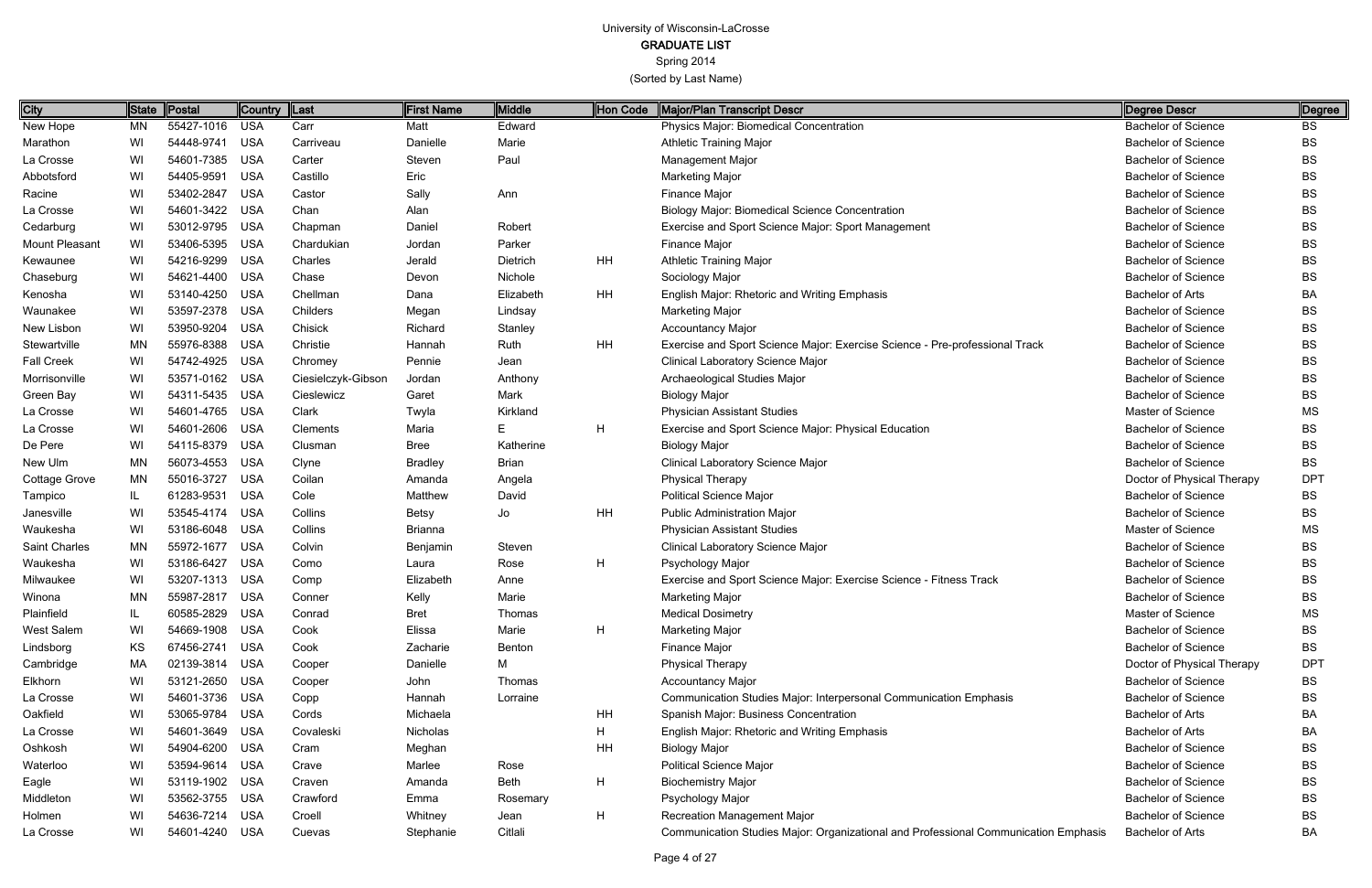Spring 2014

| City                  |           | State Postal   | Country    | $\ $ Last        | First Name     | <b>Middle</b> | Hon Code  | Major/Plan Transcript Descr                                                 | Degree Descr               | Degree    |
|-----------------------|-----------|----------------|------------|------------------|----------------|---------------|-----------|-----------------------------------------------------------------------------|----------------------------|-----------|
| Hartland              | WI        | 53029-1811     | <b>USA</b> | Culhane          | Megan          | Marie         | H         | Early Childhood through Middle Childhood Education Major                    | <b>Bachelor of Science</b> | <b>BS</b> |
| Normal                | IL.       | 61761-2775 USA |            | Cullen           | Jason          | Michael       | H         | <b>Biology Major: Biomedical Science Concentration</b>                      | <b>Bachelor of Science</b> | BS        |
| Tomah                 | WI        | 54660-8145 USA |            | Culpitt          | Tanner         |               | H         | <b>Chemistry Major</b>                                                      | <b>Bachelor of Science</b> | BS        |
| Superior              | WI        | 54880-5533 USA |            | Cummings         | Nathan         | Kyle          | H         | Archaeological Studies Major                                                | <b>Bachelor of Arts</b>    | BA        |
| Rice Lake             | WI        | 54868-1507     | USA        | Cupp             | Chanelle       | Kay           | H         | Communication Studies Major: Advocacy and Communication Criticism Emphasis  | <b>Bachelor of Arts</b>    | BA        |
| Saukville             | WI        | 53080-2433 USA |            | Curtis           | David          | Thomas        | H         | Psychology Major                                                            | <b>Bachelor of Arts</b>    | BA        |
| Reedsburg             | WI        | 53959-9050 USA |            | Cusack           | Kevin          | James         |           | <b>Political Science Major</b>                                              | Bachelor of Arts           | ВA        |
| Menasha               | WI        | 54952-8601     | <b>USA</b> | Dachelet         | Joseph         | Paul          |           | Management Major                                                            | <b>Bachelor of Science</b> | BS        |
| <b>Brownsville</b>    | WI        | 53006-1426 USA |            | Dahlinger        | Elizabeth      | Marie         | H         | <b>Mathematics Education Major</b>                                          | <b>Bachelor of Science</b> | BS        |
| Goodhue               | <b>MN</b> | 55027-8518 USA |            | Dale             | <b>Brianna</b> | Marie         |           | Psychology Major                                                            | <b>Bachelor of Science</b> | BS        |
| Milwaukee             | WI        | 53217-6019 USA |            | Dao              | <b>Bakary</b>  |               |           | French Major                                                                | Bachelor of Arts           | ВA        |
| Hudson                | WI        | 54016-7882 USA |            | Dardine          | Adam           | James         | HH        | <b>Marketing Major</b>                                                      | <b>Bachelor of Science</b> | ВS        |
| Lone Rock             | WI        | 53556-4158 USA |            | Davey            | Rose           | Nicole        | HH        | English Major: Rhetoric and Writing Emphasis                                | Bachelor of Arts           | ВA        |
| Stillwater            | <b>MN</b> | 55082-8316 USA |            | David            | Matthew        | Kwon          |           | Recreation Management Major                                                 | <b>Bachelor of Science</b> | BS        |
| Marshall              | WI        | 53559-9709 USA |            | Davis            | <b>Brett</b>   | Franklin      |           | Management Major                                                            | <b>Bachelor of Science</b> | BS        |
| Oshkosh               | WI        | 54904-9763 USA |            | Davis            | Erin           | Elizabeth     | H         | Microbiology Major: Biomedical Concentration                                | <b>Bachelor of Science</b> | ВS        |
| Sussex                | WI        | 53089-2342 USA |            | Day              | Lindsey        | Marie         |           | Psychology Major                                                            | <b>Bachelor of Science</b> | BS        |
| Marshfield            | WI        | 54449-2600 USA |            | De La Luz        | Janel          | Marie         |           | Sociology Major                                                             | <b>Bachelor of Arts</b>    | BA        |
| La Crosse             | WI        | 54601-5723     | USA        | Deane            | Nabeel         |               |           | Communication Studies Major: Broadcast and Digital Media Emphasis           | Bachelor of Arts           | ВA        |
| Waterford             | WI        | 53185-4866 USA |            | DeCamp           | Max            | Andrew        | H         | Biology Major: Biomedical Science Concentration                             | <b>Bachelor of Science</b> | ВS        |
| Lone Rock             | WI        | 53556-9522 USA |            | Dederich         | Jake           |               |           | <b>Political Science Major</b>                                              | <b>Bachelor of Science</b> | BS        |
| Neenah                | WI        | 54956-1165 USA |            | Dedering         | Joshua         |               | <b>HH</b> | Exercise and Sport Science Major: Sport Management                          | <b>Bachelor of Science</b> | BS        |
| Milwaukee             | WI        | 53215-4012 USA |            | DeLaRosa         | Joshua         | James         |           | Biology Major: Biomedical Science Concentration                             | <b>Bachelor of Science</b> | BS        |
| Racine                | WI        | 53403-2834     | <b>USA</b> | Demet            | Jackson        | Daniel        |           | Finance Major                                                               | <b>Bachelor of Science</b> | ВS        |
| Nanning               | 45        | 53 0022        | <b>CHN</b> | Deng             | Qucheng        |               | H         | English Major: Rhetoric and Writing Emphasis                                | <b>Bachelor of Arts</b>    | ВA        |
| Sheboygan Falls       | WI        | 53085-1091     | <b>USA</b> | Depagter         | Kyle           | Christopher   |           | Information Systems Major                                                   | <b>Bachelor of Science</b> | BS        |
| Menasha               | WI        | 54952-2809     | <b>USA</b> | Devine           | Zachary        | James         |           | Management Major                                                            | <b>Bachelor of Science</b> | BS        |
| Augusta               | WI        | 54722-7595 USA |            | Dickinsen        | Matthew        | Dale          |           | Finance Major                                                               | <b>Bachelor of Science</b> | BS        |
| Mondovi               | WI        | 54755-7533 USA |            | Dieckman         | Alison         | Kay           |           | <b>Marketing Major</b>                                                      | <b>Bachelor of Science</b> | BS        |
| Prairie du Sac        | WI        | 53578-9545 USA |            | Diehl            | Abigail        |               | <b>HH</b> | <b>Community Health Education Major</b>                                     | <b>Bachelor of Science</b> | ВS        |
| La Crosse             | WI        | 54601-3809 USA |            | Diehl-Holm       | <b>BreAnna</b> | Elizabeth     |           | Exercise and Sport Science Major: Exercise Science - Pre-professional Track | <b>Bachelor of Science</b> | BS        |
| Andover               | <b>MN</b> | 55304-2643 USA |            | Dietz            | Lauren         | Elaine        |           | <b>Therapeutic Recreation Major</b>                                         | <b>Bachelor of Science</b> | BS        |
| Milton                | WI        | 53563-8801 USA |            | Dillon-Angelakis | David          |               | H         | Information Systems Major                                                   | <b>Bachelor of Science</b> | BS        |
| New Berlin            | WI        | 53151-8776 USA |            | <b>Dorlack</b>   | Mark           | Andrew        |           | Management Major                                                            | <b>Bachelor of Science</b> | ВS        |
| Postville             | IA        | 52162-7704 USA |            | Dougherty        | Hayley         | Ann           | H         | Communication Studies Major: Broadcast and Digital Media Emphasis           | Bachelor of Arts           | ВA        |
| Marshall              | WI        | 53559-9782 USA |            | Doyle            | Amanda         | R.            |           | Sociology Major                                                             | <b>Bachelor of Science</b> | BS        |
| Madison               | WI        | 53719-1590 USA |            | Doyle            | Annalise       | Elizabeth     |           | <b>Therapeutic Recreation</b>                                               | Master of Science          | ΜS        |
| Middleton             | WI        | 53562-3957 USA |            | Dresen           | Megan          | Katherine     |           | Sociology Major                                                             | <b>Bachelor of Science</b> | ВS        |
| Wausau                | WI        | 54403-6860 USA |            | Drew             | Christopher    | Jon           |           | Geography Major: Environmental Science Concentration                        | <b>Bachelor of Science</b> | BS        |
| Muskego               | WI        | 53150-7814 USA |            | Drew             | Emily          | Elizabeth     |           | Psychology Major                                                            | <b>Bachelor of Science</b> | ВS        |
| <b>Soldiers Grove</b> | WI        | 54655-8515 USA |            | <b>Drew</b>      | Martha         | Elizabeth     |           | Geography Major                                                             | <b>Bachelor of Science</b> | BS        |
| Oneida                | WI        | 54155-8644 USA |            | Dudzik           | Jade           | Lynn          | HH        | Psychology Major                                                            | <b>Bachelor of Arts</b>    | BA        |
| Racine                | WI        | 53404-1123 USA |            | Dupuis           | <b>Tyler</b>   | Storm         | HH        | Recreation Management Major                                                 | <b>Bachelor of Science</b> | BS        |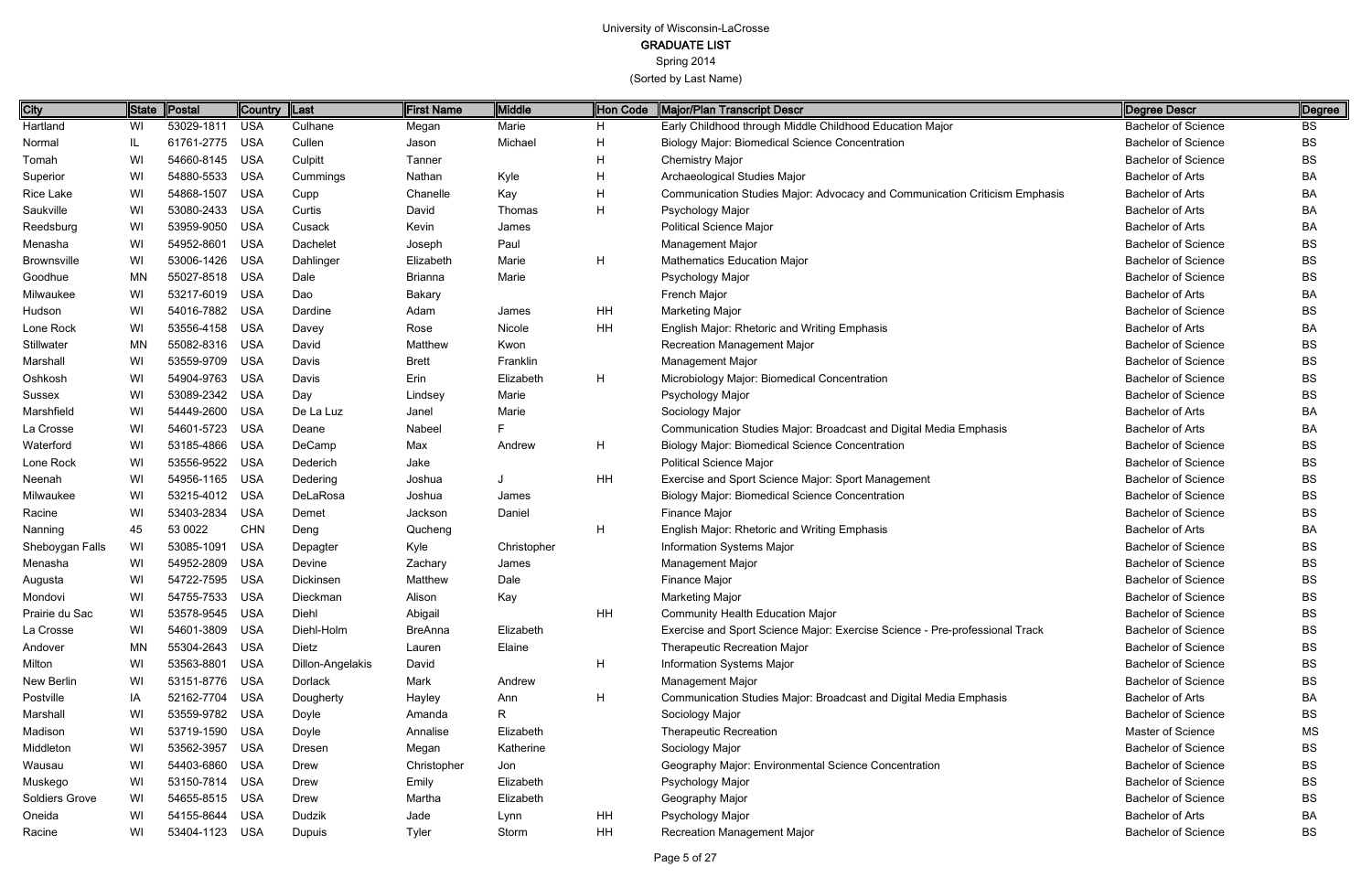Spring 2014

| Waukesha<br>Belleville<br>Chippewa Falls<br><b>Black River Falls</b><br>Green Bay<br>Onalaska<br>Eau Claire<br>Cambridge<br>Port Edwards | WI<br>WI<br>WI<br>WI<br>WI<br>WI<br>WI<br>WI<br>WI | 53189-7760 USA<br>53508-9775 USA<br>54729-5530 USA<br>54615-2002<br>54304-1437<br>54650-2752 USA<br>54701-9657<br>53523-9507 | USA<br>USA | Durham<br>Durst<br><b>Dusick</b><br>Duxbury<br>Dvorak | Erica<br>Kristin<br>Chelsea<br>Ethan | Jane<br>Lee<br>Lynn<br>Price |    | <b>Biology Major: Biomedical Science Concentration</b><br><b>Marketing Major</b>    | <b>Bachelor of Science</b><br><b>Bachelor of Science</b> | <b>BS</b>   |
|------------------------------------------------------------------------------------------------------------------------------------------|----------------------------------------------------|------------------------------------------------------------------------------------------------------------------------------|------------|-------------------------------------------------------|--------------------------------------|------------------------------|----|-------------------------------------------------------------------------------------|----------------------------------------------------------|-------------|
|                                                                                                                                          |                                                    |                                                                                                                              |            |                                                       |                                      |                              |    |                                                                                     |                                                          |             |
|                                                                                                                                          |                                                    |                                                                                                                              |            |                                                       |                                      |                              |    |                                                                                     |                                                          | <b>BS</b>   |
|                                                                                                                                          |                                                    |                                                                                                                              |            |                                                       |                                      |                              |    | Exercise and Sport Science Major: Exercise Science - Pre-professional Track         | <b>Bachelor of Science</b>                               | BS          |
|                                                                                                                                          |                                                    |                                                                                                                              |            |                                                       |                                      |                              |    | Marketing Major                                                                     | <b>Bachelor of Science</b>                               | <b>BS</b>   |
|                                                                                                                                          |                                                    |                                                                                                                              |            |                                                       | Grant                                | Joseph                       | H  | <b>Community Health Education Major</b>                                             | <b>Bachelor of Science</b>                               | <b>BS</b>   |
|                                                                                                                                          |                                                    |                                                                                                                              |            | Dziedzic                                              | Nicholas                             | John                         |    | <b>Management Major</b>                                                             | <b>Bachelor of Science</b>                               | <b>BS</b>   |
|                                                                                                                                          |                                                    |                                                                                                                              | USA        | Ebert                                                 | Katherine                            | Elizabeth                    | H  | <b>Community Health Education Major</b>                                             | <b>Bachelor of Science</b>                               | BS          |
|                                                                                                                                          |                                                    |                                                                                                                              | <b>USA</b> | Ehlen                                                 | Katie                                | Marie                        |    | Exercise and Sport Science Major: Sport Management                                  | <b>Bachelor of Science</b>                               | <b>BS</b>   |
|                                                                                                                                          |                                                    | 54469-1213 USA                                                                                                               |            | Eichsteadt                                            | Aaron                                | Ernest                       | H  | Exercise and Sport Science Major: Exercise Science - Pre-professional Track         | <b>Bachelor of Science</b>                               | <b>BS</b>   |
| Menomonie                                                                                                                                | WI                                                 | 54751-4100 USA                                                                                                               |            | Eide                                                  | Russell                              | Dale                         | H  | <b>Biology Major: Biomedical Science Concentration</b>                              | <b>Bachelor of Science</b>                               | <b>BS</b>   |
| Menomonee Falls                                                                                                                          | WI                                                 | 53051-7457                                                                                                                   | USA        | Eigner                                                | Lindsey                              | Claire                       |    | Psychology Major                                                                    | <b>Bachelor of Science</b>                               | BS          |
| De Forest                                                                                                                                | WI                                                 | 53532-2700                                                                                                                   | USA        | Eilenfeldt                                            | Tyler                                | Kevin                        |    | Exercise and Sport Science Major: Sport Management                                  | <b>Bachelor of Science</b>                               | BS          |
| Sheboygan                                                                                                                                | WI                                                 | 53081-8556                                                                                                                   | USA        | Eirich                                                | <b>Brittney</b>                      | A.                           |    | Management Major                                                                    | <b>Bachelor of Science</b>                               | BS          |
| Sheboygan                                                                                                                                | WI                                                 | 53083-6101 USA                                                                                                               |            | Eirich                                                | Marissa                              | Lynn                         | HH | Spanish Major                                                                       | <b>Bachelor of Arts</b>                                  | BA          |
| Muskego                                                                                                                                  | WI                                                 | 53150-9253 USA                                                                                                               |            | Elderbrook                                            | Jessica                              | Rose                         |    | Psychology Major                                                                    | <b>Bachelor of Science</b>                               | BS          |
| Sun Prairie                                                                                                                              | WI                                                 | 53590-3537                                                                                                                   | <b>USA</b> | Ell                                                   | Eric                                 | William                      |    | <b>Management Major</b>                                                             | <b>Bachelor of Science</b>                               | <b>BS</b>   |
| Athens                                                                                                                                   | WI                                                 | 54411-9546                                                                                                                   | USA        | Ellenbecker                                           | Andrew                               | Daniel                       | H  | <b>Mathematics Education Major</b>                                                  | <b>Bachelor of Science</b>                               | <b>BS</b>   |
| La Crosse                                                                                                                                | WI                                                 | 54601-3664 USA                                                                                                               |            | Emo                                                   | Leighann                             |                              | Н  | English Major: Rhetoric and Writing Emphasis                                        | <b>Bachelor of Arts</b>                                  | BA          |
| Burlington                                                                                                                               | WI                                                 | 53105-1910 USA                                                                                                               |            | Endl                                                  | Madeline                             | Anna                         |    | Communication Studies Major: Interpersonal Communication Emphasis                   | <b>Bachelor of Science</b>                               | BS          |
| Prairie du Sac                                                                                                                           | WI                                                 | 53578-9713 USA                                                                                                               |            | Enerson                                               | <b>Brittany</b>                      | Lynne                        | H  | Middle Childhood through Early Adolescence Education Major                          | <b>Bachelor of Science</b>                               | <b>BS</b>   |
| De Pere                                                                                                                                  | WI                                                 | 54115-9642 USA                                                                                                               |            | Engebos                                               | Meagan                               | Elizabeth                    |    | <b>Biology Major: Biomedical Science Concentration</b>                              | <b>Bachelor of Science</b>                               | BS          |
| New Holstein                                                                                                                             | WI                                                 | 53061-9748 USA                                                                                                               |            | Engel                                                 | Katie                                | Elizabeth                    | H  | <b>Biology Major</b>                                                                | <b>Bachelor of Science</b>                               | <b>BS</b>   |
| La Crosse                                                                                                                                | WI                                                 | 54601-7870 USA                                                                                                               |            | Engen                                                 | Danielle                             | Kae                          |    | Psychology Major                                                                    | <b>Bachelor of Science</b>                               | <b>BS</b>   |
| Winona                                                                                                                                   | MN                                                 | 55987-5796 USA                                                                                                               |            | Erdmann                                               | Jessie                               | Mae                          |    | Middle Childhood through Early Adolescence Education Major                          | <b>Bachelor of Science</b>                               | <b>BS</b>   |
| Ettrick                                                                                                                                  | WI                                                 | 54627-9205 USA                                                                                                               |            | Erickson                                              | <b>Brock</b>                         | Daniel                       |    | Mathematics Major: Applied Emphasis                                                 | <b>Bachelor of Science</b>                               | BS          |
| Ashland                                                                                                                                  | WI                                                 | 54806-2554 USA                                                                                                               |            | Erickson                                              | Derek                                | Allen                        | H  | Finance Major                                                                       | <b>Bachelor of Science</b>                               | <b>BS</b>   |
| Mequon                                                                                                                                   | WI                                                 | 53092-8535                                                                                                                   | <b>USA</b> | Erlauer                                               | <b>Brent</b>                         | James                        |    | <b>Physics Major</b>                                                                | <b>Bachelor of Science</b>                               | <b>BS</b>   |
| Egg Harbor                                                                                                                               | WI                                                 | 54209-9655                                                                                                                   | USA        | Falck-Pedersen                                        | Annalise                             | Elisabeth                    | H  | <b>English Major: Rhetoric and Writing Emphasis</b>                                 | <b>Bachelor of Arts</b>                                  | BA          |
| Mukwonago                                                                                                                                | WI                                                 | 53149-9238 USA                                                                                                               |            | Farrell                                               | Kelly                                | Marie                        |    | Communication Studies Major: Advocacy and Communication Criticism Emphasis          | <b>Bachelor of Science</b>                               | ВS          |
| La Crosse                                                                                                                                | WI                                                 | 54601-4282 USA                                                                                                               |            | Fassbinder                                            | Benjamin                             | Joseph                       |    | <b>Biology Major</b>                                                                | <b>Bachelor of Science</b>                               | BS          |
| Cedarburg                                                                                                                                | WI                                                 | 53012-9716 USA                                                                                                               |            | Faustich                                              | Ellie                                | Frances                      | H  | <b>Mathematics Education Major</b>                                                  | <b>Bachelor of Science</b>                               | BS          |
| Mukwonago                                                                                                                                | WI                                                 | 53149-1701 USA                                                                                                               |            | Fay                                                   | Jordan                               | Robert                       |    | Communication Studies Major: Broadcast and Digital Media Emphasis                   | <b>Bachelor of Arts</b>                                  | BA          |
| Farmville                                                                                                                                | VA                                                 | 23901-1443 USA                                                                                                               |            | Fehr                                                  | Eric                                 | Jacob Alexander              |    | Student Affairs Administration in Higher Education                                  | Master of Science in Education                           | <b>MSED</b> |
| Onalaska                                                                                                                                 | WI                                                 | 54650-8751 USA                                                                                                               |            | Fellenz                                               | Amy                                  |                              |    | <b>Biology Major: Environmental Science Concentration</b>                           | <b>Bachelor of Science</b>                               | BS          |
| New Glarus                                                                                                                               | WI                                                 | 53574-9765 USA                                                                                                               |            | Felt                                                  | Matthew                              | Jeffrey                      |    | Communication Studies Major: Organizational and Professional Communication Emphasis | <b>Bachelor of Science</b>                               | BS          |
| Waukesha                                                                                                                                 | WI                                                 | 53188-4021 USA                                                                                                               |            | Felten                                                | DelRae                               | Elizabeth                    | HH | French Education Major (Early Childhood - Adolescence)                              | <b>Bachelor of Science</b>                               | BS          |
| Germantown                                                                                                                               | WI                                                 | 53022-3930 USA                                                                                                               |            | Fenske                                                | Rachel                               | Joanne                       | HH | <b>Biology Major: Biomedical Science Concentration</b>                              | <b>Bachelor of Science</b>                               | BS          |
| Arcadia                                                                                                                                  | WI                                                 | 54612-9023 USA                                                                                                               |            | Ferguson                                              | Mackenzie                            | Josephine                    |    | School Psychology                                                                   | <b>Education Specialist</b>                              | <b>EDS</b>  |
| <b>Mineral Point</b>                                                                                                                     | WI                                                 | 53565-1001 USA                                                                                                               |            | Fiedler                                               | Stacy                                | Marie                        |    | Psychology Major                                                                    | <b>Bachelor of Arts</b>                                  | BA          |
| Dousman                                                                                                                                  | WI                                                 | 53118-9624 USA                                                                                                               |            | Filipak                                               | Keith                                | Aaron                        |    | Finance Major                                                                       | <b>Bachelor of Science</b>                               | BS          |
| Onalaska                                                                                                                                 | WI                                                 | 54650-8741 USA                                                                                                               |            | Fimreite                                              | Tyler                                | Christopher                  |    | Information Systems Major                                                           | <b>Bachelor of Science</b>                               | BS          |
| Jefferson                                                                                                                                | WI                                                 | 53549-1452 USA                                                                                                               |            | Findlay                                               | Alexander                            | James                        |    | Information Systems Major                                                           | <b>Bachelor of Science</b>                               | <b>BS</b>   |
| Jefferson                                                                                                                                | WI                                                 | 53549-1452 USA                                                                                                               |            | Findlay                                               | Brian                                | Joseph                       |    | Information Systems Major                                                           | <b>Bachelor of Science</b>                               | BS          |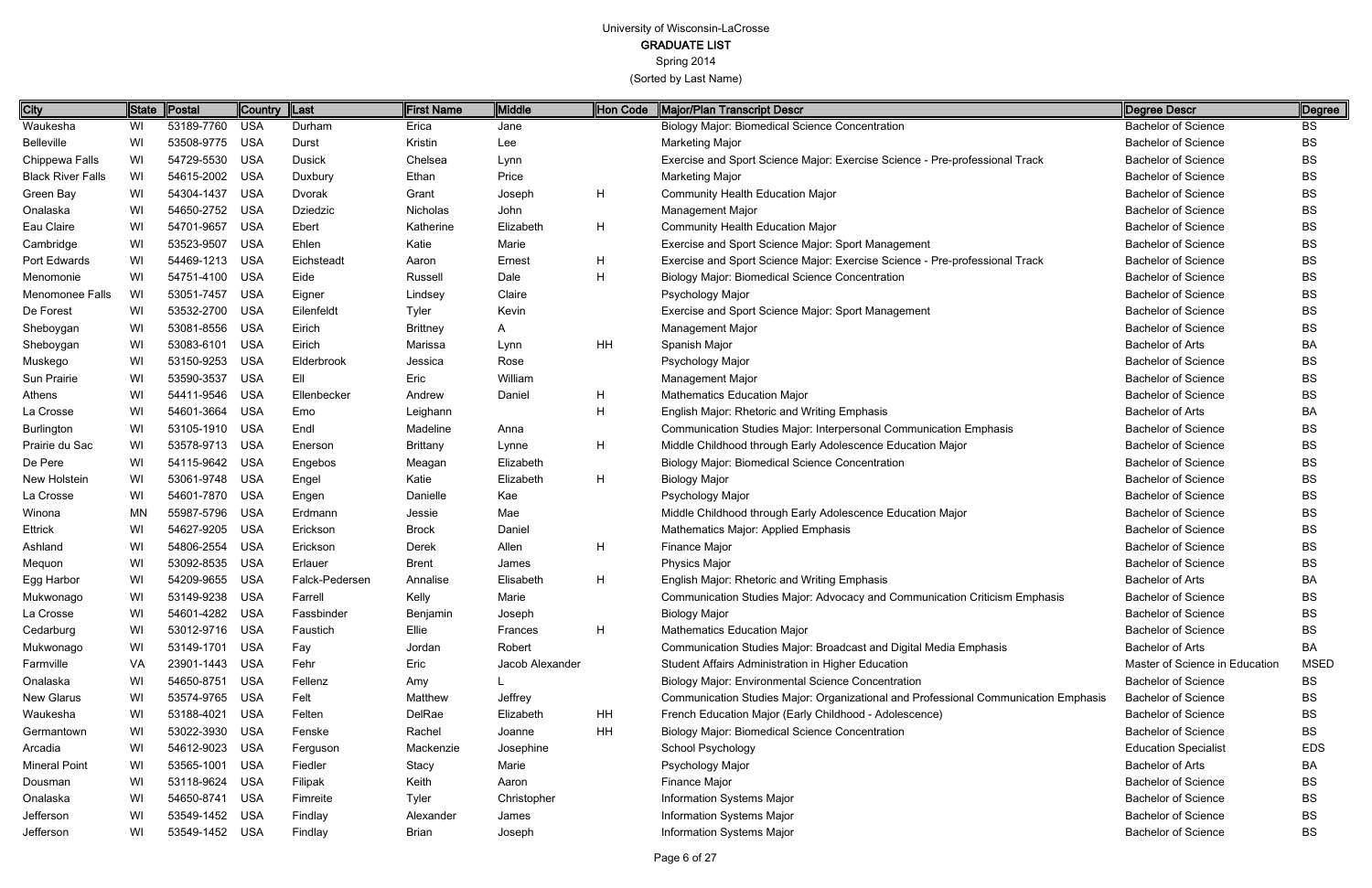Spring 2014

(Sorted by Last Name)

Page 7 of 27

| City                    | <b>State</b> | Postal         | Country  Last |              | <b>First Name</b> | <b>Middle</b> | Hon Code  | <b>Major/Plan Transcript Descr</b>                                                  | <b>Degree Descr</b>            | Degree      |
|-------------------------|--------------|----------------|---------------|--------------|-------------------|---------------|-----------|-------------------------------------------------------------------------------------|--------------------------------|-------------|
| Rochester               | MN           | 55904-6463     | <b>USA</b>    | Fink         | Stephanie         | Robin         |           | <b>Physician Assistant Studies</b>                                                  | Master of Science              | MS          |
| New Richland            | <b>MN</b>    | 56072-1850     | <b>USA</b>    | Firme        | Tyler             | R.            |           | <b>Marketing Major</b>                                                              | <b>Bachelor of Science</b>     | <b>BS</b>   |
| Sussex                  | WI           | 53089-1955     | <b>USA</b>    | Fischer      | Chelsea           | Marie         | <b>HH</b> | <b>Political Science Major</b>                                                      | <b>Bachelor of Science</b>     | BS          |
| La Crosse               | WI           | 54601-4226     | <b>USA</b>    | Fischer      | Irayna            | LaJoy         |           | Sociology Major                                                                     | <b>Bachelor of Science</b>     | BS          |
| Waunakee                | WI           | 53597-2108     | <b>USA</b>    | Fischer      | Kyle              | Joseph        | H         | <b>Biology Major: Biomedical Science Concentration</b>                              | <b>Bachelor of Science</b>     | BS          |
| West Bend               | WI           | 53090-9005     | <b>USA</b>    | Fischer      | Nikki             | Rose          |           | <b>Marketing Major</b>                                                              | <b>Bachelor of Science</b>     | BS          |
| Green Bay               | WI           | 54311-4414     | <b>USA</b>    | Fisher       | Alyssa            | Ann           |           | Psychology Major                                                                    | <b>Bachelor of Science</b>     | BS          |
| Fort Atkinson           | WI           | 53538-1385     | <b>USA</b>    | Fitzgerald   | Samuel            | James         |           | Management Major                                                                    | <b>Bachelor of Science</b>     | BS          |
| Stanley                 | WI           | 54768-9210     | <b>USA</b>    | Fitzsimmons  | Alec              |               |           | <b>Biology Major: Biomedical Science Concentration</b>                              | <b>Bachelor of Science</b>     | BS          |
| <b>Rice Lake</b>        | WI           | 54868-8531     | <b>USA</b>    | Fjelstad     | Jennifer          | Lynn          |           | Psychology Major                                                                    | <b>Bachelor of Arts</b>        | BA          |
| Colgate                 | WI           | 53017-9736     | <b>USA</b>    | Flanagan     | Molly             | Jo            |           | <b>Physical Therapy</b>                                                             | Doctor of Physical Therapy     | <b>DPT</b>  |
| <b>New Glarus</b>       | WI           | 53574-9561     | <b>USA</b>    | Flannery     | Cassidy           | Joe           |           | Management Major                                                                    | <b>Bachelor of Science</b>     | BS          |
| Oregon                  | WI           | 53575-3924     | <b>USA</b>    | Flavin       | Mae               | Marie         | HH        | Exercise and Sport Science Major: Physical Education                                | <b>Bachelor of Science</b>     | BS          |
| <b>Wisconsin Rapids</b> | WI           | 54494-6484     | <b>USA</b>    | Fletcher     | Stephanie         | Taylor        | Н         | Women's Studies Major                                                               | <b>Bachelor of Arts</b>        | BA          |
| Verona                  | WI           | 53593-8013     | <b>USA</b>    | Flickinger   | Claire            | Elizabeth     |           | Finance Major                                                                       | <b>Bachelor of Science</b>     | BS          |
| Ashwaubenon             | WI           | 54313-5812     | <b>USA</b>    | Flucke       | Melissa           | Marie         |           | School Psychology                                                                   | Master of Science in Education | <b>MSED</b> |
| <b>Fountain City</b>    | WI           | 54629-8236     | <b>USA</b>    | Foegen       | Annette           | Marie         | HH        | Middle Childhood through Early Adolescence Education Major                          | <b>Bachelor of Science</b>     | <b>BS</b>   |
| Naperville              | IL           | 60564-5376     | <b>USA</b>    | Folster      | Carlton           | Paul          | H         | <b>Chemistry Major: ACS Certification</b>                                           | <b>Bachelor of Science</b>     | <b>BS</b>   |
| West Salem              | WI           | 54669-1505     | <b>USA</b>    | Foreman      | Ashley            | Ann           |           | Management Major                                                                    | <b>Bachelor of Science</b>     | BS          |
| La Crosse               | WI           | 54601          | <b>USA</b>    | Forget       | Tyler             | Lawrence      |           | Finance Major                                                                       | <b>Bachelor of Science</b>     | <b>BS</b>   |
| Saint Peter             | <b>MN</b>    | 56082-1523     | <b>USA</b>    | Forkey       | Kaylyn            | Elizabeth     | HH        | Theatre Arts Major: Performance Emphasis                                            | <b>Bachelor of Arts</b>        | BA          |
| Danbury                 | WI           | 54830-9487     | <b>USA</b>    | Fornengo     | Maegan            |               |           | Communication Studies Major: Interpersonal Communication Emphasis                   | <b>Bachelor of Science</b>     | <b>BS</b>   |
| Prairie du Chien        | WI           | 53821-8082     | <b>USA</b>    | Forrer       | Casey             |               |           | <b>Political Science Major</b>                                                      | <b>Bachelor of Arts</b>        | BA          |
| Lakeville               | <b>MN</b>    | 55044-8350     | <b>USA</b>    | Foster       | Barry             | Lee           |           | Management Major                                                                    | <b>Bachelor of Science</b>     | BS          |
| Salem                   | WI           | 53168-9339     | <b>USA</b>    | Fox          | Ryan              | Jon           |           | Communication Studies Major: Organizational and Professional Communication Emphasis | <b>Bachelor of Science</b>     | BS          |
| Milwaukee               | WI           | 53205-2561     | <b>USA</b>    | Frank        | Anthony           | Patrick       |           | School Psychology                                                                   | <b>Education Specialist</b>    | <b>EDS</b>  |
| Shakopee                | <b>MN</b>    | 55379-8243     | <b>USA</b>    | Franklin     | Katherine         | Rose          |           | <b>Finance Major</b>                                                                | <b>Bachelor of Science</b>     | BS          |
| Madison                 | WI           | 53711-3322     | <b>USA</b>    | Franz        | Emily             | Mae           | HH        | <b>Athletic Training Major</b>                                                      | <b>Bachelor of Science</b>     | BS          |
| De Forest               | WI           | 53532-1114 USA |               | Fraser       | <b>Brienna</b>    | Colleen       |           | Physical Therapy                                                                    | Doctor of Physical Therapy     | <b>DPT</b>  |
| Saint Paul              | MN           | 55117-3368 USA |               | Fratto       | Alexandra         | Lynn          |           | Psychology Major                                                                    | <b>Bachelor of Science</b>     | <b>BS</b>   |
| New Berlin              | WI           | 53151-4698     | USA           | Fredericksen | Kati              | Rae           | HH        | Communication Studies Major: Organizational and Professional Communication Emphasis | <b>Bachelor of Science</b>     | BS          |
| Sun Prairie             | WI           | 53590-3574     | USA           | Frederickson | Daniel            | Dean          |           | Finance Major                                                                       | <b>Bachelor of Science</b>     | <b>BS</b>   |
| Rochester               | <b>MN</b>    | 55906-6200     | USA           | Freeman      | Nicole            | Elise         |           | <b>Therapeutic Recreation</b>                                                       | Master of Science              | MS          |
| Whitehall               | WI           | 54773-9240     | <b>USA</b>    | Fremstad     | Jenna             | Renae         |           | Student Affairs Administration in Higher Education                                  | Master of Science in Education | <b>MSED</b> |
| <b>Boscobel</b>         | WI           | 53805-1154     | USA           | Freymiller   | Casey             | Eugene        | HH        | <b>Biochemistry Major</b>                                                           | <b>Bachelor of Science</b>     | BS          |
| Stratford               | WI           | 54484-9734     | USA           | Frodl        | Benjamin          | Donald        |           | Psychology Major                                                                    | <b>Bachelor of Science</b>     | BS          |
| Sheboygan               | WI           | 53083-2183     | USA           | Fromm        | Alyssa            | Marie         |           | Middle Childhood through Early Adolescence Education Major                          | <b>Bachelor of Science</b>     | BS          |
| La Crosse               | WI           | 54603-1503     | USA           | Fularczyk    | Nickolas          | Daniel        |           | Physics Major: Biomedical Concentration                                             | <b>Bachelor of Science</b>     | BS          |
| Plover                  | WI           | 54467-2413 USA |               | Gagnon       | Sarah             | Elizabeth     |           | Middle Childhood through Early Adolescence Education Major                          | <b>Bachelor of Science</b>     | BS          |
| Saukville               | WI           | 53080-2444     | USA           | Gall         | Lindsey           | Ann           | H         | Social Studies Education Major (Broad Field Option B)                               | <b>Bachelor of Science</b>     | BS          |
| Rochelle                | IL           | 61068-1792 USA |               | Garcia       | Yessica           |               |           | Psychology Major                                                                    | <b>Bachelor of Arts</b>        | BA          |
| West Bend               | WI           | 53090-5400     | <b>USA</b>    | Gardon       | Sean              | Patrick       |           | <b>Biology Major</b>                                                                | <b>Bachelor of Science</b>     | BS          |
| Excelsior               | <b>MN</b>    | 55331-5707 USA |               | Garrison     | Natalie           | Marie         |           | <b>Physical Therapy</b>                                                             | Doctor of Physical Therapy     | <b>DPT</b>  |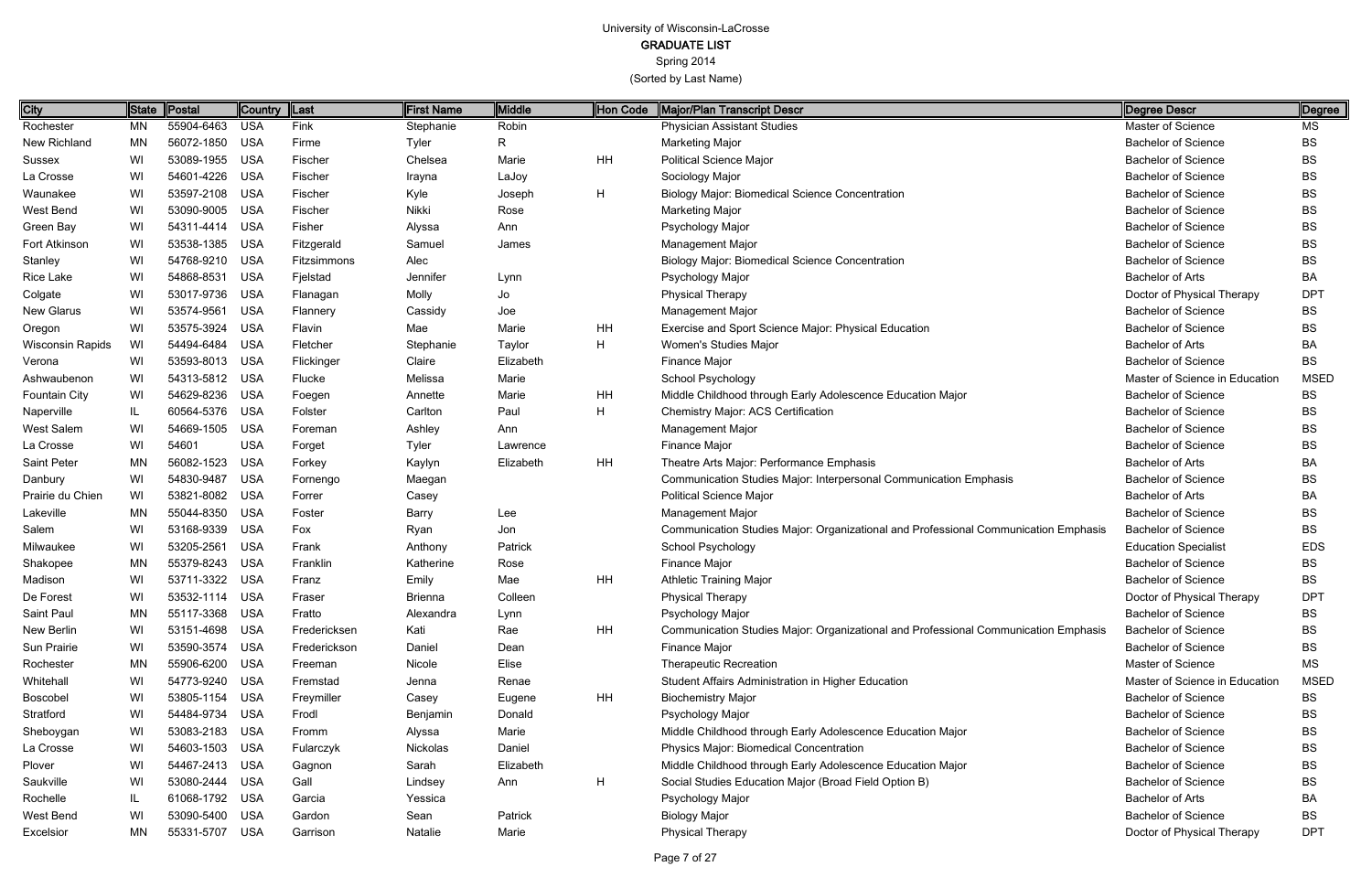Spring 2014

| City                | <b>State</b> | Postal         | Country  Last |              | <b>First Name</b> | Middle                | Hon Code | Major/Plan Transcript Descr                                                         | Degree Descr                   | Degree      |
|---------------------|--------------|----------------|---------------|--------------|-------------------|-----------------------|----------|-------------------------------------------------------------------------------------|--------------------------------|-------------|
| Wausaukee           | WI           | 54177-8907     | USA           | Gauthier     | Kayla             | Marie                 |          | <b>Physical Therapy</b>                                                             | Doctor of Physical Therapy     | <b>DPT</b>  |
| Waukesha            | WI           | 53188-4106 USA |               | Geboy        | Joseph            | Richard               |          | Exercise and Sport Science Major: Exercise Science - Pre-professional Track         | <b>Bachelor of Science</b>     | <b>BS</b>   |
| Waukesha            | WI           | 53188-4106 USA |               | Geboy        | Joseph            | Richard               |          |                                                                                     | <b>Bachelor of Science</b>     | BS          |
| Wauwatosa           | WI           | 53226-1917     | USA           | Gehred       | Madeleine         | Ann                   | H        | Communication Studies Major: Organizational and Professional Communication Emphasis | <b>Bachelor of Arts</b>        | BA          |
| Antigo              | WI           | 54409-2218 USA |               | Geiger       | Alexis            | <b>Catherine Mary</b> |          | Psychology Major                                                                    | <b>Bachelor of Science</b>     | BS          |
| Onalaska            | WI           | 54650-8217 USA |               | Ghandour     | Zouheir           | Fadi                  |          | International Business Major                                                        | <b>Bachelor of Science</b>     | BS          |
| <b>Apple Valley</b> | MN           | 55124-5132 USA |               | Gilbertson   | James             | Michael               |          | Music Major: Performance Emphasis                                                   | <b>Bachelor of Science</b>     | BS          |
| Waunakee            | WI           | 53597-9194     | <b>USA</b>    | Gilmore      | Jenna             | Lea                   | H        | <b>Art Education Major</b>                                                          | <b>Bachelor of Science</b>     | BS          |
| La Crosse           | WI           | 54601-7401 USA |               | Gindt        | Bonnie            | Rae                   | H        | <b>Mathematics Major</b>                                                            | <b>Bachelor of Science</b>     | BS          |
| La Crosse           | WI           | 54601-5676 USA |               | Glazer       | Sarah             | Charlotte             |          | <b>Physician Assistant Studies</b>                                                  | Master of Science              | МS          |
| Wisconsin Rapids    | WI           | 54494-4023 USA |               | Glodosky     | Caroline          | Ann                   |          | <b>Biology Major</b>                                                                | <b>Bachelor of Science</b>     | BS.         |
| Wisconsin Rapids    | WI           | 54494-4023     | USA           | Glodosky     | Christopher       | Michael               |          | Biology                                                                             | Master of Science              | МS          |
| Hudson              | WI           | 54016-1059 USA |               | Goddard      | Cole              | W                     |          | Exercise and Sport Science Major: Exercise Science - Fitness Track                  | <b>Bachelor of Science</b>     | BS          |
| Rochester           | MN           | 55901-3914 USA |               | Goddeyne     | Michael           | Charles               |          | Clinical Laboratory Science Major                                                   | <b>Bachelor of Science</b>     | <b>BS</b>   |
| Henderson           | <b>NV</b>    | 89011-3056 USA |               | Godfrey      | Catherine         | Marie                 |          | Student Affairs Administration in Higher Education                                  | Master of Science in Education | <b>MSED</b> |
| Onalaska            | WI           | 54650-2286 USA |               | Goebel       | Raven             | Pamela                |          | Finance Major                                                                       | <b>Bachelor of Science</b>     | <b>BS</b>   |
| Houston             | <b>MN</b>    | 55943-7208 USA |               | Goetzinger   | Alyssa            | Erin                  | HH       | <b>Biochemistry Major</b>                                                           | <b>Bachelor of Science</b>     | BS          |
| Phoenix             | AZ           | 85022-6625 USA |               | Gogonelis    | Mary              | Elizabeth             |          | Psychology Major                                                                    | <b>Bachelor of Science</b>     | BS          |
| Janesville          | WI           | 53545-2297 USA |               | Goike        | Kyle              | Thomas                |          | <b>Therapeutic Recreation Major</b>                                                 | <b>Bachelor of Science</b>     | BS          |
| Mukwonago           | WI           | 53149-9206     | USA           | Gonring      | Cara              | Mary                  |          | <b>Clinical Laboratory Science Major</b>                                            | <b>Bachelor of Science</b>     | BS          |
| Eagan               | <b>MN</b>    | 55123-2293 USA |               | Gorman       | Ryan              | Michael               | HH       | Management Major                                                                    | <b>Bachelor of Science</b>     | BS          |
| Eau Claire          | WI           | 54703-0684     | USA           | Gostomski    | Rachel            | Lynne                 |          | <b>Accountancy Major</b>                                                            | <b>Bachelor of Science</b>     | BS          |
| Superior            | WI           | 54880-3600 USA |               | Gotelaere    | Abigail           | Marie Elisabeth       | H        | Middle Childhood through Early Adolescence Education Major                          | <b>Bachelor of Science</b>     | BS          |
| Whitefish Bay       | WI           | 53217-5103 USA |               | Gottlieb     | Viktor            | Earl                  | H        | Exercise and Sport Science Major: Exercise Science - Pre-professional Track         | <b>Bachelor of Science</b>     | BS          |
| Crystal             | <b>MN</b>    | 55427-1813 USA |               | Gove         | Rachel            | <b>Buehler</b>        | HH       | Middle Childhood through Early Adolescence Education Major                          | <b>Bachelor of Science</b>     | BS          |
| La Crosse           | WI           | 54601-2300 USA |               | Grabowski    | Sarah             | М                     |          | Clinical Laboratory Science Major                                                   | <b>Bachelor of Science</b>     | BS          |
| La Crosse           | WI           | 54601-2322 USA |               | Grace        | Ryan              | Patrick               | H        | Communication Studies Major: Organizational and Professional Communication Emphasis | <b>Bachelor of Science</b>     | BS          |
| Chaska              | <b>MN</b>    | 55318-1481 USA |               | Grandstrand  | Sarah             |                       | H        | <b>Biology Major: Environmental Science Concentration</b>                           | <b>Bachelor of Science</b>     | BS          |
| Onalaska            | WI           | 54650-2414 USA |               | Greenwood    | Michelle          | Ryen                  | н        | Early Childhood through Middle Childhood Education Major                            | <b>Bachelor of Science</b>     | <b>BS</b>   |
| Eleva               | WI           | 54738-9048 USA |               | Gregory      | Samantha          | Marie                 | HH       | Psychology Major                                                                    | <b>Bachelor of Science</b>     | BS          |
| Cleveland           | WI           | 53015-1616 USA |               | Gries        | Samantha          | Renee                 |          | <b>Physical Therapy</b>                                                             | Doctor of Physical Therapy     | <b>DPT</b>  |
| Kenosha             | WI           | 53142-2580 USA |               | Grimmer      | Samantha          | Irene                 |          | Psychology Major                                                                    | <b>Bachelor of Science</b>     | BS          |
| Mauston             | WI           | 53948-1804 USA |               | Gruen        | Rachel            | Marie                 |          | <b>Community Health Education Major</b>                                             | <b>Bachelor of Science</b>     | BS          |
| LIANYUNGANG         | 32           | 222000         | <b>CHN</b>    | Guan         | Jingru            |                       |          | Finance Major                                                                       | <b>Bachelor of Science</b>     | BS          |
| La Crosse           | WI           | 54601-4806 USA |               | Guentz       | Philip            | Daniel                |          | <b>Accountancy Major</b>                                                            | <b>Bachelor of Science</b>     | BS.         |
| West Allis          | WI           | 53227-2815 USA |               | Gullicksrud  | Lindsey           | Soerens               |          | Student Affairs Administration in Higher Education                                  | Master of Science in Education | MSED        |
| Appleton            | WI           | 54915-4027 USA |               | Haack        | Andrew            | Carl                  |          | Management Major                                                                    | <b>Bachelor of Science</b>     | BS          |
| Menasha             | WI           | 54952-8906 USA |               | Haasl        | Erica             | Kathryn               |          | Psychology Major                                                                    | Bachelor of Arts               | BA          |
| Mantorville         | MN           | 55955-8069 USA |               | Hackenmiller | Drew              | Steven                |          | <b>Biology Major</b>                                                                | <b>Bachelor of Science</b>     | BS          |
| Wausau              | WI.          | 54403-8163 USA |               | Hackworth    | Samuel            | Allen                 | HH       | English Major: Literature Emphasis                                                  | <b>Bachelor of Arts</b>        | BA          |
| Merrill             | WI           | 54452-8550 USA |               | Haffemann    | Jeffrey           | David Karl            |          | Exercise and Sport Science Major: Exercise Science - Pre-professional Track         | <b>Bachelor of Science</b>     | BS          |
| New Richland        | MN           | 56072-1820 USA |               | Hagen        | <b>Brett</b>      | Charles               | H        | Exercise and Sport Science Major: Exercise Science - Pre-professional Track         | <b>Bachelor of Science</b>     | BS          |
| Berlin              | WI           | 54923-1176 USA |               | Hager        | Madison           | Michelle              |          | Art Major                                                                           | <b>Bachelor of Science</b>     | <b>BS</b>   |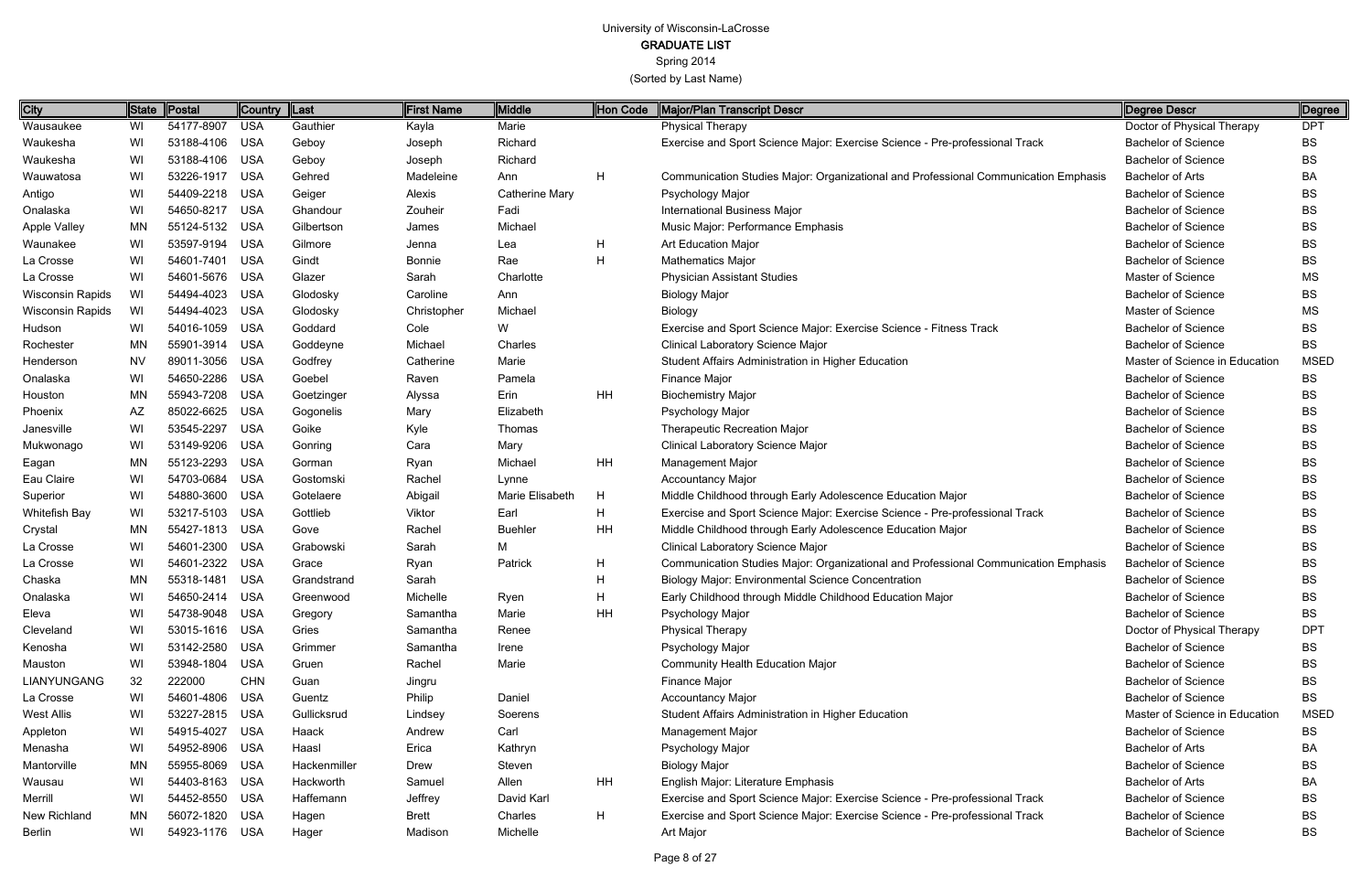Spring 2014

| City           | <b>State</b> | Postal         | Country    | $\ $ Last   | First Name     | <b>Middle</b>   | <b>Hon Code</b> | Major/Plan Transcript Descr                                                         | Degree Descr                   | Degree      |
|----------------|--------------|----------------|------------|-------------|----------------|-----------------|-----------------|-------------------------------------------------------------------------------------|--------------------------------|-------------|
| Janesville     | WI           | 53545-0658     | <b>USA</b> | Haggerty    | Barbara        | Lynn            |                 | Communication Studies Major: Interpersonal Communication Emphasis                   | <b>Bachelor of Arts</b>        | BA          |
| Greenville     | WI           | 54942-8016     | <b>USA</b> | Hajos       | Paige          | Elizabeth       |                 | Nuclear Medicine Technology Major                                                   | <b>Bachelor of Science</b>     | BS          |
| Sobieski       | WI           | 54171-9694     | USA        | Halla       | Kristin        | Marie           |                 | <b>Biology Major: Biomedical Science Concentration</b>                              | <b>Bachelor of Science</b>     | <b>BS</b>   |
| Princeton      | MN           | 55371-6424     | <b>USA</b> | Halverson   | Kyra           | Lou             |                 | School Psychology                                                                   | Master of Science in Education | <b>MSED</b> |
| Faribault      | <b>MN</b>    | 55021-6612 USA |            | Halvorson   | Jenna          | Marie           | H               | Psychology Major                                                                    | <b>Bachelor of Science</b>     | <b>BS</b>   |
| Chaska         | ΜN           | 55318-1559     | USA        | Hamilton    | Kaitlyn        | Elizabeth       |                 | <b>Athletic Training Major</b>                                                      | <b>Bachelor of Science</b>     | BS          |
| La Crosse      | WI           | 54601-8417 USA |            | Hamilton    | Megan          | Rae             |                 | Sociology Major                                                                     | <b>Bachelor of Arts</b>        | BA          |
| Duluth         | <b>MN</b>    | 55803-1270     | <b>USA</b> | Hamman      | Mary           | <b>Beatrice</b> |                 | <b>Public Administration Major</b>                                                  | <b>Bachelor of Science</b>     | BS          |
| De Forest      | WI           | 53532-1988     | USA        | Hanko       | Kaitlyn        | Marie           |                 | <b>Marketing Major</b>                                                              | <b>Bachelor of Science</b>     | BS          |
| La Crosse      | WI           | 54601-5170 USA |            | Hannum      | Angela         | Jean            |                 | Master of Business Administration                                                   | Master of Business Admin       | <b>MBA</b>  |
| Sun Prairie    | WI           | 53590-2378 USA |            | Hanrahan    | Clare          | Louise          |                 | Psychology Major                                                                    | <b>Bachelor of Arts</b>        | BA          |
| Westby         | WI           | 54667-8205     | <b>USA</b> | Hanratty    | Katey          | Linn            | н               | <b>Therapeutic Recreation Major</b>                                                 | <b>Bachelor of Science</b>     | <b>BS</b>   |
| Dorchester     | WI           | 54425-9615 USA |            | Hansen      | Rebecca        | Anne            | HH              | Early Childhood through Middle Childhood Education Major                            | <b>Bachelor of Science</b>     | BS          |
| Girard         | IL.          | 62640-1054     | <b>USA</b> | Hardin      | Abbey          |                 |                 | Student Affairs Administration in Higher Education                                  | Master of Science in Education | <b>MSED</b> |
| Rhinelander    | WI           | 54501-9470 USA |            | Hare        | Jared          | Levi            |                 | Finance Major                                                                       | <b>Bachelor of Science</b>     | BS          |
| Franklin       | WI           | 53132-8683     | <b>USA</b> | Harman      | Korina         | Marie           |                 | <b>Accountancy Major</b>                                                            | <b>Bachelor of Science</b>     | <b>BS</b>   |
| Appleton       | WI           | 54914-4553     | <b>USA</b> | Harney      | Joseph         | Richard         |                 | <b>Political Science Major</b>                                                      | <b>Bachelor of Science</b>     | <b>BS</b>   |
| Mukwonago      | WI           | 53149-1020     | <b>USA</b> | Hartenstein | Kerry          | Michael         |                 | <b>Biology Major</b>                                                                | <b>Bachelor of Science</b>     | <b>BS</b>   |
| Madison        | WI           | 53717-2205     | <b>USA</b> | Hartung     | Alyssa         | Marie           | H               | <b>Accountancy Major</b>                                                            | <b>Bachelor of Science</b>     | BS          |
| Fort Atkinson  | WI           | 53538-1134     | <b>USA</b> | Hartwick    | Olivia         | Irene           | HH              | Psychology Major                                                                    | <b>Bachelor of Science</b>     | <b>BS</b>   |
| Mount Pleasant | WI           | 53406-2483     | <b>USA</b> | Hawes       | Jennifer       | Lee             |                 | Biology Major: Cellular and Molecular Biology Concentration                         | <b>Bachelor of Science</b>     | <b>BS</b>   |
| Marshfield     | WI           | 54449-9100     | <b>USA</b> | Hayes       | <b>Brandon</b> | Charles         |                 | <b>Biology Major</b>                                                                | <b>Bachelor of Science</b>     | <b>BS</b>   |
| Annandale      | <b>MN</b>    | 55302-2210     | <b>USA</b> | Hayes       | Lydia          | Jane            | H               | Communication Studies Major: Organizational and Professional Communication Emphasis | <b>Bachelor of Science</b>     | <b>BS</b>   |
| Nanchang       | 36           | 330046         | <b>CHN</b> | He          | Xuan           |                 |                 | Finance Major                                                                       | <b>Bachelor of Science</b>     | <b>BS</b>   |
| Lake Mills     | WI           | 53551-1228     | <b>USA</b> | Heimstreet  | Miranda        | Michelle        | H               | <b>Political Science Major</b>                                                      | <b>Bachelor of Science</b>     | <b>BS</b>   |
| Eau Claire     | WI           | 54701-7346 USA |            | Heinz       | Tyler          | Robert          | H               | <b>Marketing Major</b>                                                              | <b>Bachelor of Science</b>     | <b>BS</b>   |
| Oshkosh        | WI           | 54904-8886     | <b>USA</b> | Helf        | Mackenzie      | Rae             |                 | <b>Community Health Education Major</b>                                             | <b>Bachelor of Science</b>     | <b>BS</b>   |
| La Crosse      | WI           | 54601-7524     | <b>USA</b> | Helming     | Stephen        | Paul            |                 | <b>Biology Major: Environmental Science Concentration</b>                           | <b>Bachelor of Science</b>     | <b>BS</b>   |
| Campbellsport  | WI           | 53010-2939     | <b>USA</b> | Helsel      | Kelly          | Cobalt          | HH              | Therapeutic Recreation Major                                                        | <b>Bachelor of Science</b>     | <b>BS</b>   |
| Columbus       | WI           | 53925-1367     | USA        | Hemmerich   | Nicole         |                 |                 | Student Affairs Administration in Higher Education                                  | Master of Science in Education | <b>MSED</b> |
| Okatie         | <b>SC</b>    | 29909-3957     | USA        | Henderson   | Cody           | Michael         |                 | Student Affairs Administration in Higher Education                                  | Master of Science in Education | <b>MSED</b> |
| Blanchardville | WI           | 53516-9120 USA |            | Hendrickson | Rachel         | Sue             |                 | Exercise and Sport Science Major: Exercise Science - Fitness Track                  | <b>Bachelor of Science</b>     | BS          |
| Athens         | WI           | 54411-8719 USA |            | Henrichs    | Michaela       | Anne            |                 | <b>Management Major</b>                                                             | <b>Bachelor of Science</b>     | <b>BS</b>   |
| Hudson         | WI           | 54016-8244 USA |            | Henry       | Jayme          | Louann          |                 | <b>School Psychology</b>                                                            | Master of Science in Education | <b>MSED</b> |
| Wausau         | WI           | 54403-6378 USA |            | Her         | Chong          |                 |                 | Psychology Major                                                                    | <b>Bachelor of Science</b>     | BS          |
| Oconto         | WI           | 54153-9431 USA |            | Herald      | Kassie         | R               |                 | <b>Biology Major: Biomedical Science Concentration</b>                              | <b>Bachelor of Science</b>     | BS          |
| Winneconne     | WI           | 54986-9018 USA |            | Herbst      | Nash           | Arthur          |                 | <b>Biochemistry Major</b>                                                           | <b>Bachelor of Science</b>     | <b>BS</b>   |
| Cambridge      | WI           | 53523-9450 USA |            | Herman      | Nicole         | A               | Н               | Middle Childhood through Early Adolescence Education Major                          | <b>Bachelor of Science</b>     | <b>BS</b>   |
| Sheboygan      | WI           | 53082-1245 USA |            | Hermann     | Luke           | D               |                 | Nuclear Medicine Technology Major                                                   | <b>Bachelor of Science</b>     | <b>BS</b>   |
| Woodbury       | ΜN           | 55125-2396 USA |            | Heslin      | Matt           | Sean            |                 | Finance Major                                                                       | <b>Bachelor of Science</b>     | <b>BS</b>   |
| Waunakee       | WI           | 53597-9224 USA |            | Hetzer      | Anna           | Noelle          | H               | <b>Biology Major</b>                                                                | <b>Bachelor of Science</b>     | BS          |
| La Crosse      | WI           | 54601-7777 USA |            | Heyer       | Micah          | Henry           | HH              | Computer Science Major: Computer Engineering Technology Emphasis                    | <b>Bachelor of Science</b>     | BS          |
| Plover         | WI           | 54467-2953 USA |            | Higley      | Blake          | Robert          |                 | Exercise and Sport Science Major: Physical Education                                | <b>Bachelor of Science</b>     | <b>BS</b>   |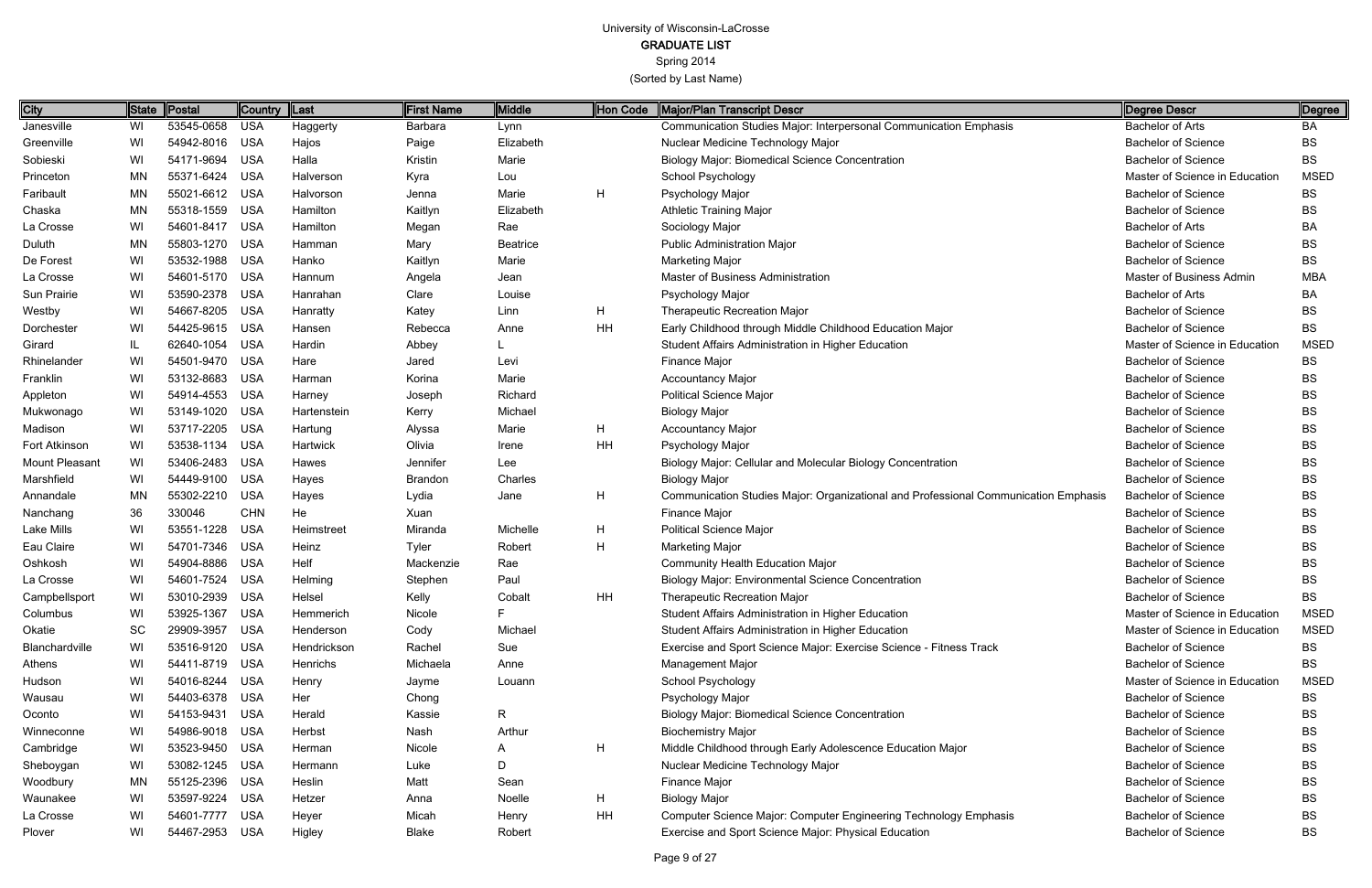GRADUATE LIST

Spring 2014

(Sorted by Last Name)

Page 10 of 27

| City                     | State        | Postal         | Country    | $\ $ Last      | <b>First Name</b> | Middle         | Hon Code  | Major/Plan Transcript Descr                                                         | <b>Degree Descr</b>         | Degree     |
|--------------------------|--------------|----------------|------------|----------------|-------------------|----------------|-----------|-------------------------------------------------------------------------------------|-----------------------------|------------|
| Houlton                  | WI           | 54082-2408     | <b>USA</b> | Hildebrand     | Nathaniel         | James          | HH        | Physics Major                                                                       | <b>Bachelor of Science</b>  | BS         |
| Hustisford               | WI           | 53034-9752     | <b>USA</b> | Hill           | Zachary           | Alan           |           | Nuclear Medicine Technology Major                                                   | <b>Bachelor of Science</b>  | <b>BS</b>  |
| Oconto                   | WI           | 54153-9694     | <b>USA</b> | Hintz          | Casey             | James          | <b>HH</b> | Archaeological Studies Major                                                        | <b>Bachelor of Arts</b>     | BA         |
| Ham Lake                 | <b>MN</b>    | 55304-6373     | <b>USA</b> | Hintz          | Christian         | William        | <b>HH</b> | Exercise and Sport Science Major: Exercise Science - Pre-professional Track         | <b>Bachelor of Science</b>  | BS         |
| Durand                   | WI           | 54736-1625     | <b>USA</b> | Hoch           | Alethea           | Sue            |           | <b>Physical Therapy</b>                                                             | Doctor of Physical Therapy  | <b>DPT</b> |
| Tomah                    | WI           | 54660-4246     | <b>USA</b> | Hoeft          | Shelby            | Anne           |           | Management Major                                                                    | <b>Bachelor of Science</b>  | BS         |
| <b>Manitowish Waters</b> | WI           | 54545          | <b>USA</b> | Hoehn          | Vincent           | William        | H         | Information Systems Major                                                           | <b>Bachelor of Science</b>  | BS         |
| North Fond du Lac        | WI           | 54937-1322     | <b>USA</b> | Hoepfner       | Jacob             | Andrew         |           | Exercise and Sport Science Major: Sport Management                                  | <b>Bachelor of Science</b>  | BS         |
| Minnetonka               | <b>MN</b>    | 55305-1231     | <b>USA</b> | Hoey           | Krystina          | Marie          |           | Marketing Major                                                                     | <b>Bachelor of Science</b>  | ВS         |
| Appleton                 | WI           | 54913-9738     | <b>USA</b> | Hofacker       | Samantha          | Rose           | H         | Psychology Major                                                                    | <b>Bachelor of Science</b>  | BS         |
| Rochester                | <b>MN</b>    | 55901-3548     | <b>USA</b> | Hoffmann       | Chelsey           | Marie          |           | <b>Physician Assistant Studies</b>                                                  | Master of Science           | <b>MS</b>  |
| Perham                   | <b>MN</b>    | 56573-8643     | <b>USA</b> | Hofius         | Tanner            | Christian      |           | Archaeological Studies Major                                                        | <b>Bachelor of Science</b>  | BS         |
| Westby                   | WI           | 54667          | <b>USA</b> | Holen          | Shaynan           | Maria          |           | <b>History Major</b>                                                                | Bachelor of Arts            | BA         |
| Baraboo                  | WI           | 53913-9584     | <b>USA</b> | Holloway       | Cody              |                |           | Communication Studies Major: Broadcast and Digital Media Emphasis                   | <b>Bachelor of Science</b>  | BS         |
| Eau Claire               | WI           | 54703-0612     | <b>USA</b> | Holman         | Derek             | Scott          |           | <b>Accountancy Major</b>                                                            | <b>Bachelor of Science</b>  | BS         |
| <b>Mount Horeb</b>       | WI           | 53572-2333     | <b>USA</b> | Holt           | Nathan            | Ryan           |           | <b>Biology Major: Biomedical Science Concentration</b>                              | <b>Bachelor of Science</b>  | BS         |
| Wausau                   | WI           | 54403-9668     | <b>USA</b> | Homolka        | Kailee            | Jane           |           | <b>Biology Major: Biomedical Science Concentration</b>                              | <b>Bachelor of Science</b>  | BS         |
| Appleton                 | WI           | 54913-6398     | <b>USA</b> | Hoppe          | Kelly             | Gay            |           | <b>Biology Major</b>                                                                | <b>Bachelor of Science</b>  | BS         |
| Plainfield               | WI           | 54966-9234     | <b>USA</b> | Horacek        | Murphy            | Callahan       | H         | <b>Political Science Major</b>                                                      | <b>Bachelor of Science</b>  | BS         |
| Holmen                   | WI           | 54636-9686     | <b>USA</b> | Horstman       | Callie            | Mae            |           | Psychology Major                                                                    | <b>Bachelor of Science</b>  | BS         |
| La Crescent              | <b>MN</b>    | 55947-1578     | <b>USA</b> | Houge          | Myah              | Marie          |           | School Psychology                                                                   | <b>Education Specialist</b> | <b>EDS</b> |
| Mukwonago                | WI           | 53149-9141     | <b>USA</b> | Howell         | Courtney          | Renee          | H         | Middle Childhood through Early Adolescence Education Major                          | <b>Bachelor of Science</b>  | <b>BS</b>  |
| Winona                   | <b>MN</b>    | 55987-2169     | <b>USA</b> | Howes          | Nicole            | Christine      |           | School Psychology                                                                   | <b>Education Specialist</b> | <b>EDS</b> |
| Owatonna                 | <b>MN</b>    | 55060-1385     | <b>USA</b> | Hrdlichka      | Krysta            | Marie          |           | <b>Physician Assistant Studies</b>                                                  | Master of Science           | <b>MS</b>  |
| Janesville               | WI           | 53545-2269     | <b>USA</b> | Hughes         | Benjamin          | James          | H         | <b>Therapeutic Recreation Major</b>                                                 | <b>Bachelor of Science</b>  | BS         |
| Cedarburg                | WI           | 53012-1041     | <b>USA</b> | Hughes         | Kelsey            | Lauren         |           | <b>Marketing Major</b>                                                              | <b>Bachelor of Science</b>  | BS         |
| Chicago                  | IL           | 60610-7805     | <b>USA</b> | Hughes         | Lisa              | Ann            | HH        | Finance Major                                                                       | <b>Bachelor of Science</b>  | BS         |
| Darien                   | $\mathsf{I}$ | 60561-5034     | <b>USA</b> | Hultmark       | Karissa           | Lyn            | HH        | <b>Biology Major</b>                                                                | <b>Bachelor of Science</b>  | BS         |
| Pelican Rapids           | <b>MN</b>    | 56572-0193     | <b>USA</b> | Huseby         | Taylor            | Martin         |           | <b>Physical Therapy</b>                                                             | Doctor of Physical Therapy  | <b>DPT</b> |
| Milwaukee                | WI           | 53214-2973 USA |            | Hutchinson     | Connor            | James          |           | Biology Major: Biomedical Science Concentration                                     | <b>Bachelor of Science</b>  | <b>BS</b>  |
| La Crosse                | WI           | 54601-5015 USA |            | Ikeyama        | Ran               |                |           | Physics Major                                                                       | <b>Bachelor of Science</b>  | BS         |
| Ashland                  | WI           | 54806-2551     | <b>USA</b> | <b>Illick</b>  | Levi              | Samuel         | <b>HH</b> | Recreation Management Major                                                         | <b>Bachelor of Science</b>  | BS         |
| Hyderabad                | AP           | 500059         | <b>IND</b> | Ismail         | Haroon            |                |           | Economics Major                                                                     | <b>Bachelor of Science</b>  | BS         |
| Prairie du Sac           | WI           | 53578-9707     | <b>USA</b> | Jackson        | Joseph            | Bertschinger   |           | <b>Marketing Major</b>                                                              | <b>Bachelor of Science</b>  | ВS         |
| Kenosha                  | WI           | 53143-5434     | USA        | Jackson        | Sarah             | Krista-Beverly |           | Psychology Major                                                                    | Bachelor of Arts            | ВA         |
| Foley                    | <b>MN</b>    | 56329-8512 USA |            | Jackson        | Zachary           | Allen          |           | <b>Biology Major</b>                                                                | <b>Bachelor of Science</b>  | ВS         |
| Stillwater               | MN           | 55082-4280     | USA        | Jackson-Leidig | Rachael           | Faye           |           | Communication Studies Major: Organizational and Professional Communication Emphasis | Bachelor of Arts            | ВA         |
| Sheboygan                | WI           | 53081-6506     | USA        | Jacobs         | <b>Brent</b>      | Steven         |           | <b>Community Health Education Major</b>                                             | <b>Bachelor of Science</b>  | ВS         |
| Sheboygan                | WI           | 53081-6506 USA |            | Jacobs         | Elizabeth         | Mary           | H         | <b>Community Health Education Major</b>                                             | <b>Bachelor of Science</b>  | ВS         |
| Janesville               | WI           | 53546-5471 USA |            | Jacobson       | Ellen             | Jean           |           | Psychology Major                                                                    | <b>Bachelor of Science</b>  | BS         |
| Onalaska                 | WI           | 54650-7014 USA |            | Jandrt         | Susan             | Beth           | H         | Early Childhood through Middle Childhood Education Major                            | <b>Bachelor of Science</b>  | ВS         |
| Plymouth                 | MN           | 55447-1256     | USA        | Janikowski     | Anthony           | Joseph         |           | Marketing Major                                                                     | <b>Bachelor of Science</b>  | <b>BS</b>  |
| Waupaca                  | WI           | 54981-1704 USA |            | Jansen         | Olivia            | Christine      |           | Psychology Major                                                                    | <b>Bachelor of Science</b>  | BS         |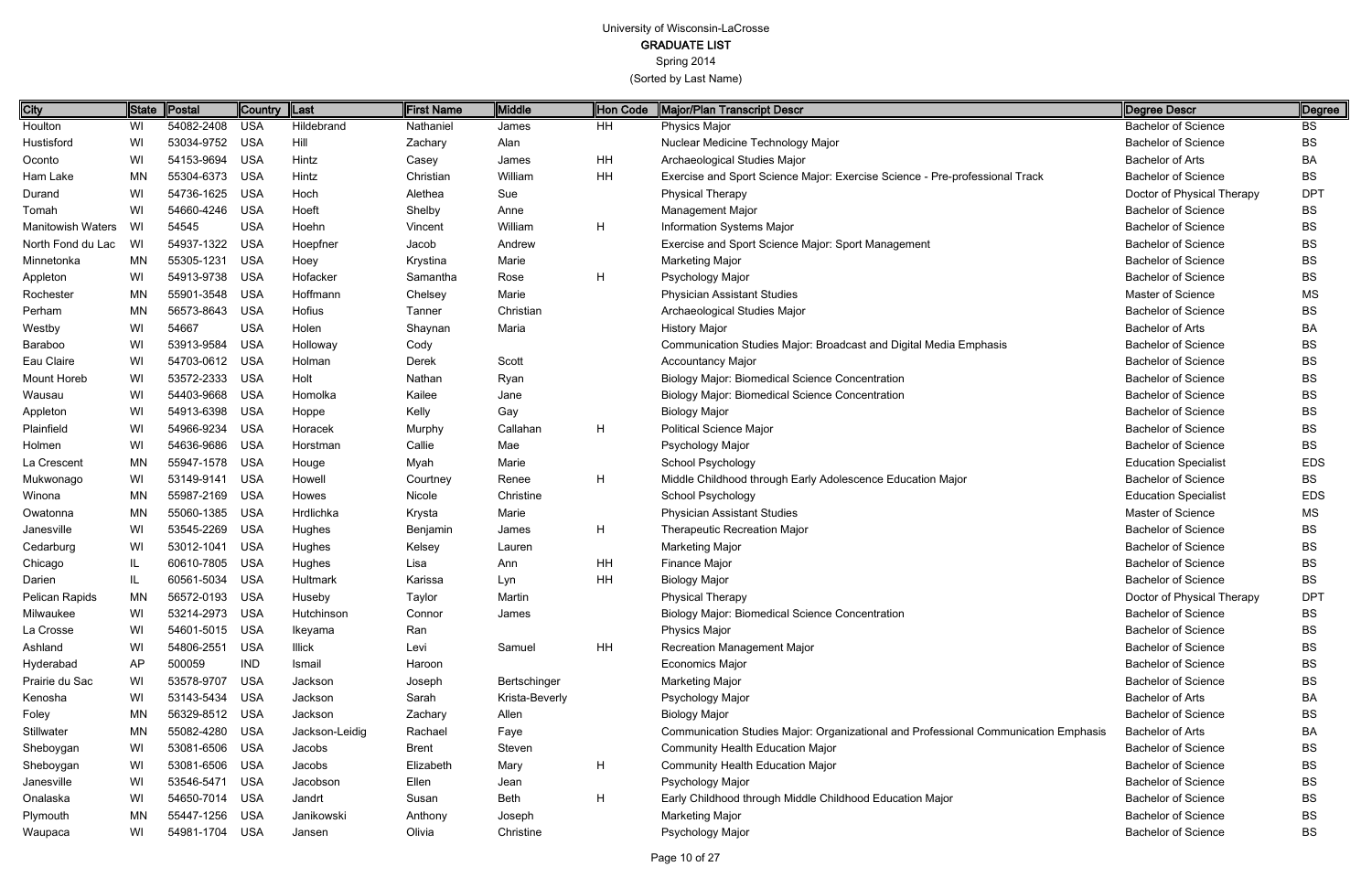GRADUATE LIST

Spring 2014

| <b>City</b>            | State     | <b>Postal</b>  | Country Last |               | <b>First Name</b> | Middle       | Hon Code | Major/Plan Transcript Descr                                                 | Degree Descr                   | Degree      |
|------------------------|-----------|----------------|--------------|---------------|-------------------|--------------|----------|-----------------------------------------------------------------------------|--------------------------------|-------------|
| La Crosse              | WI        | 54601-3472 USA |              | Jaramillo     | Atticus           | Antonio      | H        | <b>History Major</b>                                                        | <b>Bachelor of Science</b>     | BS          |
| Sun Prairie            | WI        | 53590-3865     | USA          | Jefferson     | Cavan             | <b>Bruce</b> |          | <b>Management Major</b>                                                     | <b>Bachelor of Science</b>     | <b>BS</b>   |
| Cambridge              | WI        | 53523-9202 USA |              | Jeffery       | Samuel            | Joseph       | Н        | <b>Recreation Management Major</b>                                          | <b>Bachelor of Science</b>     | <b>BS</b>   |
| West Allis             | WI        | 53219-1258     | USA          | Jens          | Justin            | Norman       |          | Chemistry Major: ACS Certification                                          | <b>Bachelor of Science</b>     | BS          |
| Bagley                 | WI        | 53801-9731     | <b>USA</b>   | Jensen        | Jonathan          | Ryan         |          | Geography Major: Environmental Science Concentration                        | <b>Bachelor of Science</b>     | <b>BS</b>   |
| Saint Paul             | <b>MN</b> | 55105-1749 USA |              | Jensen-Kowski | William           | Phillip      |          | Psychology Major                                                            | <b>Bachelor of Science</b>     | <b>BS</b>   |
| Nanjing                | 32        | 210008         | <b>CHN</b>   | Ji            | Qiuzhi            |              | H        | Physics Major                                                               | <b>Bachelor of Science</b>     | <b>BS</b>   |
| Onalaska               | WI        | 54650-2827     | <b>USA</b>   | Ji            | Tianhui           |              | H        | <b>Political Science Major</b>                                              | <b>Bachelor of Science</b>     | <b>BS</b>   |
| Nanjing                | 32        |                | <b>CHN</b>   | Jiang         | Fangyi            |              |          | <b>Finance Major</b>                                                        | <b>Bachelor of Science</b>     | <b>BS</b>   |
| Rosemount              | <b>MN</b> | 55068-1590     | <b>USA</b>   | Jobin         | Taylor            | Anne         |          | <b>Therapeutic Recreation Major</b>                                         | <b>Bachelor of Science</b>     | <b>BS</b>   |
| La Crescent            | <b>MN</b> | 55947-1054     | USA          | Johnson       | Cory              |              |          | <b>Software Engineering</b>                                                 | Master of Software Engineering | <b>MSE</b>  |
| Galesville             | WI        | 54630-8500     | USA          | Johnson       | Emily             | Jean         |          | <b>Biology Major: Environmental Science Concentration</b>                   | <b>Bachelor of Science</b>     | <b>BS</b>   |
| Oconomowoc             | WI        | 53066-2138 USA |              | Johnson       | Iris              |              |          | <b>History Major</b>                                                        | <b>Bachelor of Science</b>     | <b>BS</b>   |
| Hudson                 | WI        | 54016-7762 USA |              | Johnson       | Julia             | Ann          | H        | <b>Community Health Education Major</b>                                     | <b>Bachelor of Science</b>     | <b>BS</b>   |
| Appleton               | WI        | 54911-5069 USA |              | Johnson       | Kaitlyn           | Rose         | н        | <b>Therapeutic Recreation Major</b>                                         | <b>Bachelor of Science</b>     | <b>BS</b>   |
| Bloomington            | <b>MN</b> | 55437-1222     | USA          | Johnson       | Karin             | Lyn          | ΗH       | <b>Political Science Major</b>                                              | <b>Bachelor of Arts</b>        | BA          |
| Prescott               | WI        | 54021-7634 USA |              | Johnson       | Krystina          | Marie        |          | <b>Management Major</b>                                                     | <b>Bachelor of Science</b>     | <b>BS</b>   |
| Isanti                 | <b>MN</b> | 55040-3716 USA |              | Johnson       | Maggie            | Jane         | ΗH       | Exercise and Sport Science Major: Exercise Science - Fitness Track          | <b>Bachelor of Science</b>     | <b>BS</b>   |
| Green Bay              | WI        | 54313-4368 USA |              | Jones         | Amanda            | Courtney     |          | Archaeological Studies Major                                                | <b>Bachelor of Science</b>     | <b>BS</b>   |
| Weston                 | WI        | 54476-1517     | <b>USA</b>   | Jones         | Emily             | Catherine    | H        | <b>English Major: Rhetoric and Writing Emphasis</b>                         | Bachelor of Arts               | BA          |
| Omro                   | WI        | 54963-9355 USA |              | Jooss         | Laura             | Marie        | HH       | <b>Athletic Training Major</b>                                              | <b>Bachelor of Science</b>     | <b>BS</b>   |
| La Crosse              | WI        | 54603-1044     | USA          | Jorgenson     | Trent             | Eric         |          | Finance Major                                                               | <b>Bachelor of Science</b>     | <b>BS</b>   |
| Huntington             | IN        | 46750-8977     | <b>USA</b>   | Kalita        | Leticia           | Nicole       |          | Student Affairs Administration in Higher Education                          | Master of Science in Education | <b>MSED</b> |
| Hartland               | WI        | 53029-9766     | <b>USA</b>   | Kallas        | Jessica           | Diane        |          | <b>Biology Major</b>                                                        | <b>Bachelor of Science</b>     | <b>BS</b>   |
| Madison                | WI        | 53711-3268 USA |              | Kamps         | Zachary           | Dean         |          | Philosophy Major                                                            | <b>Bachelor of Arts</b>        | BA          |
| Wausau                 | WI        | 54401-8884     | USA          | Kannenberg    | Scott             | Paul         |          | Management Major                                                            | <b>Bachelor of Science</b>     | <b>BS</b>   |
| Wadsworth              | IL        | 60083-9285     | USA          | Karlstrand    | Riley             |              |          | <b>Political Science Major</b>                                              | <b>Bachelor of Science</b>     | <b>BS</b>   |
| <b>Stevens Point</b>   | WI        | 54482-9176 USA |              | Kaster        | Kyle              | Nicholas     | HH       | <b>Biochemistry Major</b>                                                   | <b>Bachelor of Science</b>     | <b>BS</b>   |
| Madison                | WI        | 53716-2426 USA |              | Kastorff      | Cody              |              |          | Sociology Major                                                             | <b>Bachelor of Science</b>     | <b>BS</b>   |
| Madison                | WI        | 53704-4250 USA |              | Kathan        | <b>Bailey</b>     | Elizabeth    |          | Sociology Major                                                             | <b>Bachelor of Science</b>     | <b>BS</b>   |
| Franklin               | WI        | 53132-1813 USA |              | Katschke      | Kathleen          | Lois         | H        | Theatre Arts Major: Music Theatre Emphasis                                  | Bachelor of Arts               | BA          |
| La Crosse              | WI        | 54601-7857 USA |              | Kaun          | Sarah             | Jo           |          | Psychology Major                                                            | <b>Bachelor of Science</b>     | <b>BS</b>   |
| Minnetonka             | MN        | 55345-5122 USA |              | Kawell        | Spencer           | John         | H        | Archaeological Studies Major                                                | <b>Bachelor of Science</b>     | BS          |
| La Crosse              | WI        | 54601-3436 USA |              | Keesler       | Coleman           | Patrick      | H        | <b>Biology Major: Biomedical Science Concentration</b>                      | <b>Bachelor of Science</b>     | BS          |
| Mount Horeb            | WI        | 53572-1634 USA |              | Kelbel        | Joseph            | Kevin        |          | Exercise and Sport Science Major: Exercise Science - Pre-professional Track | <b>Bachelor of Science</b>     | <b>BS</b>   |
| Mount Horeb            | WI.       | 53572-1634 USA |              | Kelbel        | Joseph            | Kevin        |          | <b>Biology Major</b>                                                        | <b>Bachelor of Science</b>     | <b>BS</b>   |
| <b>Richland Center</b> | WI        | 53581-6726 USA |              | Kelleher      | Crystal           | Lynn         | HH       | English Major: Literature Emphasis                                          | <b>Bachelor of Arts</b>        | BA          |
| Grafton                | WI        | 53024-9410 USA |              | Kelley        | Katherine         | Irene        |          | Finance Major                                                               | <b>Bachelor of Science</b>     | BS          |
| Ripon                  | WI        | 54971-9507 USA |              | Kemnitz       | Cory              | Kenneth      |          | Middle Childhood through Early Adolescence Education Major                  | <b>Bachelor of Science</b>     | <b>BS</b>   |
| La Crosse              | WI        | 54601-5606 USA |              | Kennedy       | Olivia            | Ann          | HH       | Art Major                                                                   | Bachelor of Arts               | BA          |
| Germantown             | WI        | 53022-3934 USA |              | Kenny         | Shannon           |              | H        | Social Studies Education Major (Broad Field Option A)                       | <b>Bachelor of Science</b>     | <b>BS</b>   |
| Onalaska               | WI        | 54650-8772 USA |              | Kepros        | Hannah            |              |          | <b>English Major: Rhetoric and Writing Emphasis</b>                         | Bachelor of Arts               | BA          |
| Coleman                | WI        | 54112-9550 USA |              | Kerr          | Jenna             | Kendel       |          | <b>Biology Major</b>                                                        | <b>Bachelor of Science</b>     | <b>BS</b>   |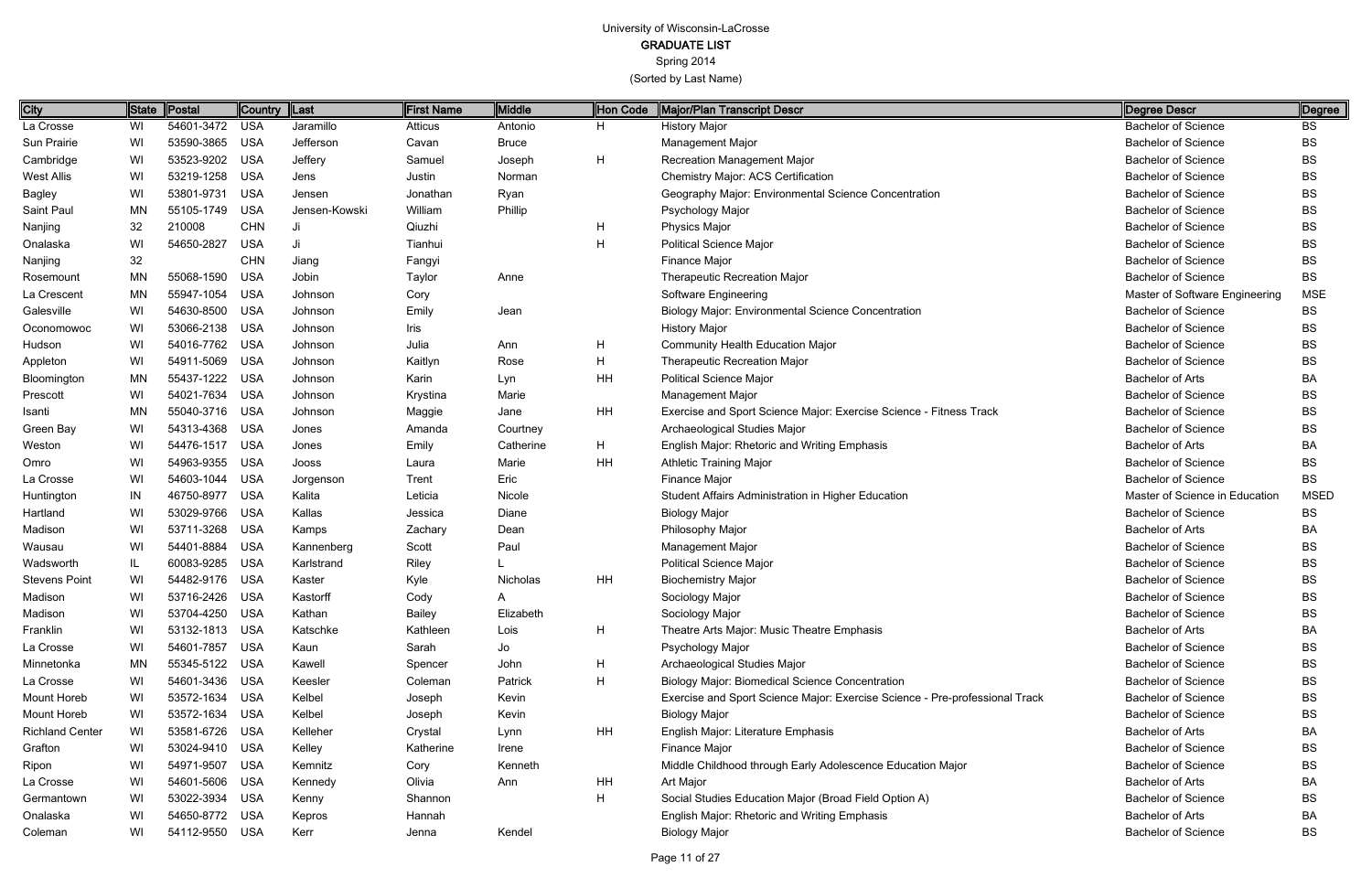GRADUATE LIST

Spring 2014

| <b>City</b>             | State     | Postal         | <b>Country</b> | $\ $ Last    | <b>First Name</b> | Middle       | Hon Code | Major/Plan Transcript Descr                                                         | Degree Descr                   | Degree      |
|-------------------------|-----------|----------------|----------------|--------------|-------------------|--------------|----------|-------------------------------------------------------------------------------------|--------------------------------|-------------|
| Prairie du Sac          | WI        | 53578-2019 USA |                | Kerska       | Gerald            | Scott        |          | Philosophy Major                                                                    | <b>Bachelor of Arts</b>        | BA          |
| La Crosse               | WI        | 54601-3664 USA |                | Keyes        | Leah              | Carlene      | H        | <b>Athletic Training Major</b>                                                      | <b>Bachelor of Science</b>     | BS          |
| Arpin                   | WI        | 54410-9731     | USA            | Kieffer      | Alan              | Michael      | H        | Health and Wellness Management Major                                                | <b>Bachelor of Science</b>     | BS          |
| Manitowoc               | WI        | 54220-1560     | <b>USA</b>     | Kiel         | Allyssa           | Marie        |          | Psychology Major                                                                    | <b>Bachelor of Science</b>     | BS          |
| Prairie du Sac          | WI        | 53578-9550     | <b>USA</b>     | Kindschi     | Nicole            | Christine    |          | Marketing Major                                                                     | <b>Bachelor of Science</b>     | BS          |
| West Allis              | WI        | 53219-1131     | <b>USA</b>     | Kingsley     | Alexander         | Patrick      |          | Exercise and Sport Science Major: Sport Management                                  | <b>Bachelor of Science</b>     | BS          |
| Kewaunee                | WI        | 54216-9469 USA |                | Kinjerski    | Miranda           | Marie        | HH       | Exercise and Sport Science Major: Physical Education                                | <b>Bachelor of Science</b>     | BS          |
| Kewaunee                | WI        | 54216-9469     | USA            | Kinjerski    | Miranda           | Marie        | HH       | Adapted Physical Education Teaching Minor                                           | <b>Bachelor of Science</b>     | BS          |
| Chanhassen              | <b>MN</b> | 55317-9561     | USA            | Kirchner     | Benjamin          | Douglas      | H        | Communication Studies Major: Advocacy and Communication Criticism Emphasis          | <b>Bachelor of Arts</b>        | ВA          |
| La Crosse               | WI        | 54601-8512 USA |                | Kirsch       | Maxwell           |              |          | <b>Biology Major</b>                                                                | <b>Bachelor of Science</b>     | BS          |
| Markesan                | WI        | 53946-7141 USA |                | Kirst        | Tanner            | Jay          |          | Clinical Laboratory Science Major                                                   | <b>Bachelor of Science</b>     | BS          |
| Kiel                    | WI        | 53042-1664 USA |                | Kisiolek     | Sarah             | Rebecca      | H        | Exercise and Sport Science Major: Exercise Science - Pre-professional Track         | <b>Bachelor of Science</b>     | BS          |
| Sheboygan               | WI        | 53083-1745 USA |                | Kissinger    | Evan              | Jon          |          | Marketing Major                                                                     | <b>Bachelor of Science</b>     | BS          |
| Verona                  | WI        | 53593-1213 USA |                | Kissinger    | Jared             | Alan         |          | <b>Chemistry Major: Business Concentration</b>                                      | <b>Bachelor of Science</b>     | BS          |
| Cudahy                  | WI        | 53110-2544 USA |                | Kitzrow      | Samuel            | Thomas       |          | Information Systems Major                                                           | <b>Bachelor of Science</b>     | BS          |
| Boscobel                | WI        | 53805-9167     | <b>USA</b>     | Kjos         | Daniel            | Thomas       | H        | <b>Accountancy Major</b>                                                            | <b>Bachelor of Science</b>     | <b>BS</b>   |
| Menomonie               | WI        | 54751-7002 USA |                | Klanderman   | Heather           |              |          | Student Affairs Administration in Higher Education                                  | Master of Science in Education | <b>MSED</b> |
| Boyceville              | WI        | 54725-9461     | <b>USA</b>     | Klefstad     | Luke              | Michael      | HH       | Marketing Major                                                                     | <b>Bachelor of Science</b>     | BS          |
| Suamico                 | WI        | 54313-8181     | <b>USA</b>     | Kleimenhagen | Anne              |              |          | Communication Studies Major: Interpersonal Communication Emphasis                   | <b>Bachelor of Arts</b>        | BA          |
| La Crescent             | MN        | 55947-9713 USA |                | Klemp        | Kirstin           | Teresa       | HH       | Clinical Laboratory Science Major                                                   | <b>Bachelor of Science</b>     | BS          |
| Sarona                  | WI        | 54870-9209 USA |                | Kleven       | Shawny            | Marie        |          | Psychology Major                                                                    | <b>Bachelor of Arts</b>        | BA          |
| Lyndon Station          | WI        | 53944-9238 USA |                | Klicko       | Ethan             | David        |          | Archaeological Studies Major                                                        | <b>Bachelor of Science</b>     | BS          |
| Fort Atkinson           | WI        | 53538-9723 USA |                | Klubertanz   | Kara              | Jean         |          | <b>Chemistry Major</b>                                                              | <b>Bachelor of Science</b>     | BS          |
| <b>Twin Lakes</b>       | WI        | 53181-9158 USA |                | Knapp        | Katheryn          |              | H        | Psychology Major                                                                    | <b>Bachelor of Science</b>     | <b>BS</b>   |
| Monroe                  | WI        | 53566-9432 USA |                | Knutson      | Elizabeth         |              |          | School Psychology                                                                   | Master of Science in Education | <b>MSED</b> |
| Merrimac                | WI        | 53561-9613 USA |                | Koch         | Gregory           | Philip       |          | <b>Marketing Major</b>                                                              | <b>Bachelor of Science</b>     | BS          |
| Merrimac                | WI        | 53561-9613 USA |                | Koch         | Melissa           | Ann          |          | English Major: Rhetoric and Writing Emphasis                                        | Bachelor of Arts               | BA          |
| Minocqua                | WI        | 54548-8921     | <b>USA</b>     | Koengeter    | Dane              | Randall      |          | <b>Biology Major</b>                                                                | <b>Bachelor of Science</b>     | BS          |
| Eagan                   | MN        | 55123-2609 USA |                | Koenig       | Shannon           | Mary         | н        | Exercise and Sport Science Major: Exercise Science - Pre-professional Track         | <b>Bachelor of Science</b>     | BS          |
| <b>Wisconsin Rapids</b> | WI.       | 54495-8865 USA |                | Koeshall     | Jacob             | George       |          | Biology Major: Biomedical Science Concentration                                     | <b>Bachelor of Science</b>     | BS          |
| Wisconsin Rapids        | WI        | 54494-1705 USA |                | Koeshall     | Tiffany           |              |          | Student Affairs Administration in Higher Education                                  | Master of Science in Education | <b>MSED</b> |
| Rudolph                 | WI        | 54475-9414 USA |                | Kolo         | Kade              | Riley        | H        | Management Major                                                                    | <b>Bachelor of Science</b>     | ВS          |
| West Bend               | WI        | 53090-7509 USA |                | Konstanz     | Danielle          | Marie        | H        | <b>English Education Major</b>                                                      | <b>Bachelor of Science</b>     | BS          |
| Whitehall               | WI        | 54773-8422 USA |                | Kopp         | Kelsey            | Lee          |          | Student Affairs Administration in Higher Education                                  | Master of Science in Education | <b>MSED</b> |
| Oshkosh                 | WI        | 54904-7650 USA |                | Korger       | Jackson           | Henry        | H        | <b>Biology Major: Biomedical Science Concentration</b>                              | <b>Bachelor of Science</b>     | BS          |
| Sun Prairie             | WI        | 53590-2408 USA |                | Kostka       | Karissa           | Ann          | H        | Communication Studies Major: Organizational and Professional Communication Emphasis | <b>Bachelor of Arts</b>        | ВA          |
| La Crosse               | WI        | 54601-8383 USA |                | Kotnour      | Margaret          | Audrey       |          | Psychology Major                                                                    | <b>Bachelor of Science</b>     | BS          |
| Hartford                | WI        | 53027-2606 USA |                | Kowalke      | Matthew           | <b>Brian</b> |          | <b>Biology Education Major</b>                                                      | <b>Bachelor of Science</b>     | ВS          |
| Suamico                 | WI        | 54313-8184 USA |                | Kozelek      | Jacob             | Jeffrey      |          | Communication Studies Major: Organizational and Professional Communication Emphasis | <b>Bachelor of Science</b>     | BS          |
| Gurnee                  | IL.       | 60031-6328 USA |                | Kozerowitz   | Adam              | Lutin        |          | <b>Political Science Major</b>                                                      | <b>Bachelor of Arts</b>        | ВA          |
| Elmwood                 | WI        | 54740-8001 USA |                | Krause       | Kyle              | Jeffrey      | H        | <b>Accountancy Major</b>                                                            | <b>Bachelor of Science</b>     | BS          |
| Beaver Dam              | WI        | 53916-1725 USA |                | Krebsbach    | Matthew           | Thomas       | H        | Finance Major                                                                       | <b>Bachelor of Science</b>     | ВS          |
| Prescott                | WI        | 54021-1123 USA |                | Krings       | Benjamin          | Michael      |          | Exercise and Sport Science: Human Performance                                       | Master of Science              | МS          |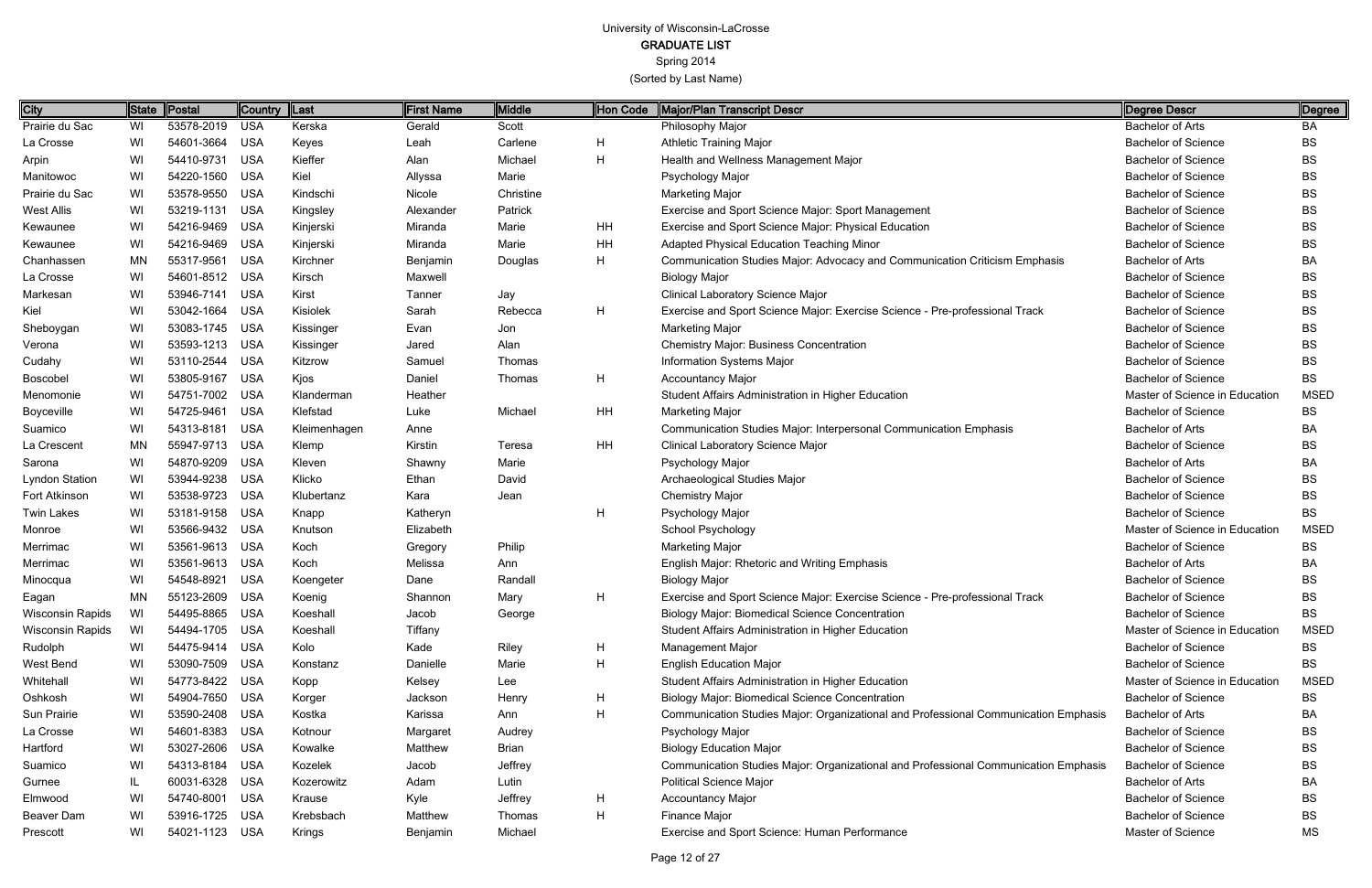Spring 2014

| <b>City</b>            | <b>State</b> | Postal         | Country    | $\ $ Last    | First Name      | Middle      | Hon Code  | Major/Plan Transcript Descr                                                         | Degree Descr                   | Degree      |
|------------------------|--------------|----------------|------------|--------------|-----------------|-------------|-----------|-------------------------------------------------------------------------------------|--------------------------------|-------------|
| La Crosse              | WI           | 54601-6826     | <b>USA</b> | Krueger      | Joseph          | Steven      |           | Physics Major                                                                       | <b>Bachelor of Science</b>     | BS.         |
| Hudson                 | WI           | 54016-1460     | <b>USA</b> | Krumrei      | Kirk            |             |           | <b>Physical Therapy</b>                                                             | Doctor of Physical Therapy     | <b>DPT</b>  |
| Zumbrota               | <b>MN</b>    | 55992-7286     | <b>USA</b> | Kruse        | Sarah           | Marie       | <b>HH</b> | <b>Biology Major: Biomedical Science Concentration</b>                              | <b>Bachelor of Science</b>     | BS          |
| Milwaukee              | WI           | 53215-4022     | <b>USA</b> | Krystowiak   | Eric            | Jerome      |           | Marketing Major                                                                     | <b>Bachelor of Science</b>     | <b>BS</b>   |
| Ripon                  | WI           | 54971-1033     | <b>USA</b> | Kubisiak     | Kathleen        | Ann         | HH        | Psychology Major                                                                    | <b>Bachelor of Science</b>     | <b>BS</b>   |
| Lake Geneva            | WI           | 53147-3545     | <b>USA</b> | Kuecker      | Kelly           | Jean        |           | Sociology Major                                                                     | <b>Bachelor of Science</b>     | <b>BS</b>   |
| New Ulm                | <b>MN</b>    | 56073-4433     | <b>USA</b> | Kuehn        | Eric            |             |           | School Psychology                                                                   | Master of Science in Education | <b>MSED</b> |
| La Crosse              | WI           | 54603-1508     | <b>USA</b> | Kulinski     | Casey           | Jane        | HH        | Marketing Major                                                                     | <b>Bachelor of Science</b>     | <b>BS</b>   |
| Chanhassen             | <b>MN</b>    | 55317-8558     | <b>USA</b> | Kurth        | Justin          | William     |           | <b>Management Major</b>                                                             | <b>Bachelor of Science</b>     | <b>BS</b>   |
| <b>Menomonee Falls</b> | WI           | 53051-6558     | <b>USA</b> | Kurutz       | Stacy           |             |           | Mathematics Major: Actuarial Science Concentration                                  | <b>Bachelor of Science</b>     | <b>BS</b>   |
| Menomonee Falls        | WI           | 53051-6558     | <b>USA</b> | Kurutz       | Stacy           |             |           | Spanish Minor                                                                       | <b>Bachelor of Science</b>     | <b>BS</b>   |
| Dodgeville             | WI           | 53533-8616     | <b>USA</b> | Ladd         | Caitlin         | Lorraine    |           | Psychology Major                                                                    | <b>Bachelor of Science</b>     | <b>BS</b>   |
| <b>Combined Locks</b>  | WI           | 54113-1329     | <b>USA</b> | Lake         | Katrina         | Rose        | H         | Sociology Major                                                                     | <b>Bachelor of Science</b>     | <b>BS</b>   |
| West Bend              | WI           | 53090-2212     | <b>USA</b> | Lambrecht    | Krista          | Nicole      |           | <b>Marketing Major</b>                                                              | <b>Bachelor of Science</b>     | <b>BS</b>   |
| Milwaukee              | WI           | 53225-3239     | <b>USA</b> | Lane         | Michelle        | Lauren      |           | Microbiology Major: Biomedical Concentration                                        | <b>Bachelor of Science</b>     | <b>BS</b>   |
| Prescott               | WI           | 54021-7701     | <b>USA</b> | Langer       | Emily           | Virginia    | H         | Communication Studies Major: Organizational and Professional Communication Emphasis | <b>Bachelor of Arts</b>        | BA          |
| Milwaukee              | WI           | 53208-3666     | <b>USA</b> | Larkin       | Amanda          | Kathleen    | H         | Psychology Major                                                                    | <b>Bachelor of Science</b>     | <b>BS</b>   |
| Viroqua                | WI           | 54665-1133     | <b>USA</b> | Larson       | Jordan          |             |           | Finance Major: Risk, Insurance and Financial Planning Concentration                 | <b>Bachelor of Science</b>     | <b>BS</b>   |
| <b>Crystal Lake</b>    | IL           | 60012-1908     | <b>USA</b> | Larson       | Kory            | Andrew      |           | Finance Major                                                                       | <b>Bachelor of Science</b>     | <b>BS</b>   |
| Mukwonago              | WI           | 53149-1024     | <b>USA</b> | Lauria-Banta | Eric            | Anthony     | H         | <b>Political Science Major</b>                                                      | <b>Bachelor of Science</b>     | <b>BS</b>   |
| Taylorsville           | UT           | 84123-5893     | <b>USA</b> | Lauritsen    | Lindsey         | Ann         |           | <b>Physical Therapy</b>                                                             | Doctor of Physical Therapy     | <b>DPT</b>  |
| Savage                 | MN           | 55378-2625     | <b>USA</b> | Lechner      | Sarah           | Ruth        |           | English Major: Rhetoric and Writing Emphasis                                        | <b>Bachelor of Arts</b>        | BA          |
| Sheboygan              | WI           | 53083-5800     | <b>USA</b> | Lee          | Tevelung        |             |           | Student Affairs Administration in Higher Education                                  | Master of Science in Education | <b>MSED</b> |
| Fenwood                | WI           | 54426-9228     | <b>USA</b> | Leffel       | Beth            | Marie       |           | Exercise and Sport Science Major: Exercise Science - Pre-professional Track         | <b>Bachelor of Science</b>     | <b>BS</b>   |
| Sherwood               | WI           | 54169-9791     | <b>USA</b> | Leffler      | Alena           | Sue         |           | Psychology Major                                                                    | <b>Bachelor of Science</b>     | <b>BS</b>   |
| La Crosse              | WI           | 54601-3518     | <b>USA</b> | Legg         | Sidney          | Peter Tofik |           | Information Systems Major                                                           | <b>Bachelor of Science</b>     | <b>BS</b>   |
| South Milwaukee        | WI           | 53172-3725     | <b>USA</b> | Lehrer       | Benjamin        | Andrew      |           | <b>Biology Major</b>                                                                | <b>Bachelor of Science</b>     | <b>BS</b>   |
| Hortonville            | WI           | 54944-9660     | <b>USA</b> | Lehrer       | <b>Brittany</b> | Jean        |           | <b>Biology Major: Biomedical Science Concentration</b>                              | <b>Bachelor of Science</b>     | <b>BS</b>   |
| Hudson                 | WI           | 54016-6828     | <b>USA</b> | Leines       | Madeline        | Bly         | HH        | Archaeological Studies Major                                                        | <b>Bachelor of Science</b>     | ВS          |
| Milwaukee              | WI           | 53207-4441 USA |            | Lemmer       | Jodi            | D           |           | <b>Community Health Education Major</b>                                             | <b>Bachelor of Science</b>     | <b>BS</b>   |
| Athens                 | WI           | 54411-9369     | <b>USA</b> | Lenhard      | Andrew          | Joseph      |           | <b>Chemistry Major: Environmental Science Concentration</b>                         | <b>Bachelor of Science</b>     | BS          |
| Rockland               | WI           | 54653-9701     | <b>USA</b> | Lenser       | Shinae          | Nicole      |           | Finance Major                                                                       | <b>Bachelor of Science</b>     | <b>BS</b>   |
| Burlington             | WI           | 53105-2305     | USA        | Lentz        | Kayla           | Ann         |           | Sociology Major                                                                     | <b>Bachelor of Science</b>     | BS          |
| Eastman                | WI           | 54626-8178     | USA        | Lenzendorf   | Katie           | Ann         | HH        | Middle Childhood through Early Adolescence Education Major                          | <b>Bachelor of Science</b>     | BS          |
| Eastman                | WI           | 54626-8785     | USA        | Lenzendorf   | Kevin           | S           |           | Finance Major: Risk, Insurance and Financial Planning Concentration                 | <b>Bachelor of Science</b>     | BS          |
| Salem                  | WI           | 53168-9554     | <b>USA</b> | Leonard      | Lisha           | Mary        |           | Clinical Laboratory Science Major                                                   | <b>Bachelor of Science</b>     | <b>BS</b>   |
| <b>Eden Prairie</b>    | MN           | 55346-1212 USA |            | Leone        | Jennifer        | Ellen       |           | <b>Biology Major: Biomedical Science Concentration</b>                              | <b>Bachelor of Science</b>     | BS          |
| Waterford              | WI           | 53185-4274     | <b>USA</b> | Lewis        | Kailey          | Courtney    |           | Psychology Major                                                                    | <b>Bachelor of Science</b>     | <b>BS</b>   |
| Pulandian              | 21           | 116200         | <b>CHN</b> | Li           | Sanhu           |             |           | <b>Computer Science Major</b>                                                       | <b>Bachelor of Science</b>     | BS          |
| Eau Claire             | WI           | 54701-7731     | <b>USA</b> | Liegel       | Joseph          | John Paul   |           | Psychology Major                                                                    | <b>Bachelor of Science</b>     | <b>BS</b>   |
| Bangor                 | WI           | 54614-8848     | <b>USA</b> | Liethen      | Andrew          | John        |           | <b>Biology Major: Aquatic Science Concentration</b>                                 | <b>Bachelor of Science</b>     | BS          |
| Xia Men                | 35           |                | <b>CHN</b> | Lin          | Lixiang         |             |           | Computer Science Major                                                              | <b>Bachelor of Science</b>     | BS          |
| Houston                | MN           | 55943-8613     | USA        | Lindh        | Kevin           | Matthew     |           | Early Childhood through Middle Childhood Education Major                            | <b>Bachelor of Science</b>     | BS          |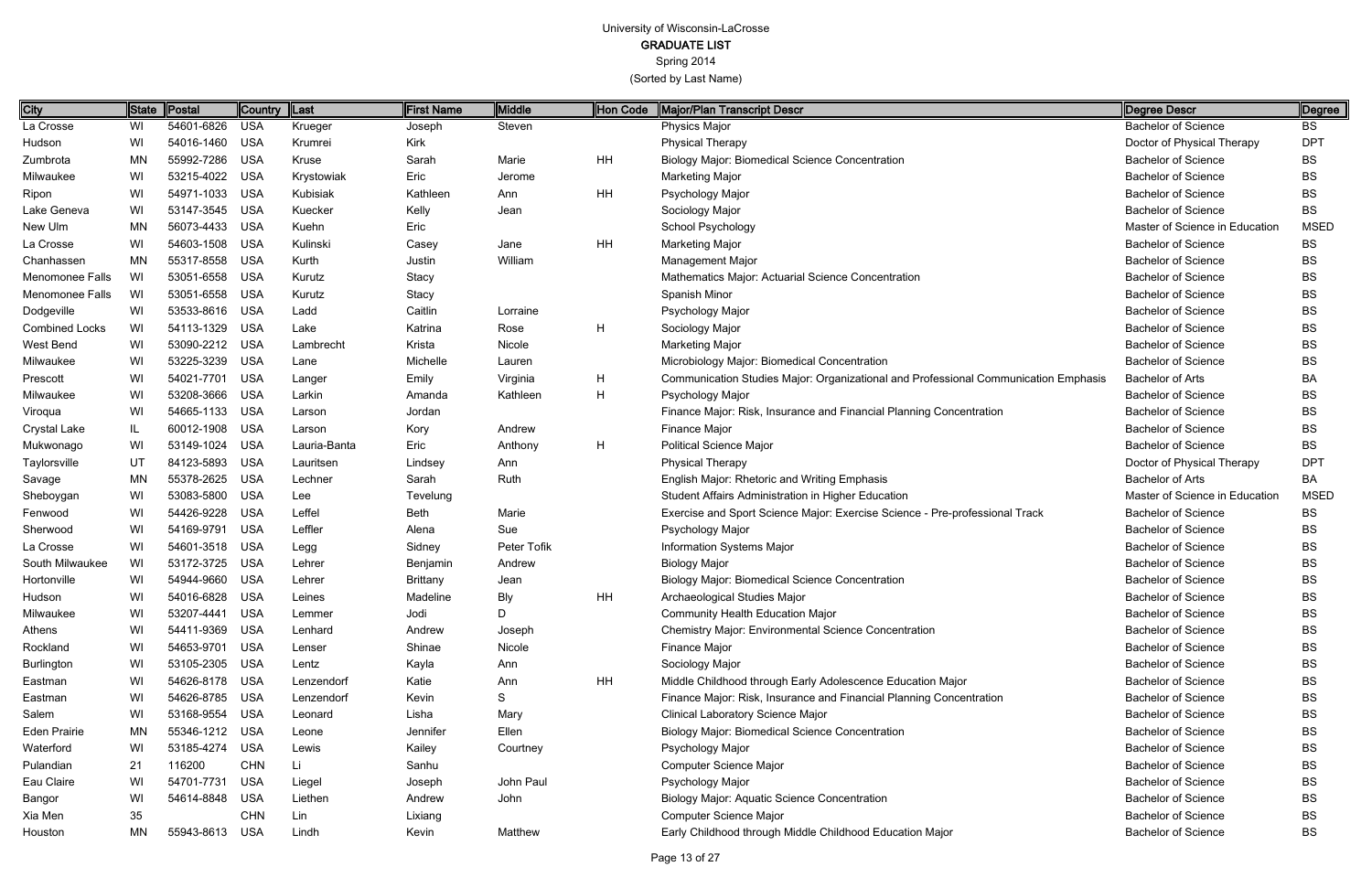Spring 2014

(Sorted by Last Name)

Page 14 of 27

| <b>City</b>             | <b>State</b> | <b>Postal</b>  | <b>Country</b> | Last        | <b>First Name</b> | <b>Middle</b>  | Hon Code  | Major/Plan Transcript Descr                                                 | Degree Descr                   | Degree      |
|-------------------------|--------------|----------------|----------------|-------------|-------------------|----------------|-----------|-----------------------------------------------------------------------------|--------------------------------|-------------|
| Neillsville             | WI           | 54456-2051     | <b>USA</b>     | Lindner     | Jared             | <b>Bradley</b> |           | <b>Therapeutic Recreation Major</b>                                         | <b>Bachelor of Science</b>     | BS          |
| Suamico                 | WI           | 54313-8745     | <b>USA</b>     | Linskens    | Eric              | Joseph         | HH        | <b>Biology Major</b>                                                        | <b>Bachelor of Science</b>     | <b>BS</b>   |
| Independence            | WI           | 54747-9011 USA |                | Lisowski    | Allison           | Marie          | HH        | Women's Studies Major                                                       | <b>Bachelor of Arts</b>        | BA          |
| Green Bay               | WI           | 54313-5449     | <b>USA</b>     | Litz        | Amy               |                |           | School Psychology                                                           | Master of Science in Education | <b>MSED</b> |
| Guilin                  | 45           | 541002         | <b>CHN</b>     | Liu         | Meiyi             |                |           | <b>English Major: Rhetoric and Writing Emphasis</b>                         | <b>Bachelor of Arts</b>        | BA          |
| Guilin                  | 45           | 541299         | <b>CHN</b>     | Liu         | Yandan            |                | H         | <b>English Major: Rhetoric and Writing Emphasis</b>                         | <b>Bachelor of Arts</b>        | BA          |
| Nanjing                 | 32           | 210008         | <b>CHN</b>     | Liu         | Yuting            |                |           | Finance Major                                                               | <b>Bachelor of Science</b>     | <b>BS</b>   |
| Delavan                 | WI           | 53115-3223     | <b>USA</b>     | Lodahl      | Benjamin          | James          |           | Communication Studies Major: Interpersonal Communication Emphasis           | <b>Bachelor of Science</b>     | <b>BS</b>   |
| La Crosse               | WI           | 54601-2510     | <b>USA</b>     | Loeffelholz | Nicole            | Erin           | <b>HH</b> | <b>Recreation Management Major</b>                                          | <b>Bachelor of Science</b>     | <b>BS</b>   |
| Lawton                  | IA           | 51030-1051     | <b>USA</b>     | Logsdon     | Ethan             | Jeffery        |           | Exercise and Sport Science: Human Performance                               | <b>Master of Science</b>       | <b>MS</b>   |
| Milwaukee               | WI           | 53206-2303 USA |                | Long        | <b>Brittney</b>   |                |           | Women's Studies Major                                                       | <b>Bachelor of Science</b>     | BS          |
| Willmar                 | MN           | 56201-2176     | <b>USA</b>     | Long        | Kamry             | Ann            |           | Middle Childhood through Early Adolescence Education Major                  | <b>Bachelor of Science</b>     | <b>BS</b>   |
| Larsen                  | WI           | 54947-9702 USA |                | Long        | Morgen            | Taylor         |           | <b>Biochemistry Major</b>                                                   | <b>Bachelor of Science</b>     | <b>BS</b>   |
| Monona                  | WI           | 53716-4025     | <b>USA</b>     | Lopez       | Aliberkys         |                |           | Biology: Clinical Microbiology Concentration                                | Master of Science              | <b>MS</b>   |
| Holmen                  | WI           | 54636-9775 USA |                | Lor         | Chee              |                | H         | <b>Biology Major: Biomedical Science Concentration</b>                      | <b>Bachelor of Science</b>     | BS          |
| La Crosse               | WI           | 54603-2228     | <b>USA</b>     | Lor         | John              |                |           | Sociology Major                                                             | <b>Bachelor of Arts</b>        | BA          |
| La Crosse               | WI           | 54603-2228     | <b>USA</b>     | Lor         | Yer               |                |           | Biology Major: Cellular and Molecular Biology Concentration                 | <b>Bachelor of Science</b>     | BS          |
| Prairie du Chien        | WI           | 53821-8009     | <b>USA</b>     | Lorenz      | Katie             | Jo             |           | <b>Management Major</b>                                                     | <b>Bachelor of Science</b>     | BS          |
| Lake Geneva             | WI           | 53147-1648 USA |                | Lorenzi     | Henri             | Alexander      |           | Management Major                                                            | <b>Bachelor of Science</b>     | BS          |
| Cedarburg               | WI           | 53012-2700     | <b>USA</b>     | Lovejoy     | Bryan             |                |           | <b>History Major</b>                                                        | <b>Bachelor of Science</b>     | <b>BS</b>   |
| Appleton                | WI           | 54911-8550     | <b>USA</b>     | Lovison     | Emily             | Lauren         | HH        | Archaeological Studies Major                                                | <b>Bachelor of Arts</b>        | BA          |
| Mauston                 | WI           | 53948-1902     | <b>USA</b>     | Loy         | Kelsey            | Anne           | Н         | Exercise and Sport Science Major: Exercise Science - Fitness Track          | <b>Bachelor of Science</b>     | BS          |
| Rochester               | MN           | 55901-8409     | <b>USA</b>     | Luedke      | Ashley            | Ann            | Н         | <b>Athletic Training Major</b>                                              | <b>Bachelor of Science</b>     | ВS          |
| Overland Park           | KS           | 66223-3492     | <b>USA</b>     | Luker       | Alyssa            | Elisabeth      |           | Psychology Major                                                            | <b>Bachelor of Science</b>     | BS          |
| Rochester               | MN           | 55902-8741 USA |                | Lynch       | Eliza             | Grace          |           | Communication Studies Major: Advocacy and Communication Criticism Emphasis  | <b>Bachelor of Science</b>     | BS          |
| Scottsdale              | AZ           | 85254-1832     | <b>USA</b>     | Lytle       | Kendra            | Rae            |           | Theatre Arts Major: Stage Management Emphasis                               | <b>Bachelor of Arts</b>        | BA          |
| Lodi                    | WI           | 53555-1308 USA |                | Mabis       | Mary              | Elizabeth      |           | Psychology Major                                                            | <b>Bachelor of Arts</b>        | BA          |
| Sparta                  | WI           | 54656-8088 USA |                | Mack        | Drew              | Michael        |           | Information Systems Major                                                   | <b>Bachelor of Science</b>     | ВS          |
| Pearl City              |              | 61062-9028 USA |                | Mack        | Jacob             | Timothy        |           | Finance Major                                                               | <b>Bachelor of Science</b>     | ВS          |
| Winona                  | MN           | 55987-1630 USA |                | Mackey      | Joseph            | Dawson         |           | <b>Marketing Major</b>                                                      | <b>Bachelor of Science</b>     | BS          |
| <b>Cross Plains</b>     | WI           | 53528-9121 USA |                | Mahaffey    | Alexis            | Jean           |           | Exercise and Sport Science Major: Exercise Science - Pre-professional Track | <b>Bachelor of Science</b>     | BS          |
| Waunakee                | WI           | 53597-9551 USA |                | Maier       | Elizabeth         | Donna          | H         | Spanish Major                                                               | <b>Bachelor of Arts</b>        | ВA          |
| Madison                 | WI           | 53704-1032 USA |                | Maitland    | Ashley            | Elizabeth      | H         | Marketing Major                                                             | <b>Bachelor of Science</b>     | BS          |
| Fitchburg               | WI           | 53711-5847 USA |                | Malofsky    | Ethan             | James          |           | <b>Accountancy Major</b>                                                    | <b>Bachelor of Science</b>     | BS          |
| <b>Wisconsin Rapids</b> | WI           | 54494-5331 USA |                | Malooly     | Jacob             | George         |           | <b>Physician Assistant Studies</b>                                          | Master of Science              | ΜS          |
| Arcadia                 | WI           | 54612-7232 USA |                | Manley      | Jordan            | Casey          |           | <b>Public Administration Major</b>                                          | <b>Bachelor of Arts</b>        | BA          |
| Albert Lea              | ΜN           | 56007-4015 USA |                | Maras       | Mariah            | Lee            | H         | Philosophy Major                                                            | <b>Bachelor of Science</b>     | BS          |
| Prairie du Chien        | WI           | 53821-8467     | USA            | Marfilius   | Megan             | Marie          | H         | <b>Accountancy Major</b>                                                    | <b>Bachelor of Science</b>     | BS          |
| Onalaska                | WI           | 54650-9385 USA |                | Marker      | James             | Allen          |           | Geography Major: Geographic Information Science Concentration               | <b>Bachelor of Science</b>     | BS          |
| Roseville               | ΜN           | 55113-6407     | USA            | Marmesh     | Kyle              | Anthony        | HH        | Psychology Major                                                            | <b>Bachelor of Science</b>     | BS          |
| Racine                  | WI           | 53405-3470 USA |                | Marquez     | Samantha          | Michelle       |           | Nuclear Medicine Technology Major                                           | <b>Bachelor of Science</b>     | BS          |
| Edgerton                | WI           | 53534          | <b>USA</b>     | Marx        | Tyler             | Kenneth        |           | <b>Clinical Laboratory Science Major</b>                                    | <b>Bachelor of Science</b>     | BS          |
| Rockland                | WI           | 54653-8008     | <b>USA</b>     | Mason       | Heather           |                | H         | Finance Major                                                               | <b>Bachelor of Science</b>     | <b>BS</b>   |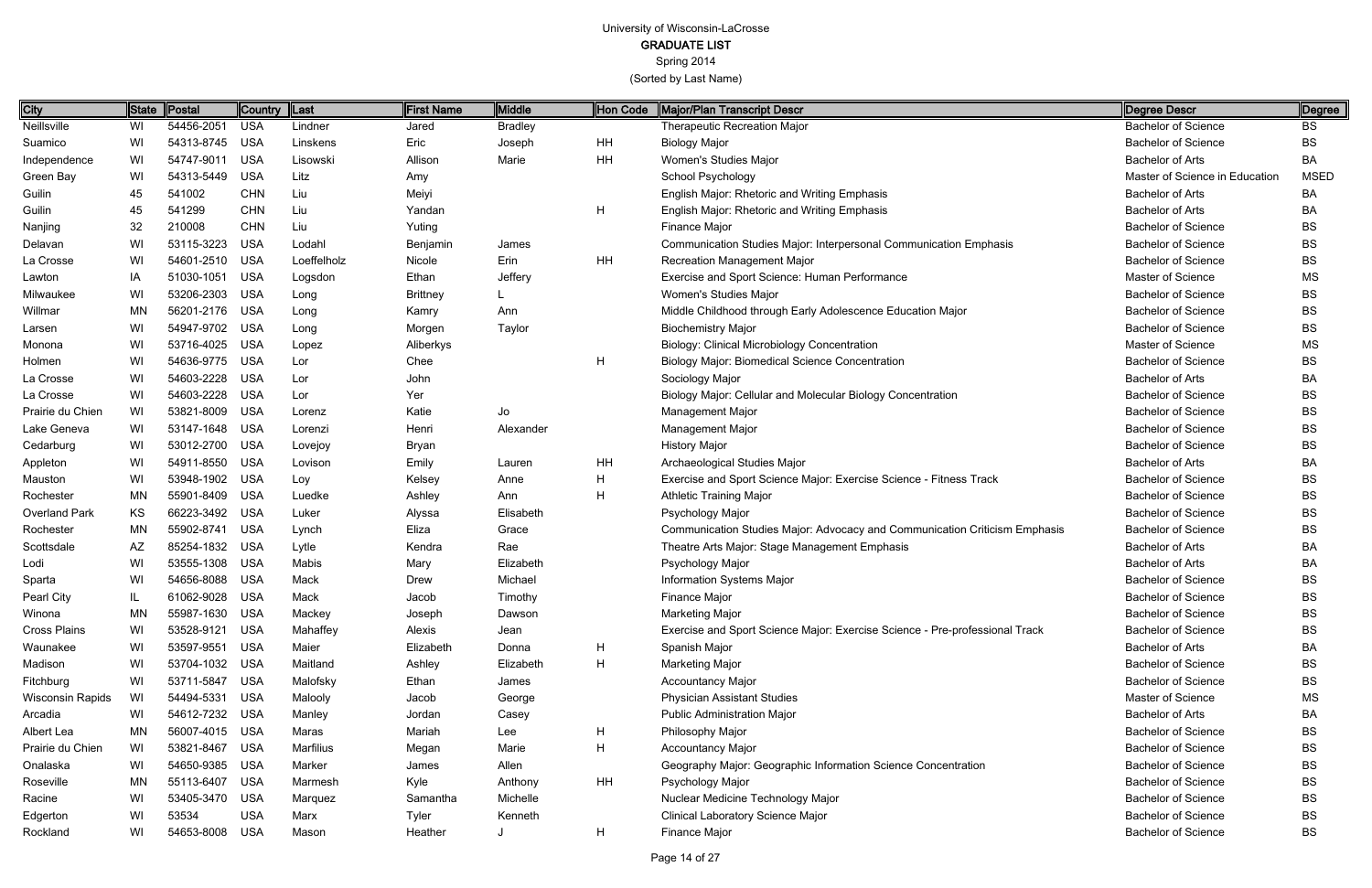Spring 2014

| <b>City</b>          | State | Postal         | <b>Country</b> | ∥Last         | First Name      | Middle      | Hon Code     | Major/Plan Transcript Descr                                                         | Degree Descr               | Degree     |
|----------------------|-------|----------------|----------------|---------------|-----------------|-------------|--------------|-------------------------------------------------------------------------------------|----------------------------|------------|
| Sussex               | WI    | 53089-1049 USA |                | Mason         | Sean            | Robert      |              | Communication Studies Major: Broadcast and Digital Media Emphasis                   | <b>Bachelor of Arts</b>    | BA         |
| Menomonee Falls      | WI    | 53051-0936     | <b>USA</b>     | Matenaer      | Alyssa          | Nicole      | H            | Finance Major: Risk, Insurance and Financial Planning Concentration                 | <b>Bachelor of Science</b> | <b>BS</b>  |
| Washburn             | WI    | 54891-5863 USA |                | Matheus       | <b>Brooke</b>   | Erin        | H            | Psychology Major                                                                    | <b>Bachelor of Arts</b>    | BA         |
| Alexandria           | VA    | 22309-1518 USA |                | Mathias       | Eyob            |             |              | <b>Medical Dosimetry</b>                                                            | Master of Science          | ΜS         |
| Kronenwetter         | WI    | 54455-8817 USA |                | Mathson       | Michael         | David       | HH           | Exercise and Sport Science Major: Exercise Science - Pre-professional Track         | <b>Bachelor of Science</b> | BS         |
| <b>Brookfield</b>    | WI    | 53045-1747     | USA            | Matthews      | Nicholas        |             |              | <b>Political Science Major</b>                                                      | <b>Bachelor of Science</b> | <b>BS</b>  |
| <b>Stevens Point</b> | WI    | 54481-5654 USA |                | Matthias      | Kaleb           | David       |              | Exercise and Sport Science Major: Exercise Science - Fitness Track                  | <b>Bachelor of Science</b> | BS         |
| Racine               | MN    | 55967-8611     | USA            | Maxwell       | Jennifer        | Jane        |              | Nuclear Medicine Technology Major                                                   | <b>Bachelor of Science</b> | <b>BS</b>  |
| Racine               | WI    | 53402-2234 USA |                | McCarthy      | Alyssa          | Rose        | $\mathsf{H}$ | Exercise and Sport Science Major: Exercise Science - Pre-professional Track         | <b>Bachelor of Science</b> | BS         |
| Thiensville          | WI    | 53092-1712 USA |                | McClendon     | Lauren          | Ashley      |              | Clinical Laboratory Science Major                                                   | <b>Bachelor of Science</b> | <b>BS</b>  |
| New London           | WI    | 54961-2263 USA |                | McClone       | Kara            | Danielle    | $\mathsf{H}$ | <b>Biology Major</b>                                                                | <b>Bachelor of Science</b> | BS         |
| Fond du Lac          | WI    | 54935-6373 USA |                | McClone       | Shawn           |             |              | Exercise and Sport Science Major: Sport Management                                  | <b>Bachelor of Science</b> | <b>BS</b>  |
| La Crosse            | WI    | 54601-5268 USA |                | McDonald      | Patrick         | Donald      |              | Sociology Major                                                                     | <b>Bachelor of Science</b> | <b>BS</b>  |
| Neenah               | WI    | 54956-9768 USA |                | McDowell      | Macey           | Erin        |              | <b>Physical Therapy</b>                                                             | Doctor of Physical Therapy | <b>DPT</b> |
| Richmond             | VA    | 23233-1923 USA |                | McMillen      | Kevin           | Maxwell     |              | Communication Studies Major: Organizational and Professional Communication Emphasis | <b>Bachelor of Science</b> | BS         |
| Kimberly             | WI    | 54136-2314 USA |                | McMorrow      | Stacey          | <b>Beth</b> |              | <b>Biochemistry Major</b>                                                           | <b>Bachelor of Science</b> | <b>BS</b>  |
| Rice Lake            | WI    | 54868-1737     | USA            | <b>McNitt</b> | Seth            | Austin      |              | Communication Studies Major: Broadcast and Digital Media Emphasis                   | <b>Bachelor of Arts</b>    | BA         |
| Rice Lake            | WI    | 54868-1014 USA |                | McWalter      | Ashley          | Jo          |              | <b>Physician Assistant Studies</b>                                                  | Master of Science          | MS         |
| Verona               | WI    | 53593-1716 USA |                | Means         | Adam            | Joseph      |              | <b>Information Systems Major</b>                                                    | <b>Bachelor of Science</b> | BS         |
| Melrose              | WI    | 54642-9000 USA |                | Mehaffie      | Katherine       | Kay         |              | <b>Political Science Major</b>                                                      | <b>Bachelor of Arts</b>    | BA         |
| Richmond             | MN    | 56368-8344 USA |                | Mehr          | Alexis          | Marie       | HH           | Exercise and Sport Science Major: Exercise Science - Pre-professional Track         | <b>Bachelor of Science</b> | <b>BS</b>  |
| Onalaska             | WI    | 54650-8571     | USA            | Meidl         | Samantha        | Joan        |              | Master of Business Administration                                                   | Master of Business Admin   | <b>MBA</b> |
| La Crosse            | WI    | 54601-5085 USA |                | Meinertz      | Jake            |             | $\mathsf{H}$ | English Major: Literature Emphasis                                                  | <b>Bachelor of Arts</b>    | BA         |
| Marshall             | WI    | 53559-9610 USA |                | Meinholz      | Kayla           | Joan        |              | Clinical Laboratory Science Major                                                   | <b>Bachelor of Science</b> | <b>BS</b>  |
| La Crosse            | WI    | 54601-2168 USA |                | Meinking      | Melissa         | Kay         |              | <b>Physician Assistant Studies</b>                                                  | Master of Science          | <b>MS</b>  |
| Hartland             | WI    | 53029          | <b>USA</b>     | Meister       | Philippe        | Peter       | H            | English Major: Rhetoric and Writing Emphasis                                        | <b>Bachelor of Arts</b>    | BA         |
| Franksville          | WI    | 53126-9748 USA |                | Mejia         | Cassandra       | Lynn        | HH           | <b>Biology Major</b>                                                                | <b>Bachelor of Science</b> | BS         |
| Louisville           | KY    | 40204-1221     | <b>USA</b>     | Melancon      | Dustin          |             |              | <b>Medical Dosimetry</b>                                                            | Master of Science          | MS         |
| La Crosse            | WI    | 54601-3829 USA |                | Melk          | Carissa         | May         |              | <b>Physical Therapy</b>                                                             | Doctor of Physical Therapy | DPT        |
| Onalaska             | WI    | 54650-8210 USA |                | Mendell       | Genevieve       |             |              | Master of Business Administration                                                   | Master of Business Admin   | <b>MBA</b> |
| Hartland             | WI    | 53029-9767 USA |                | Menzel        | Marcus          | William     |              | Middle Childhood through Early Adolescence Education Major                          | <b>Bachelor of Science</b> | BS         |
| Milwaukee            | WI    | 53216-1925 USA |                | Meredith      | Alton           | Jay         |              | Finance Major                                                                       | <b>Bachelor of Science</b> | BS         |
| Wauwatosa            | WI    | 53226-1601 USA |                | Merriman      | Michael         | Paul        |              | Biology                                                                             | Master of Science          | МS         |
| Eau Claire           | WI    | 54701-5067 USA |                | Mestelle      | Zac             |             | H            | <b>Biology Major: Biomedical Science Concentration</b>                              | <b>Bachelor of Science</b> | BS         |
| West Salem           | WI    | 54669-1313 USA |                | Metcalf       | Molly           | Christine   |              | Spanish Major                                                                       | Bachelor of Arts           | BA         |
| Galesville           | WI    | 54630-8735 USA |                | Meunier       | Aurora          | Faye        | HH           | Spanish Education Major (Early Childhood - Adolescence)                             | <b>Bachelor of Science</b> | BS         |
| Oakfield             | WI    | 53065-9421 USA |                | Meyer         | <b>Brittany</b> | Lea         |              | Spanish Major                                                                       | Bachelor of Arts           | BA         |
| Chippewa Falls       | WI    | 54729-9016 USA |                | Meyer         | Justin          | Lee         |              | Archaeological Studies Major                                                        | <b>Bachelor of Science</b> | BS         |
| Madison              | WI    | 53704-1205 USA |                | Meyer         | Kari            | Ley         |              | Psychology Major                                                                    | <b>Bachelor of Science</b> | BS         |
| Ashland              | WI    | 54806-2934 USA |                | Michel        | John            | Taylor      | $\mathsf{H}$ | <b>Athletic Training Major</b>                                                      | <b>Bachelor of Science</b> | BS         |
| North Freedom        | WI    | 53951-9736 USA |                | Michel        | Kevin           | Gary        |              | Information Systems Major                                                           | <b>Bachelor of Science</b> | BS         |
| New Berlin           | WI    | 53151-4677 USA |                | Michlig       | Katie           | Lynn        |              | Mathematics Major: Actuarial Science Concentration                                  | <b>Bachelor of Science</b> | BS         |
| Green Bay            | WI    | 54313-7582 USA |                | Miedema       | Kaitlyn         | Marie       | HH           | <b>Biology Major: Biomedical Science Concentration</b>                              | <b>Bachelor of Science</b> | <b>BS</b>  |
|                      |       |                |                |               |                 |             |              |                                                                                     |                            |            |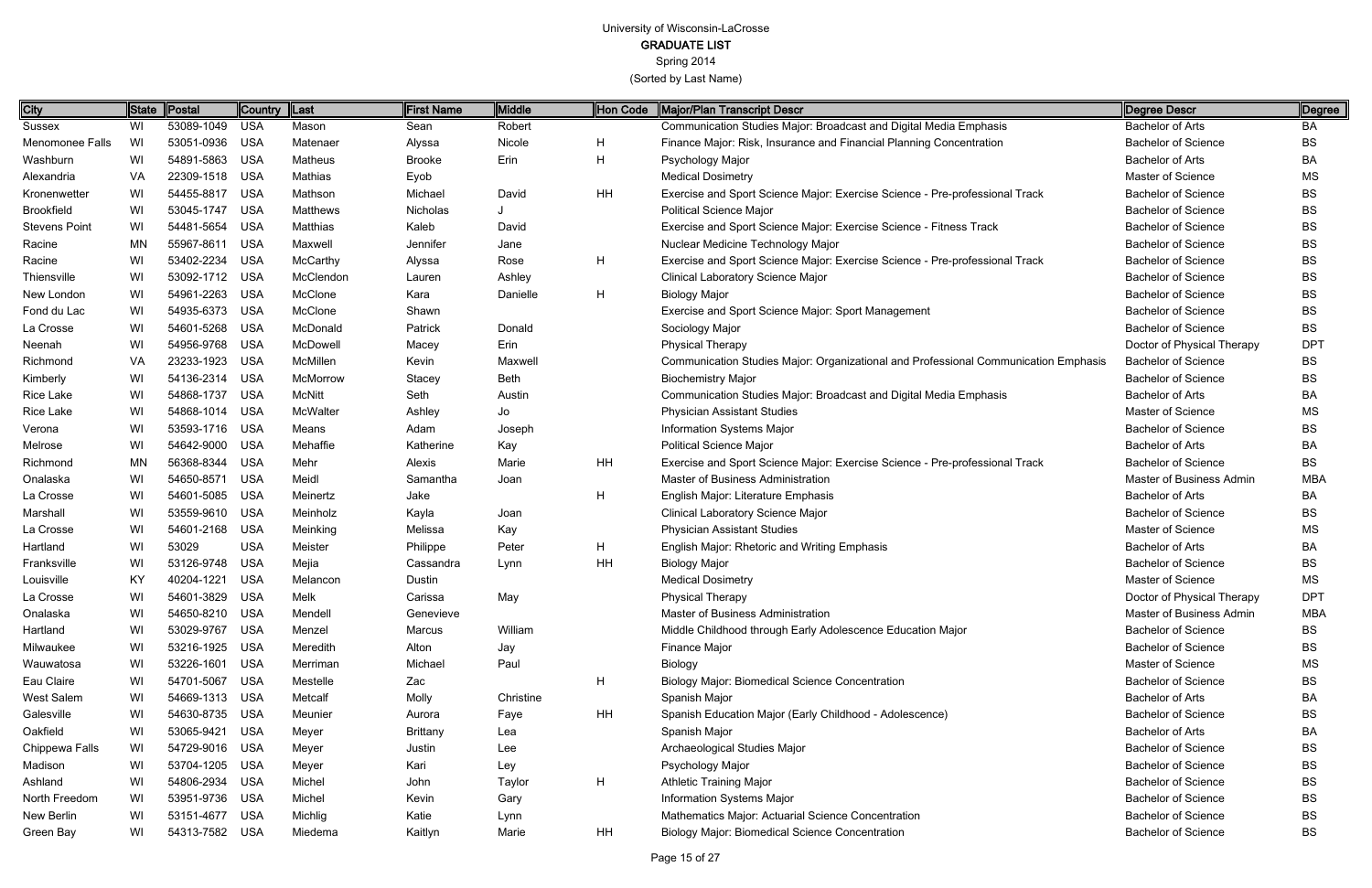GRADUATE LIST

Spring 2014

| City              |           |                | Country    | ∥Last          | First Name     | Middle        | Hon Code  | Major/Plan Transcript Descr                                                 | Degree Descr                   | Degree      |
|-------------------|-----------|----------------|------------|----------------|----------------|---------------|-----------|-----------------------------------------------------------------------------|--------------------------------|-------------|
| Kewaskum          | WI        | 53040-9216 USA |            | Miller         | <b>Brian</b>   |               |           | <b>Community Health Education Major</b>                                     | <b>Bachelor of Science</b>     | BS          |
| Hartland          | WI        | 53029-9018 USA |            | Miller         | Erika          | Justine       | HH        | <b>Biology Major</b>                                                        | <b>Bachelor of Science</b>     | <b>BS</b>   |
| Monroe            | WI        | 53566-9124 USA |            | Miller         | Jessica        | Lynn          | <b>HH</b> | Exercise and Sport Science Major: Exercise Science - Pre-professional Track | <b>Bachelor of Science</b>     | <b>BS</b>   |
| Rice Lake         | WI        | 54868-9025     | USA        | Miller         | Krista         | Rae           |           | Software Engineering                                                        | Master of Software Engineering | <b>MSE</b>  |
| La Crosse         | WI        | 54603-1463 USA |            | Miller         | Patrick        | Lee           |           | Sociology Major                                                             | <b>Bachelor of Science</b>     | BS          |
| Germantown        | WI        | 53022-1506 USA |            | Miller         | Ryan           | Patrick       |           | Finance Major: Risk, Insurance and Financial Planning Concentration         | <b>Bachelor of Science</b>     | <b>BS</b>   |
| La Crosse         | WI        | 54601-6950 USA |            | Miller         | Scarlet        | Ann           | H         | Social Studies Education Major (Broad Field Option B)                       | <b>Bachelor of Science</b>     | BS          |
| Jefferson         | WI        | 53549-2076 USA |            | Miller         | <b>Stacy</b>   | Therese       | Н         | <b>Biology Major: Biomedical Science Concentration</b>                      | <b>Bachelor of Science</b>     | <b>BS</b>   |
| Pittsville        | WI        | 54466-9517 USA |            | Minor          | Devin          | Danielle      | HH        | <b>Therapeutic Recreation Major</b>                                         | <b>Bachelor of Science</b>     | <b>BS</b>   |
| La Farge          | WI        | 54639-8413 USA |            | Minor          | James          | <b>Bradly</b> |           | <b>History Major</b>                                                        | <b>Bachelor of Science</b>     | <b>BS</b>   |
| Ellsworth         | WI        | 54011-9011 USA |            | Miska          | Joshua         | James         |           | Finance Major                                                               | <b>Bachelor of Science</b>     | BS          |
| <b>Brown Deer</b> | WI        | 53223-1363 USA |            | Mitch          | Emily          | Marie         |           | <b>Biology Major</b>                                                        | <b>Bachelor of Science</b>     | <b>BS</b>   |
| Mazomanie         | WI        | 53560-9601     | <b>USA</b> | Mittenzwei     | Payton         | Thomas        |           | <b>Management Major</b>                                                     | <b>Bachelor of Science</b>     | <b>BS</b>   |
| Luxemburg         | WI        | 54217-8048 USA |            | Mleziva        | Mariah         | Lynn          |           | Finance Major                                                               | <b>Bachelor of Science</b>     | <b>BS</b>   |
| Howell            | MI        | 48843-7410 USA |            | Mock           | Russell        | William       |           | <b>Marketing Major</b>                                                      | <b>Bachelor of Science</b>     | <b>BS</b>   |
| <b>Beloit</b>     | WI        | 53511-2444     | USA        | Monahan        | <b>Bridget</b> | Anne          |           | History Major: Regional Emphasis                                            | <b>Bachelor of Science</b>     | <b>BS</b>   |
| Waukesha          | WI        | 53189-6866 USA |            | Moncada        | Ryan           |               | H.        | <b>Biology Major</b>                                                        | <b>Bachelor of Science</b>     | <b>BS</b>   |
| Saint Paul        | MN        | 55119-3341     | <b>USA</b> | Moncrief       | Allison        | <b>Brooke</b> | H         | <b>Athletic Training Major</b>                                              | <b>Bachelor of Science</b>     | <b>BS</b>   |
| Minnetonka        | <b>MN</b> | 55305-2609 USA |            | Montilino      | Gina           | Lee           |           | Student Affairs Administration in Higher Education                          | Master of Science in Education | <b>MSED</b> |
| <b>Brandt</b>     | <b>SD</b> | 57218-5702 USA |            | Moore          | Sara           | Jane          |           | <b>Therapeutic Recreation</b>                                               | Master of Science              | MS          |
| Rudolph           | WI        | 54475-9302 USA |            | Moran          | Jenna          | Marie         |           | Communication Studies Major: Interpersonal Communication Emphasis           | <b>Bachelor of Arts</b>        | BA          |
| Minneapolis       | MN        | 55416-4266 USA |            | Morasky        | Alexandra      | Michelle      |           | <b>Biology Major: Biomedical Science Concentration</b>                      | <b>Bachelor of Science</b>     | <b>BS</b>   |
| Spring Grove      | MN        | 55974-2425 USA |            | Morken         | Joseph         | Todd          |           | <b>Clinical Laboratory Science Major</b>                                    | <b>Bachelor of Science</b>     | BS          |
| Chilton           | WI        | 53014-1386     | USA        | Mortimer       | Sarah          | Ashley        | HH        | <b>Biology Major: Biomedical Science Concentration</b>                      | <b>Bachelor of Science</b>     | BS          |
| Monroe            | WI        | 53566-2700 USA |            | Mortimer       | Trent          | Michael       |           | Student Affairs Administration in Higher Education                          | Master of Science in Education | <b>MSED</b> |
| Milwaukee         | WI        | 53221-3585 USA |            | Moscoso Vargas | Johnny         | Andree        |           | <b>Marketing Major</b>                                                      | <b>Bachelor of Science</b>     | <b>BS</b>   |
| De Forest         | WI        | 53532-1709 USA |            | Moseson        | Hannah         | Marie         |           | Geography Major: Geographic Information Science Concentration               | <b>Bachelor of Science</b>     | BS          |
| Oregon            | WI        | 53575-2657     | USA        | Mosiman        | Matthew        | Evan          |           | Exercise and Sport Science Major: Exercise Science - Fitness Track          | <b>Bachelor of Science</b>     | <b>BS</b>   |
| Rosemount         | MN.       | 55068-4606 USA |            | Mothershead    | Hannah         | Emily         |           | Psychology Major                                                            | <b>Bachelor of Science</b>     | <b>BS</b>   |
| Wausau            | WI        | 54401-2518 USA |            | Moua           | Mai Yia        |               |           | Sociology Major                                                             | <b>Bachelor of Science</b>     | BS          |
| Edgar             | WI        | 54426-9640 USA |            | Mroczenski     | Stacey         |               |           | <b>Physician Assistant Studies</b>                                          | Master of Science              | <b>MS</b>   |
| Saint James       | MN        | 56081-1437 USA |            | Mueller        | <b>Brett</b>   | Thomas        |           | <b>Physical Therapy</b>                                                     | Doctor of Physical Therapy     | <b>DPT</b>  |
| La Crosse         | WI        | 54603-1389 USA |            | Mueller        | Daniel         | John          |           | Information Systems Major                                                   | <b>Bachelor of Science</b>     | BS          |
| Edgar             | WI        | 54426-9078 USA |            | Mueller        | Lucas          | Alan          |           | Microbiology Major                                                          | <b>Bachelor of Science</b>     | <b>BS</b>   |
| Madison           | WI        | 53705-3775 USA |            | Mueller        | Luke           | Matthew       |           | <b>Physical Therapy</b>                                                     | Doctor of Physical Therapy     | <b>DPT</b>  |
| Saint James       | ΜN        | 56081-1437 USA |            | Mueller        | Scott          | Jeffrey       | HH        | <b>Physics Major</b>                                                        | <b>Bachelor of Science</b>     | BS          |
| Noida             | UP        | 201301         | <b>IND</b> | Mukherjee Das  | Arpan          |               | H         | <b>Economics Major</b>                                                      | <b>Bachelor of Science</b>     | <b>BS</b>   |
| Amery             | WI        | 54001-1322 USA |            | Mullenbach     | <b>Britney</b> | Irene         |           | Biology Major: Cellular and Molecular Biology Concentration                 | <b>Bachelor of Science</b>     | BS          |
| Marshfield        | WI        | 54449-3801 USA |            | Mundt          | Megan          | Elizabeth     | H         | Management Major                                                            | <b>Bachelor of Science</b>     | BS          |
| Racine            | WI        | 53403-2637 USA |            | Munoz          | Emmanuel       | Garcia        |           | <b>Marketing Major</b>                                                      | <b>Bachelor of Science</b>     | BS          |
| Appleton          | WI        | 54915-8109 USA |            | Murray         | Nathaniel      | Arthur        |           | Exercise and Sport Science Major: Exercise Science - Pre-professional Track | <b>Bachelor of Science</b>     | BS          |
| Sauk City         | WI        | 53583-1618 USA |            | <b>Myhre</b>   | Lilah          | Rae           | HH        | Spanish Major                                                               | <b>Bachelor of Arts</b>        | BA          |
| Waupaca           | WI        | 54981-8629 USA |            | Nasberg        | Megan          | Rae           | H         | Psychology Major                                                            | <b>Bachelor of Arts</b>        | BA          |
|                   |           |                |            |                |                |               |           |                                                                             |                                |             |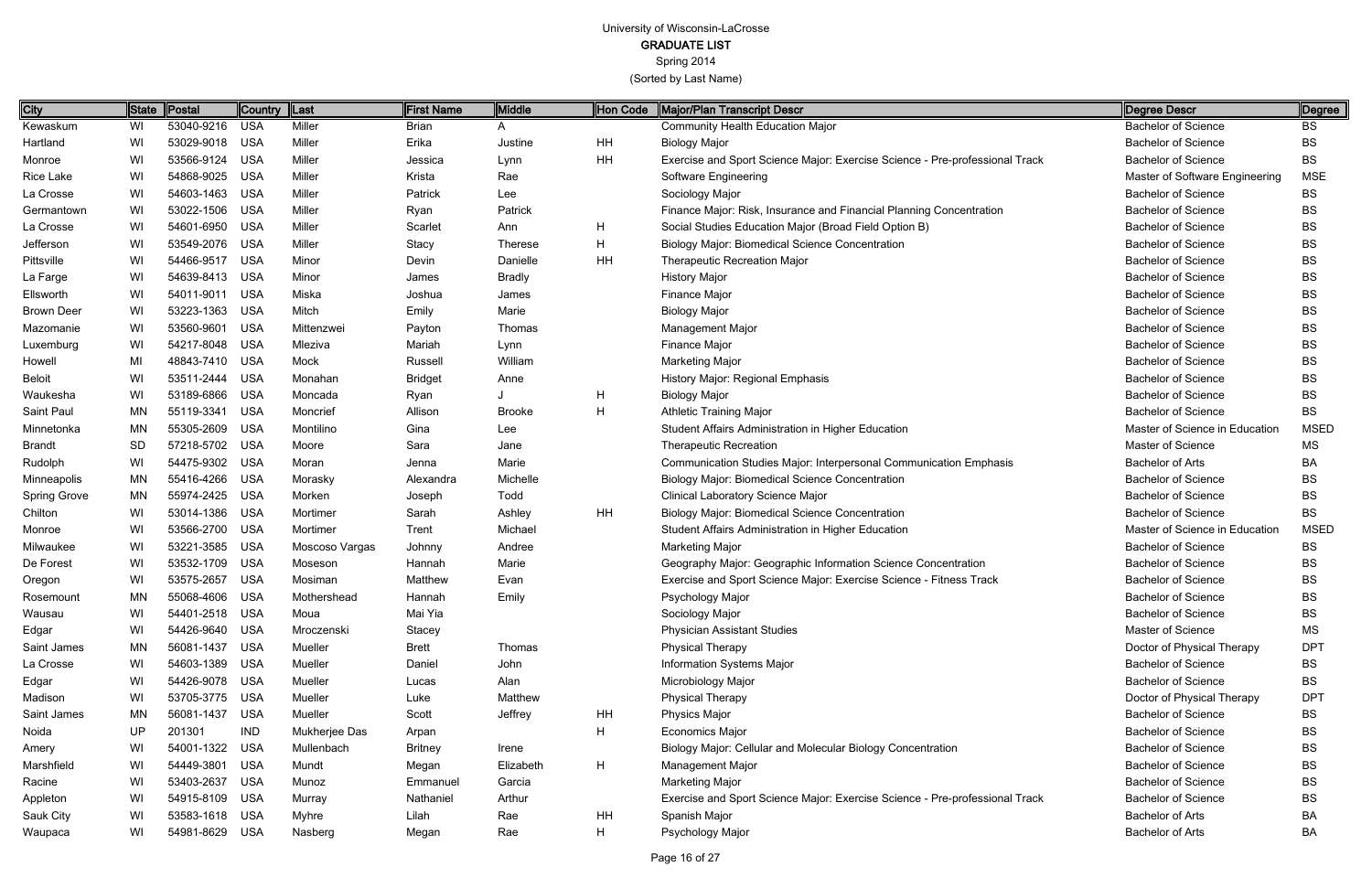Spring 2014

| City                    | State     | Postal         | <b>Country</b> | $\ $ Last      | <b>First Name</b> | Middle         | Hon Code  | Major/Plan Transcript Descr                                                 | Degree Descr                   | Degree      |
|-------------------------|-----------|----------------|----------------|----------------|-------------------|----------------|-----------|-----------------------------------------------------------------------------|--------------------------------|-------------|
| <b>West Allis</b>       | WI        | 53227-2728 USA |                | Neary          | Matthew           | Ryan           |           | Exercise and Sport Science Major: Physical Education                        | <b>Bachelor of Science</b>     | <b>BS</b>   |
| Alexandria              | VA        | 22306-3740 USA |                | Negussie       | Amanuel           |                |           | <b>Medical Dosimetry</b>                                                    | Master of Science              | <b>MS</b>   |
| Mukwonago               | WI        | 53149-1732 USA |                | Nehrbass       | Alexandra         | Rose           | H         | Psychology Major                                                            | <b>Bachelor of Science</b>     | <b>BS</b>   |
| La Crosse               | WI        | 54601-0819 USA |                | Nell           | Ryan              | James          |           | Student Affairs Administration in Higher Education                          | Master of Science in Education | <b>MSED</b> |
| Onalaska                | WI        | 54650-9641 USA |                | Nelson         | Cole              | William        | H         | English Major: Literature Emphasis                                          | <b>Bachelor of Arts</b>        | BA          |
| Racine                  | WI        | 53402-3845 USA |                | Nelson         | Emily             | Margaret       | H         | <b>Therapeutic Recreation Major</b>                                         | <b>Bachelor of Science</b>     | <b>BS</b>   |
| La Crosse               | WI        | 54603-2720 USA |                | Nelson         | Janelle           | Inez           | H         | Geography Major: Geographic Information Science Concentration               | <b>Bachelor of Science</b>     | BS          |
| New Holstein            | WI        | 53061-9514 USA |                | Nelson         | Joseph            | K.D            |           | <b>Management Major</b>                                                     | <b>Bachelor of Science</b>     | <b>BS</b>   |
| Lino Lakes              | <b>MN</b> | 55014-1995 USA |                | Nelson         | Morgan            | Margaret       |           | Finance Major                                                               | <b>Bachelor of Science</b>     | BS          |
| Arcadia                 | WI        | 54612-8120 USA |                | Nelson         | Nicholas          | Patrick        | <b>HH</b> | Marketing Major                                                             | <b>Bachelor of Science</b>     | <b>BS</b>   |
| Sturgeon Bay            | WI        | 54235-1397     | <b>USA</b>     | <b>Nesbitt</b> | Alaina            |                |           | School Psychology                                                           | Master of Science in Education | <b>MSED</b> |
| Mukwonago               | WI        | 53149-9649     | USA            | Neubauer       | Jacob             | Andrew         |           | <b>Biology Major</b>                                                        | <b>Bachelor of Science</b>     | <b>BS</b>   |
| Holmen                  | WI        | 54636-9272 USA |                | Neumann        | Alyssa            | Alexandra      | H         | Psychology Major                                                            | <b>Bachelor of Science</b>     | BS          |
| Waupaca                 | WI        | 54981-1074 USA |                | Neuville       | Avery             | Rose           |           | Communication Studies Major: Broadcast and Digital Media Emphasis           | <b>Bachelor of Arts</b>        | BA          |
| Jefferson               | WI        | 53549-1804 USA |                | <b>Nevins</b>  | Lindsay           | Sue            | H         | Middle Childhood through Early Adolescence Education Major                  | <b>Bachelor of Science</b>     | BS          |
| Green Bay               | WI        | 54311-5772     | <b>USA</b>     | Nguyen         | Linh              | K.             | H         | Sociology Major                                                             | <b>Bachelor of Science</b>     | <b>BS</b>   |
| Hanoi                   |           |                | <b>VNM</b>     | Nguyen         | Mai               |                |           | Master of Business Administration                                           | Master of Business Admin       | <b>MBA</b>  |
| Hanoi                   |           |                | <b>VNM</b>     | Nguyen         | Son               |                |           | Finance Major                                                               | <b>Bachelor of Science</b>     | <b>BS</b>   |
| Edgar                   | WI        | 54426-9036     | <b>USA</b>     | Nichols        | Thomas            | Steven         | H         | <b>Biology Major: Biomedical Science Concentration</b>                      | <b>Bachelor of Science</b>     | BS          |
| Mankato                 | <b>MN</b> | 56001-6750     | <b>USA</b>     | Nienow         | Jacob             | Isaac          | H         | Exercise and Sport Science Major: Exercise Science - Pre-professional Track | <b>Bachelor of Science</b>     | <b>BS</b>   |
| <b>Minneapolis</b>      | MN        | 55408-1407     | USA            | Nobiensky      | Maxwell           | <b>Stewart</b> | HH        | Sociology Major                                                             | <b>Bachelor of Science</b>     | BS          |
| <b>Richland Center</b>  | WI        | 53581-8643 USA |                | Noble          | <b>Brandon</b>    | Thomas         | Η         | <b>English Education Major</b>                                              | <b>Bachelor of Science</b>     | <b>BS</b>   |
| Waterford               | WI        | 53185-4566 USA |                | Novak          | Jandrea           | Jean           | HH        | Theatre Arts Major: Music Theatre Emphasis                                  | <b>Bachelor of Arts</b>        | BA          |
| La Crosse               | WI        | 54601-5651     | <b>USA</b>     | Nurnberger     | Joshua            | Scot           |           | History Major: Regional Emphasis                                            | <b>Bachelor of Arts</b>        | BA          |
| West Salem              | WI        | 54669-9129 USA |                | Nuttelman      | Jessica           | Mary           |           | Microbiology Major: Biomedical Concentration                                | <b>Bachelor of Science</b>     | <b>BS</b>   |
| Onalaska                | WI        | 54650-9629 USA |                | Nygaard        | Katherine         | Louise         |           | <b>Clinical Laboratory Science Major</b>                                    | <b>Bachelor of Science</b>     | <b>BS</b>   |
| Jacksonville            | IL.       | 62650-2353 USA |                | Oberg          | Beth              | A              |           | Student Affairs Administration in Higher Education                          | Master of Science in Education | <b>MSED</b> |
| Wilton                  | WI        | 54670-6000     | USA            | O'Brien        | Nichole           | Elizabeth      |           | <b>Biology Major</b>                                                        | <b>Bachelor of Science</b>     | <b>BS</b>   |
| Fitchburg               | WI        | 53711-5883 USA |                | O'Connor       | Joseph            | Thomas         |           | <b>Accountancy Major</b>                                                    | <b>Bachelor of Science</b>     | BS.         |
| Waukesha                | WI        | 53186-6853 USA |                | O'Hara         | Connor            | James          | HH        | Theatre Arts Major: Music Theatre Emphasis                                  | <b>Bachelor of Arts</b>        | BA          |
| <b>Wisconsin Rapids</b> | WI        | 54495-9303 USA |                | Olaf           | Emily             | Lynn           |           | Psychology Major                                                            | <b>Bachelor of Arts</b>        | BA          |
| Appleton                | WI        | 54913-7655 USA |                | Olbrantz       | Christina         | Renee          | HH        | Exercise and Sport Science Major: Exercise Science - Pre-professional Track | <b>Bachelor of Science</b>     | BS          |
| Algonquin               | IL.       | 60102-3993 USA |                | Olenek         | Michael           | Joseph         |           | <b>Biology Major: Biomedical Science Concentration</b>                      | <b>Bachelor of Science</b>     | BS          |
| Cumberland              | WI        | 54829-9485 USA |                | Olsen          | Alexa             | Rose           | HH        | <b>Biology Major: Biomedical Science Concentration</b>                      | <b>Bachelor of Science</b>     | BS          |
| Tomah                   | WI        | 54660-7582 USA |                | Olsen          | <b>Brandon</b>    | Charles        |           | <b>Biochemistry Major</b>                                                   | <b>Bachelor of Science</b>     | BS          |
| Minnetonka              | MN        | 55345-6031 USA |                | Olson          | Jenna             | Rae            |           | Exercise and Sport Science Major: Exercise Science - Fitness Track          | <b>Bachelor of Science</b>     | BS          |
| Savage                  | MN        | 55378-3007 USA |                | Olson          | Kirsten           | Elizabeth      |           | Communication Studies Major: Interpersonal Communication Emphasis           | <b>Bachelor of Arts</b>        | BA          |
| Freedom                 | WI        | 54130-7147 USA |                | Olson          | Richard           |                |           | Information Systems Major                                                   | <b>Bachelor of Science</b>     | BS          |
| Owatonna                | MN        | 55060-2150 USA |                | O'Neill        | Erica             | Faye           |           | <b>Marketing Major</b>                                                      | <b>Bachelor of Science</b>     | BS          |
| Colgate                 | WI        | 53017-9331 USA |                | Opgenorth      | Matthew           | Charles        | H         | Finance Major                                                               | <b>Bachelor of Science</b>     | BS          |
| Colgate                 | WI        | 53017-9331 USA |                | Opgenorth      | Nicholas          | James          |           | Computer Science Major                                                      | <b>Bachelor of Science</b>     | BS          |
| <b>Whitefish Bay</b>    | WI        | 53217-5006 USA |                | Orel           | Alisa             | м              |           | <b>Political Science Major</b>                                              | <b>Bachelor of Arts</b>        | BA          |
| La Crosse               | WI        | 54603-1172 USA |                | Orsburn        | Laura             | Jean           | H         | Exercise and Sport Science Major: Physical Education                        | <b>Bachelor of Science</b>     | BS          |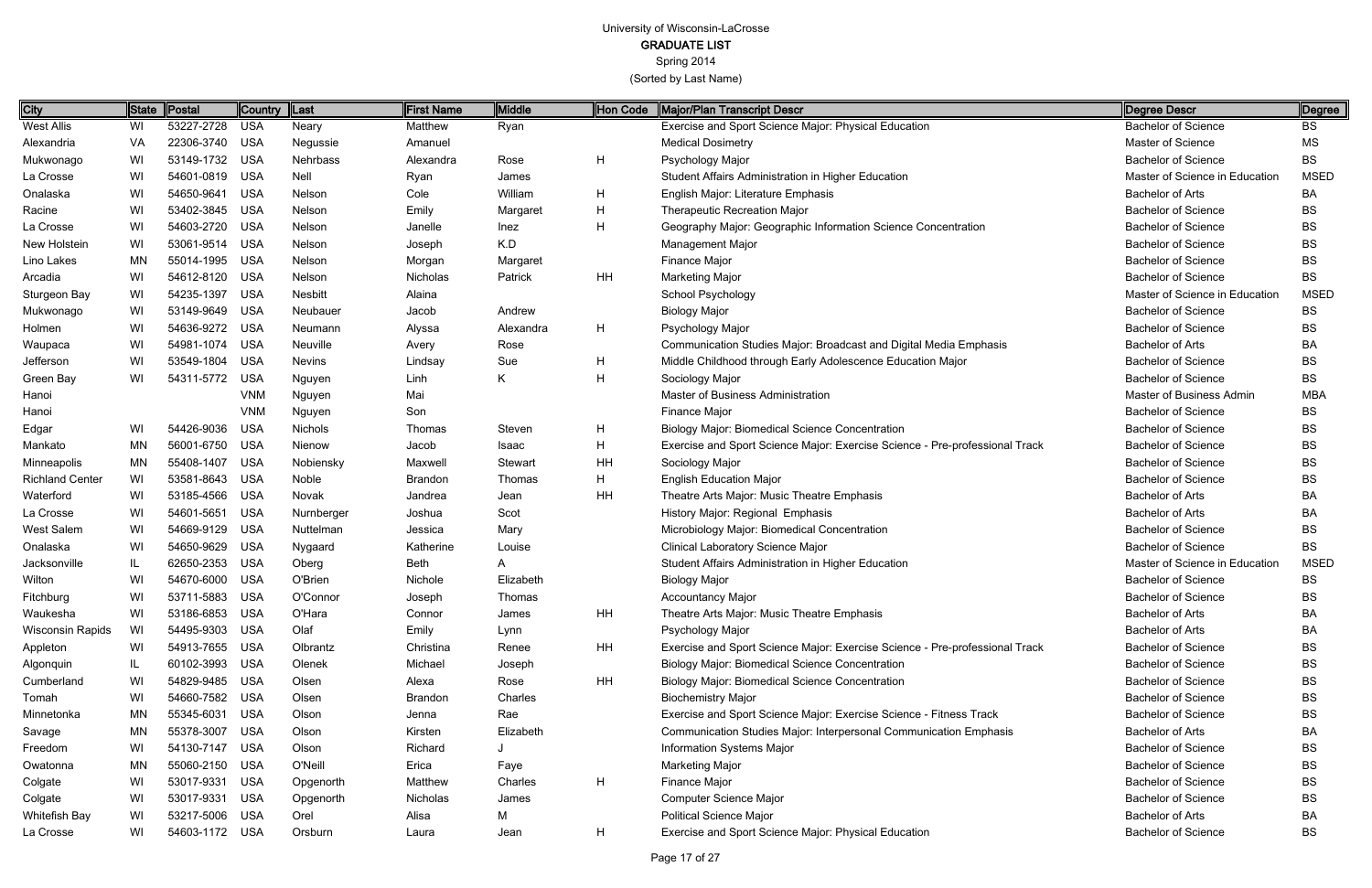Spring 2014

| <b>City</b>        |           | State   Postal | Country  Last |              | <b>First Name</b> | Middle                 | Hon Code | Major/Plan Transcript Descr                                                         | Degree Descr                   | Degree      |
|--------------------|-----------|----------------|---------------|--------------|-------------------|------------------------|----------|-------------------------------------------------------------------------------------|--------------------------------|-------------|
| Demotte            | IN        | 46310-9528     | USA           | Osborn       | Kelsey            | Marie                  | H.       | <b>Therapeutic Recreation Major</b>                                                 | Bachelor of Science            | BS          |
| Eland              | WI        | 54427-9565 USA |               | Osterbrink   | Sara              | A                      |          | Psychology Major                                                                    | <b>Bachelor of Science</b>     | <b>BS</b>   |
| Sussex             | WI        | 53089-4427     | USA           | Otto         | Matthew           | Richard                |          | English Major: Rhetoric and Writing Emphasis                                        | <b>Bachelor of Arts</b>        | BA          |
| Madison            | WI        | 53704-2364     | <b>USA</b>    | Owen         | Melanie           | Sue                    |          | Microbiology Major: Biomedical Concentration                                        | <b>Bachelor of Science</b>     | <b>BS</b>   |
| Lincoln            | <b>NE</b> | 68505-2206     | <b>USA</b>    | Owen         | Sarah             | Elizabeth              | H.       | <b>Therapeutic Recreation Major</b>                                                 | <b>Bachelor of Science</b>     | <b>BS</b>   |
| <b>Arbor Vitae</b> | WI        | 54568-9220     | USA           | Oxley        | Steven            | John                   | HH       | Geography Major: Environmental Science Concentration                                | <b>Bachelor of Science</b>     | <b>BS</b>   |
| <b>Brookfield</b>  | WI        | 53005-5530 USA |               | Paasch       | Carissa           | Alexandra              | H.       | Spanish Major                                                                       | <b>Bachelor of Arts</b>        | BA          |
| Appleton           | WI        | 54915-7099     | USA           | Pagel        | Benjamin          | Exton                  | HH       | <b>English Education Major</b>                                                      | <b>Bachelor of Science</b>     | <b>BS</b>   |
| Weyauwega          | WI        | 54983-9384     | <b>USA</b>    | Pagel        | Evan              | Russell                |          | School Psychology                                                                   | Master of Science in Education | <b>MSED</b> |
| Stoddard           | WI        | 54658-9001     | <b>USA</b>    | Paletta      | Casey             | Jeanne                 |          | Psychology Major                                                                    | <b>Bachelor of Science</b>     | BS          |
| Wisconsin Dells    | WI        | 53965-8413 USA |               | Palka        | Robert            | Sebastian              |          | <b>Political Science Major</b>                                                      | <b>Bachelor of Arts</b>        | BA          |
| New Berlin         | WI        | 53146-2324     | <b>USA</b>    | Palmer       | Andrea            | Kayleigh               |          | <b>Physical Therapy</b>                                                             | Doctor of Physical Therapy     | <b>DPT</b>  |
| Lake Zurich        | IL        | 60047-6724     | <b>USA</b>    | Palmer       | Andrew            |                        |          | Early Childhood through Middle Childhood Education Major                            | <b>Bachelor of Science</b>     | <b>BS</b>   |
| La Crosse          | WI        | 54601-3434     | <b>USA</b>    | Palmer       | Christopher       | Scott                  |          | <b>Marketing Major</b>                                                              | <b>Bachelor of Science</b>     | <b>BS</b>   |
| Tomah              | WI        | 54660-1659 USA |               | Pampuch      | MacKensie         | Paige                  |          | <b>Community Health Education Major</b>                                             | <b>Bachelor of Science</b>     | <b>BS</b>   |
| Pewaukee           | WI        | 53072-4571     | <b>USA</b>    | Panagopoulos | Geordin           |                        |          | <b>Marketing Major</b>                                                              | <b>Bachelor of Science</b>     | <b>BS</b>   |
| De Pere            | WI        | 54115-1037     | <b>USA</b>    | Pannier      | Adam              | <b>Theodore Victor</b> |          | <b>Accountancy Major</b>                                                            | <b>Bachelor of Science</b>     | BS          |
| Bangalore          | KA        | 560032         | <b>IND</b>    | Papanna      | Prathyusha        |                        |          | Software Engineering                                                                | Master of Software Engineering | <b>MSE</b>  |
| Onalaska           | WI        | 54650-2171 USA |               | Pape         | Kathleen          | Elizabeth              |          | Psychology Major                                                                    | <b>Bachelor of Science</b>     | <b>BS</b>   |
| Maple Grove        | MN        | 55311-2117     | <b>USA</b>    | Parker       | Brynn             | Marie                  |          | School Psychology                                                                   | <b>Education Specialist</b>    | <b>EDS</b>  |
| La Crosse          | WI        | 54601-7863 USA |               | Parr         | Dayna             | Lynn                   | H        | <b>Marketing Major</b>                                                              | <b>Bachelor of Science</b>     | <b>BS</b>   |
| Menasha            | WI        | 54952-9440 USA |               | Parrish      | Samantha          | Rae                    |          | Psychology Major                                                                    | <b>Bachelor of Science</b>     | <b>BS</b>   |
| Mukwonago          | WI        | 53149-1036 USA |               | Paterick     | Daniel            | James                  |          | Exercise and Sport Science Major: Sport Management                                  | <b>Bachelor of Science</b>     | <b>BS</b>   |
| Sussex             | WI        | 53089-3417     | <b>USA</b>    | Payleitner   | Allison           | Anne                   | H        | <b>Biology Major</b>                                                                | <b>Bachelor of Science</b>     | <b>BS</b>   |
| Faribault          | ΜN        | 55021-1847     | <b>USA</b>    | Peanasky     | Jenna             | Marie                  | H        | Exercise and Sport Science Major: Exercise Science - Fitness Track                  | <b>Bachelor of Science</b>     | <b>BS</b>   |
| Arena              | WI        | 53503-9417     | <b>USA</b>    | Peck         | Nathan            | Harold                 |          | <b>Biology Major: Biomedical Science Concentration</b>                              | <b>Bachelor of Science</b>     | BS          |
| Onalaska           | WI        | 54650-2846 USA |               | Pederson     | Emily             | Marie                  |          | <b>Physical Therapy</b>                                                             | Doctor of Physical Therapy     | <b>DPT</b>  |
| Hudson             | WI        | 54016-7404     | USA           | Pederson     | Gretchen          | Nichols                | H        | <b>Biology Major</b>                                                                | <b>Bachelor of Science</b>     | BS          |
| Onalaska           | WI        | 54650-8203 USA |               | Pedretti     | Sarah             | Lorraine               | н        | <b>Therapeutic Recreation Major</b>                                                 | <b>Bachelor of Science</b>     | BS          |
| Onalaska           | WI        | 54650-8203 USA |               | Pedretti     | Sarah             | Lorraine               | Н.       | English Major: Literature Emphasis                                                  | <b>Bachelor of Science</b>     | <b>BS</b>   |
| Appleton           | WI        | 54913-8084 USA |               | Peebles      | Chloe             | Nicole                 | H.       | Psychology Major                                                                    | <b>Bachelor of Arts</b>        | BA          |
| Prescott           | WI        | 54021-7718 USA |               | Peloquin     | Maria             | Sophie                 |          | <b>Physical Therapy</b>                                                             | Doctor of Physical Therapy     | <b>DPT</b>  |
| Oconomowoc         | WI        | 53066-3439 USA |               | Persick      | Marni             | Jain                   |          | Recreation Management Major                                                         | <b>Bachelor of Science</b>     | <b>BS</b>   |
| Sauk City          | WI        | 53583-1528 USA |               | Peters       | Jordan            | James                  | HH       | Middle Childhood through Early Adolescence Education Major                          | <b>Bachelor of Science</b>     | <b>BS</b>   |
| Chaseburg          | WI        | 54621-8110 USA |               | Peters       | Riley             | William                |          | Finance Major                                                                       | <b>Bachelor of Science</b>     | BS.         |
| Grafton            | WI        | 53024-1709 USA |               | Petersen     | Darrin            | James                  | HH       | <b>History Major</b>                                                                | <b>Bachelor of Science</b>     | <b>BS</b>   |
| Hopkins            | ΜN        | 55343-8435 USA |               | Petersen     | Emily             | Noel                   | H        | Communication Studies Major: Organizational and Professional Communication Emphasis | <b>Bachelor of Science</b>     | BS.         |
| Stillwater         | MN        | 55082-1866 USA |               | Peterson     | Alicya            | Anne                   |          | <b>Biology Major: Biomedical Science Concentration</b>                              | <b>Bachelor of Science</b>     | BS          |
| La Crosse          | WI        | 54601-3691 USA |               | Peterson     | Jessica           | June                   | H        | Communication Studies Major: Organizational and Professional Communication Emphasis | <b>Bachelor of Arts</b>        | BA          |
| Arkdale            | WI        | 54613-9723 USA |               | Peterson     | Katelin           |                        |          | Exercise and Sport Science Major: Physical Education                                | <b>Bachelor of Science</b>     | BS.         |
| La Crosse          | WI        | 54601-3413 USA |               | Pezley       | Kirby             | Lyn                    |          | Archaeological Studies Major                                                        | <b>Bachelor of Science</b>     | BS.         |
| Madison            | WI        | 53714-2756 USA |               | Pfanku       | Angela            | Sceone                 | H        | <b>Therapeutic Recreation Major</b>                                                 | <b>Bachelor of Science</b>     | BS          |
| Lodi               | WI        | 53555-9430 USA |               | Pfeffer      | Ellen             |                        |          | <b>Biology Major</b>                                                                | <b>Bachelor of Science</b>     | BS          |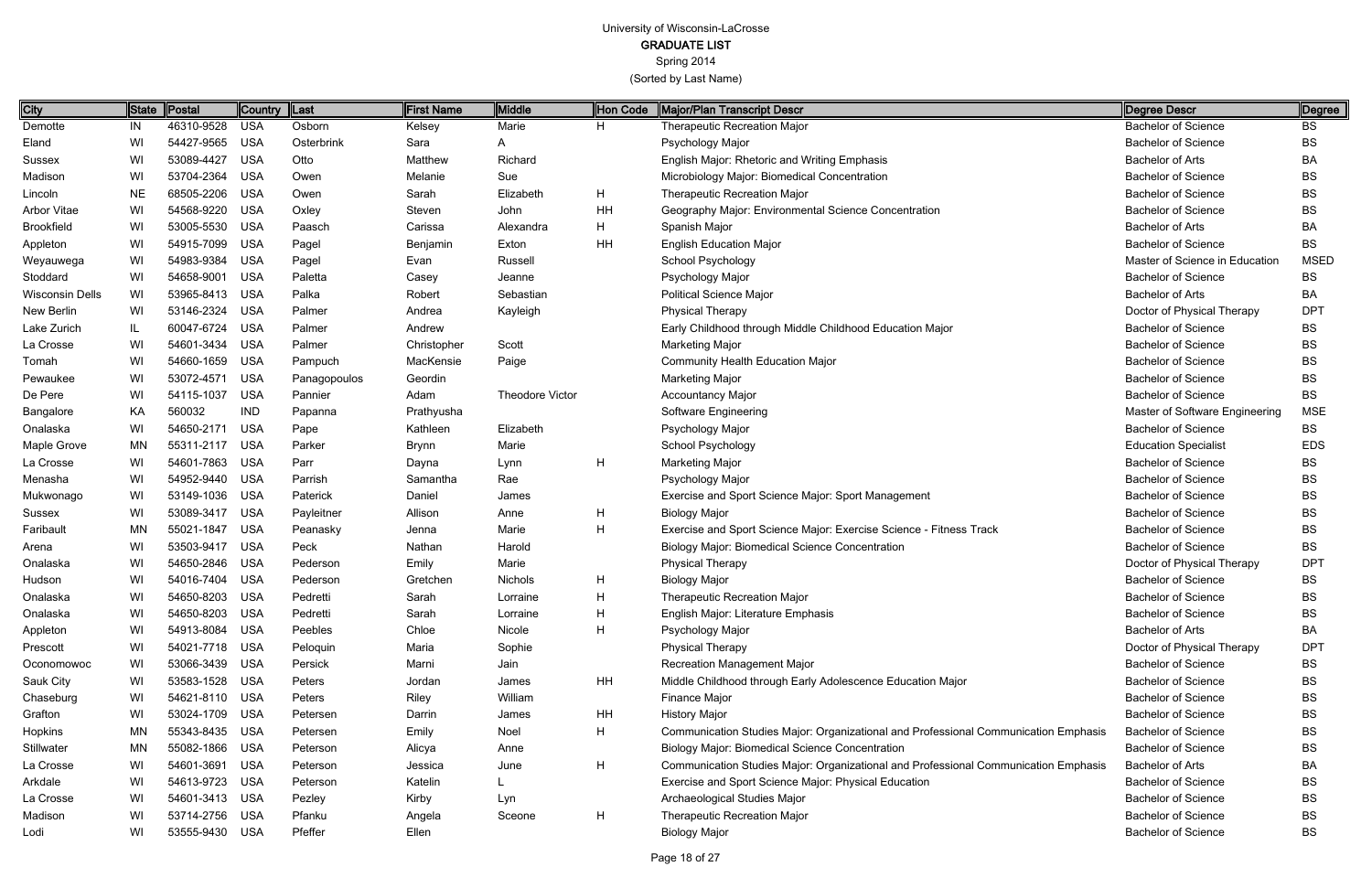Spring 2014

| City                    | ∥State    | Postal         | Country  Last |              | First Name    | Middle      | Hon Code | Major/Plan Transcript Descr                                                         | Degree Descr                   | ∥Degree     |
|-------------------------|-----------|----------------|---------------|--------------|---------------|-------------|----------|-------------------------------------------------------------------------------------|--------------------------------|-------------|
| Whitehouse              | OH        | 43571-9616     | USA           | Phillips     | Shelby        | Jo          |          | English Major: Rhetoric and Writing Emphasis                                        | <b>Bachelor of Arts</b>        | BA          |
| Tomah                   | WI        | 54660-4434     | USA           | Pintarro     | Vanessa       | Jean        |          | Middle Childhood through Early Adolescence Education Major                          | <b>Bachelor of Science</b>     | <b>BS</b>   |
| Greendale               | WI        | 53129-1505 USA |               | Piotrowski   | <b>Nick</b>   |             |          | <b>Medical Dosimetry</b>                                                            | <b>Master of Science</b>       | <b>MS</b>   |
| Rochester               | <b>MN</b> | 55901-1978 USA |               | Piper        | Kayla         |             |          | Student Affairs Administration in Higher Education                                  | Master of Science in Education | <b>MSED</b> |
| <b>Union Grove</b>      | WI        | 53182-1901 USA |               | Pirlot       | Andrew        | Thomas      | H        | Sociology Major                                                                     | <b>Bachelor of Science</b>     | <b>BS</b>   |
| Middleton               | WI        | 53562-4065 USA |               | Pivotto      | Chantel       | Maria       |          | Exercise and Sport Science Major: Sport Management                                  | <b>Bachelor of Science</b>     | <b>BS</b>   |
| Rochester               | <b>MN</b> | 55901-1540 USA |               | Poleschuk    | <b>Brian</b>  | Andrew      |          | Finance Major                                                                       | <b>Bachelor of Science</b>     | BS          |
| West Bend               | WI        | 53090-9441     | USA           | Pollnow      | Nathan        |             | H        | Middle Childhood through Early Adolescence Education Major                          | <b>Bachelor of Science</b>     | <b>BS</b>   |
| Kenosha                 | WI        | 53142-5410 USA |               | Ponce        | Jared         | Stephen     |          | Psychology Major                                                                    | <b>Bachelor of Science</b>     | <b>BS</b>   |
| Trempealeau             | WI        | 54661-9264     | USA           | Poppe        | Jonathan      | $\mathsf C$ | H        | <b>Political Science Major</b>                                                      | <b>Bachelor of Science</b>     | <b>BS</b>   |
| Spooner                 | WI        | 54801-7668 USA |               | Posso        | Sam           | Michael     |          | Art Major                                                                           | <b>Bachelor of Science</b>     | BS          |
| Menasha                 | WI        | 54952-1418 USA |               | Post         | Peter         | Raymond     |          | Exercise and Sport Science: Physical Education Teaching                             | Master of Science              | MS          |
| <b>Wisconsin Rapids</b> | WI        | 54495-4106 USA |               | Potter       | Ashley        | Corin       |          | Psychology Major                                                                    | <b>Bachelor of Arts</b>        | BA          |
| Appleton                | WI        | 54915-8147 USA |               | Pozolinski   | Danielle      | Μ           |          | <b>Physical Therapy</b>                                                             | Doctor of Physical Therapy     | <b>DPT</b>  |
| Crystal                 | <b>MN</b> | 55427-2513 USA |               | Preuss       | Victoria      | Taylor      |          | Communication Studies Major: Interpersonal Communication Emphasis                   | <b>Bachelor of Science</b>     | BS          |
| Elkhorn                 | WI        | 53121-2571     | USA           | Price        | Kyla          |             | H        | Psychology Major                                                                    | <b>Bachelor of Science</b>     | BS          |
| Rochester               | <b>MN</b> | 55904-8400 USA |               | Priebe       | Noah          | Scott       |          | <b>Biology Major</b>                                                                | <b>Bachelor of Science</b>     | BS          |
| Madison                 | WI        | 53716-2484     | USA           | Probst       | Emily         | Anne        | H        | <b>Biology Major: Biomedical Science Concentration</b>                              | <b>Bachelor of Science</b>     | BS          |
| Oshkosh                 | WI        | 54902-6745 USA |               | Probst       | Lauren        | Nicole      |          | Psychology Major                                                                    | <b>Bachelor of Science</b>     | BS          |
| Arcadia                 | WI        | 54612-8730 USA |               | Pronschinske | Kelly         | Jean        | HH       | Exercise and Sport Science Major: Exercise Science - Pre-professional Track         | <b>Bachelor of Science</b>     | <b>BS</b>   |
| Independence            | WI        | 54747-8116 USA |               | Pronschinske | Sarah         | Dean        |          | <b>Biology Major</b>                                                                | <b>Bachelor of Science</b>     | BS          |
| Wausau                  | WI        | 54401-6708 USA |               | Punzenberger | Mark          | Raymond     |          | Exercise and Sport Science Major: Exercise Science - Fitness Track                  | <b>Bachelor of Science</b>     | <b>BS</b>   |
| Columbus                | OH        | 43215-1910 USA |               | Pyfferoen    | Ashley        | Elizabeth   |          | <b>Medical Dosimetry</b>                                                            | Master of Science              | MS          |
| West Salem              | WI        | 54669-1211 USA |               | Quinn        | Rachel        | Louise      |          | Women's Studies Major                                                               | <b>Bachelor of Science</b>     | BS          |
| Independence            | WI        | 54747-8800 USA |               | Radomski     | Justin        | Michael     |          | Microbiology Major: Biomedical Concentration                                        | <b>Bachelor of Science</b>     | BS          |
| East Troy               | WI        | 53120-2015 USA |               | Radowicz     | <b>Briana</b> | Rae         |          | <b>Biology Major</b>                                                                | <b>Bachelor of Science</b>     | <b>BS</b>   |
| Oconomowoc              | WI        | 53066-1142 USA |               | Raduka       | Cassie        | Lynn        | HH       | Spanish Major                                                                       | <b>Bachelor of Arts</b>        | BA          |
| Belmont                 | WI        | 53510-9680 USA |               | Rand         | Emily         | Louise      | H        | Exercise and Sport Science Major: Exercise Science - Pre-professional Track         | <b>Bachelor of Science</b>     | BS          |
| Wausau                  | WI        | 54403-1104 USA |               | Rapp         | Laura         | Rebecca     |          | School Psychology                                                                   | <b>Education Specialist</b>    | <b>EDS</b>  |
| Verona                  | WI        | 53593-8310 USA |               | Rasmussen    | Evan          | Jon         |          | <b>Marketing Major</b>                                                              | <b>Bachelor of Science</b>     | <b>BS</b>   |
| Palm Coast              | FL.       | 32164-6619 USA |               | Ravizzoli    | Adrienne      | Jill        |          | Student Affairs Administration in Higher Education                                  | Master of Science in Education | <b>MSED</b> |
| Wisconsin Rapids        | WI        | 54494-1701 USA |               | Rayome       | Beth          | Ann         |          | Communication Studies Major: Organizational and Professional Communication Emphasis | <b>Bachelor of Arts</b>        | BA          |
| Seneca                  | WI        | 54654-0002 USA |               | Redman       | Garrett       |             |          | Exercise and Sport Science Major: Physical Education                                | <b>Bachelor of Science</b>     | BS          |
| Lodi                    | WI        | 53555-9646 USA |               | Reed         | Madeline      | Marie       | H        | <b>Biology Major</b>                                                                | <b>Bachelor of Science</b>     | BS          |
| Muskego                 | WI        | 53150-8416 USA |               | Reed         | Rachel        | Lee         |          | Psychology Major                                                                    | <b>Bachelor of Science</b>     | BS          |
| Stoughton               | WI        | 53589-1835 USA |               | Reeves       | Alyssa        | Kathleen    |          | Psychology Major                                                                    | <b>Bachelor of Arts</b>        | BA          |
| <b>Beloit</b>           | WI        | 53511-8256 USA |               | Reinhardt    | Ross          | Robert      |          | <b>Biology Major</b>                                                                | <b>Bachelor of Science</b>     | BS          |
| Fond du Lac             | WI        | 54935-2751 USA |               | Reis         | Gerald        | Nicholas    | H        | Archaeological Studies Major                                                        | <b>Bachelor of Science</b>     | BS          |
| Eitzen                  | MN        | 55931-7759 USA |               | Reiser       | Mitchell      | Donald      | H        | Finance Major                                                                       | <b>Bachelor of Science</b>     | BS          |
| Milwaukee               | WI        | 53224-4319 USA |               | Reiter       | Katherine     | Elizabeth   |          | <b>International Business Major</b>                                                 | <b>Bachelor of Science</b>     | BS          |
| Mattoon                 | WI        | 54450-0195 USA |               | Rekowski     | Deanna        | Marie       |          | Microbiology Major: Biomedical Concentration                                        | <b>Bachelor of Science</b>     | BS          |
| Boscobel                | WI        | 53805-1624 USA |               | Remrey       | Lizabeth      | Paige       | HH       | Sociology Major                                                                     | <b>Bachelor of Science</b>     | BS          |
| De Pere                 | WI        | 54115-3536 USA |               | Renier       | Natalie       | Mae         |          | <b>Biology Major: Aquatic Science Concentration</b>                                 | <b>Bachelor of Science</b>     | BS          |
|                         |           |                |               |              |               |             |          |                                                                                     |                                |             |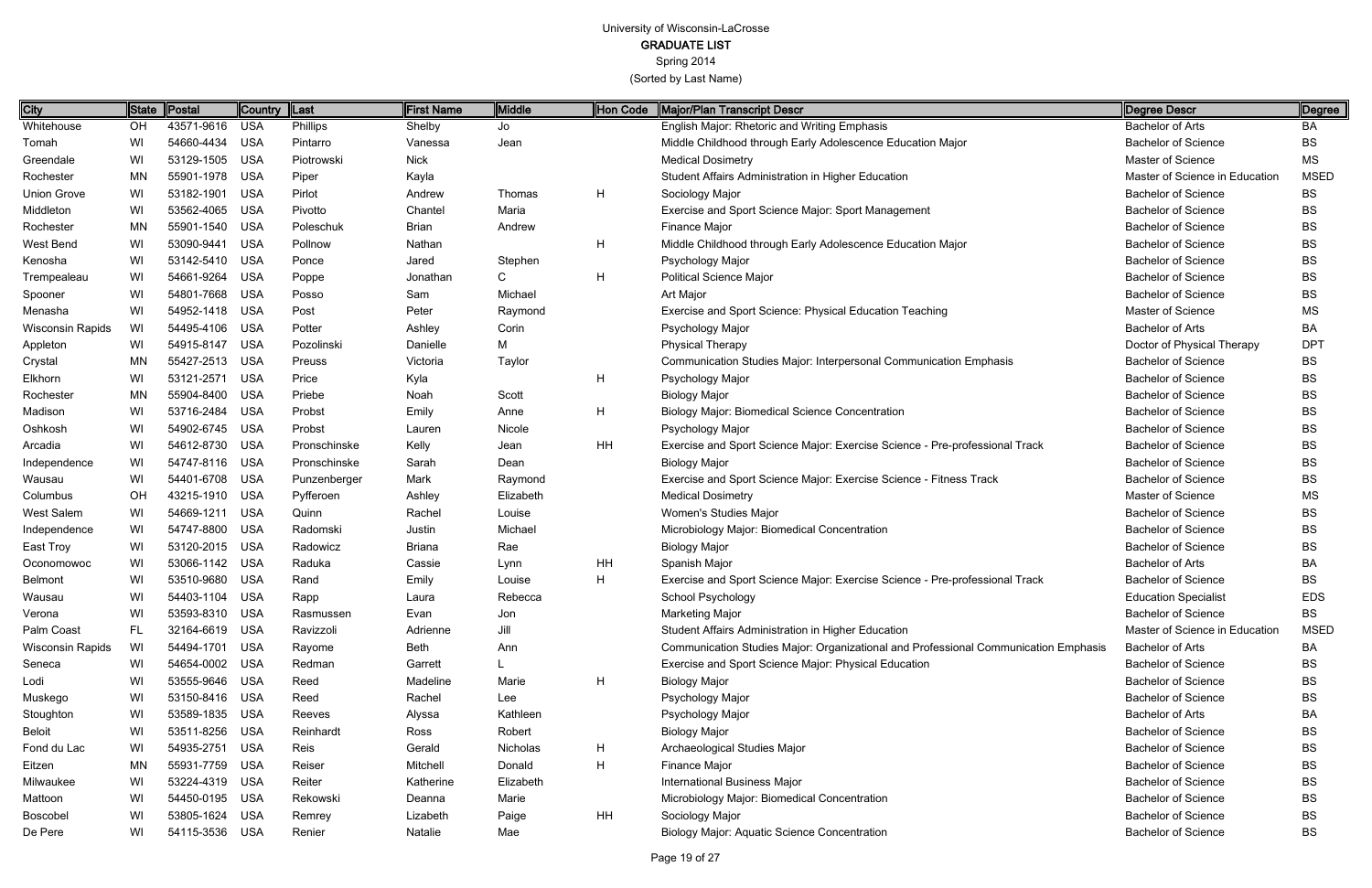Spring 2014

(Sorted by Last Name)

Page 20 of 27

| City                    | ∥State    | Postal         | <b>Country</b> | $\ $ Last    | <b>First Name</b> | <b>Middle</b> | Hon Code | Major/Plan Transcript Descr                                         | Degree Descr                   | Degree      |
|-------------------------|-----------|----------------|----------------|--------------|-------------------|---------------|----------|---------------------------------------------------------------------|--------------------------------|-------------|
| La Crosse               | WI        | 54603-8512 USA |                | Reyes        | Tiffany           |               |          | Communication Studies Major: Interpersonal Communication Emphasis   | <b>Bachelor of Arts</b>        | BA          |
| Des Moines              | IA        | 50317-3432 USA |                | Richardson   | Elizabeth         | Rose          |          | <b>Physical Therapy</b>                                             | Doctor of Physical Therapy     | <b>DPT</b>  |
| <b>Pleasant Prairie</b> | WI        | 53158-5701     | USA            | Richter      | Caitlyn           | Lorraine      |          | <b>Athletic Training Major</b>                                      | <b>Bachelor of Science</b>     | <b>BS</b>   |
| Eldorado                | WI        | 54932-9645     | USA            | Riel         | Tayler            |               |          | <b>Biology Major</b>                                                | <b>Bachelor of Science</b>     | <b>BS</b>   |
| Hastings                | <b>MN</b> | 55033-8756 USA |                | <b>Ries</b>  | Mary              | Agatha        | HH       | <b>Management Major</b>                                             | <b>Bachelor of Science</b>     | <b>BS</b>   |
| Burlington              | WI        | 53105-3909     | USA            | Riggs        | Alyssa            | Marie         | H        | Middle Childhood through Early Adolescence Education Major          | <b>Bachelor of Science</b>     | <b>BS</b>   |
| La Crosse               | WI        | 54601-4243 USA |                | Riley        | Megan             | Sarah         |          | Exercise and Sport Science Major: Exercise Science - Fitness Track  | <b>Bachelor of Science</b>     | <b>BS</b>   |
| Prescott                | AZ        | 86301-5530     | USA            | Rindone      | Jacqueline        |               |          | Student Affairs Administration in Higher Education                  | Master of Science in Education | <b>MSED</b> |
| <b>Hales Corners</b>    | WI        | 53130-2223     | USA            | Riordan      | Marissa           | Johnson       |          | <b>Physics Education Major</b>                                      | <b>Bachelor of Science</b>     | BS          |
| White Bear Lake         | <b>MN</b> | 55110-2318 USA |                | Rivard       | Gabrielle         | Vanderah      |          | <b>Physician Assistant Studies</b>                                  | <b>Master of Science</b>       | MS          |
| Ibarra - Imbabura       |           |                | ECU            | Rivera Perez | Carmen            | Alicia        |          | <b>Biology Major</b>                                                | <b>Bachelor of Science</b>     | <b>BS</b>   |
| Bangor                  | WI        | 54614-0234     | USA            | Robers       | Michelle          | Joyce         |          | Therapeutic Recreation Major                                        | <b>Bachelor of Science</b>     | <b>BS</b>   |
| Plymouth                | MN        | 55447-1710 USA |                | Robie        | Alaina            | Ruth          |          | <b>Physician Assistant Studies</b>                                  | <b>Master of Science</b>       | <b>MS</b>   |
| La Crosse               | WI        | 54601-3652 USA |                | Robinson     | Sarah             | Lorraine      | H        | <b>Public Administration Major</b>                                  | Bachelor of Arts               | BA          |
| Osceola                 | WI        | 54020-4347     | USA            | Rohlman      | Andrew            | William       | H        | Finance Major: Risk, Insurance and Financial Planning Concentration | <b>Bachelor of Science</b>     | <b>BS</b>   |
| Germantown              | WI        | 53022-5723     | USA            | Roider       | Rebecca           | Lynn          |          | Geography Major: Environmental Science Concentration                | <b>Bachelor of Science</b>     | <b>BS</b>   |
| Wausau                  | WI        | 54401-5267     | USA            | Rol          | Susan             | Maria         |          | Spanish Major                                                       | <b>Bachelor of Arts</b>        | BA          |
| Minneapolis             | MN        | 55405-1217     | USA            | Rolfe        | Matthew           | Е             |          | <b>Physician Assistant Studies</b>                                  | Master of Science              | <b>MS</b>   |
| Cedar Rapids            | IA        | 52402-4763 USA |                | Roppolo      | Kristen           | Kelly         |          | Student Affairs Administration in Higher Education                  | Master of Science in Education | <b>MSED</b> |
| Wisconsin Rapids        | WI        | 54494-7690     | <b>USA</b>     | Rosandick    | <b>Bradley</b>    | Andrew        |          | <b>Chemistry Major</b>                                              | <b>Bachelor of Science</b>     | <b>BS</b>   |
| La Crosse               | WI        | 54603-1631     | USA            | Rossman      | <b>Brent</b>      |               |          | Psychology Major                                                    | <b>Bachelor of Science</b>     | <b>BS</b>   |
| New Glarus              | WI        | 53574          | <b>USA</b>     | Rotar        | Hannah            | М             |          | Middle Childhood through Early Adolescence Education Major          | <b>Bachelor of Science</b>     | <b>BS</b>   |
| La Crosse               | WI        | 54601          | <b>USA</b>     | Rothe        | Sarah             | Kathryn       | H        | Archaeological Studies Major                                        | <b>Bachelor of Arts</b>        | BA          |
| Houghton                | MI        | 49931-2902     | USA            | Rubin        | Kyle              |               |          | Student Affairs Administration in Higher Education                  | Master of Science in Education | <b>MSED</b> |
| Saint Paul              | <b>MN</b> | 55107-2457     | USA            | Ruckmar      | Tommy             | Lee           |          | Exercise and Sport Science Major: Sport Management                  | <b>Bachelor of Science</b>     | BS          |
| Eagan                   | MN        | 55122-2222     | USA            | Rud          | <b>Brittany</b>   | Ann           |          | <b>Physical Therapy</b>                                             | Doctor of Physical Therapy     | <b>DPT</b>  |
| La Crosse               | WI        | 54601-2147     | USA            | Ruda         | Chelsea           | Renee         | HH       | <b>Biology Major: Biomedical Science Concentration</b>              | <b>Bachelor of Science</b>     | <b>BS</b>   |
| New Berlin              | WI        | 53151-2436     | USA            | Ruiz         | Amelia            | Claire        |          | <b>Biology Major: Biomedical Science Concentration</b>              | <b>Bachelor of Science</b>     | <b>BS</b>   |
| Dodgeville              | WI        | 53533-1802 USA |                | Rule         | Kelsey            | Raye          |          | <b>Clinical Laboratory Science Major</b>                            | Bachelor of Science            | <b>BS</b>   |
| Cuba City               | WI        | 53807-9715 USA |                | Runde        | Samantha          | Jo            |          | <b>Physical Therapy</b>                                             | Doctor of Physical Therapy     | <b>DPT</b>  |
| Rochester               | MN        | 55901-8253 USA |                | Rushton      | Tyler             |               |          | Finance Major                                                       | <b>Bachelor of Science</b>     | <b>BS</b>   |
| Perham                  | MN        | 56573-8944 USA |                | Rutten       | Casey             | John          |          | Physics Major: Biomedical Concentration                             | <b>Bachelor of Science</b>     | <b>BS</b>   |
| <b>Brookfield</b>       | WI        | 53045-1506 USA |                | Rutter       | Sarah             |               | H        | <b>English Education Major</b>                                      | <b>Bachelor of Science</b>     | <b>BS</b>   |
| La Crosse               | WI        | 54601-3645 USA |                | Ryan         | Maddie            | Lee           | HH       | Management Major                                                    | <b>Bachelor of Science</b>     | <b>BS</b>   |
| <b>River Falls</b>      | WI        | 54022-3087 USA |                | Rystrom      | Trevor            | Chance        | HH       | History Major: Regional Emphasis                                    | Bachelor of Arts               | BA          |
| Poynette                | WI        | 53955-9755 USA |                | Saley        | Katlyn            | Suzanne       | HH       | <b>Athletic Training Major</b>                                      | <b>Bachelor of Science</b>     | <b>BS</b>   |
| Tomah                   | WI        | 54660-6678 USA |                | Salvo        | Matt              | Taylor        | HH       | Music Major: Performance Emphasis                                   | <b>Bachelor of Arts</b>        | BA          |
| Rochester               | MN        | 55906-4085 USA |                | Salzman      | Julia             | Marie         |          | School Psychology                                                   | <b>Education Specialist</b>    | <b>EDS</b>  |
| Milwaukee               | WI        | 53222-3406 USA |                | SanFelippo   | Adam              | John          | H        | Mathematics Major: Actuarial Science Concentration                  | <b>Bachelor of Science</b>     | <b>BS</b>   |
| West Allis              | WI        | 53227-1211 USA |                | Sanger       | Erin              | Elizabeth     |          | Middle Childhood through Early Adolescence Education Major          | <b>Bachelor of Science</b>     | <b>BS</b>   |
| Hudson                  | WI        | 54016-6771 USA |                | Sanocki      | MiKayla           | Marie         |          | <b>Physical Therapy</b>                                             | Doctor of Physical Therapy     | <b>DPT</b>  |
| Richfield               | MN        | 55423-1656 USA |                | Sausen       | Jeet              | Marie         |          | Student Affairs Administration in Higher Education                  | Master of Science in Education | <b>MSED</b> |
| Rochester               | ΜN        | 55901-4704 USA |                | Scales       | David             | Albert        |          | Psychology Major                                                    | <b>Bachelor of Science</b>     | BS          |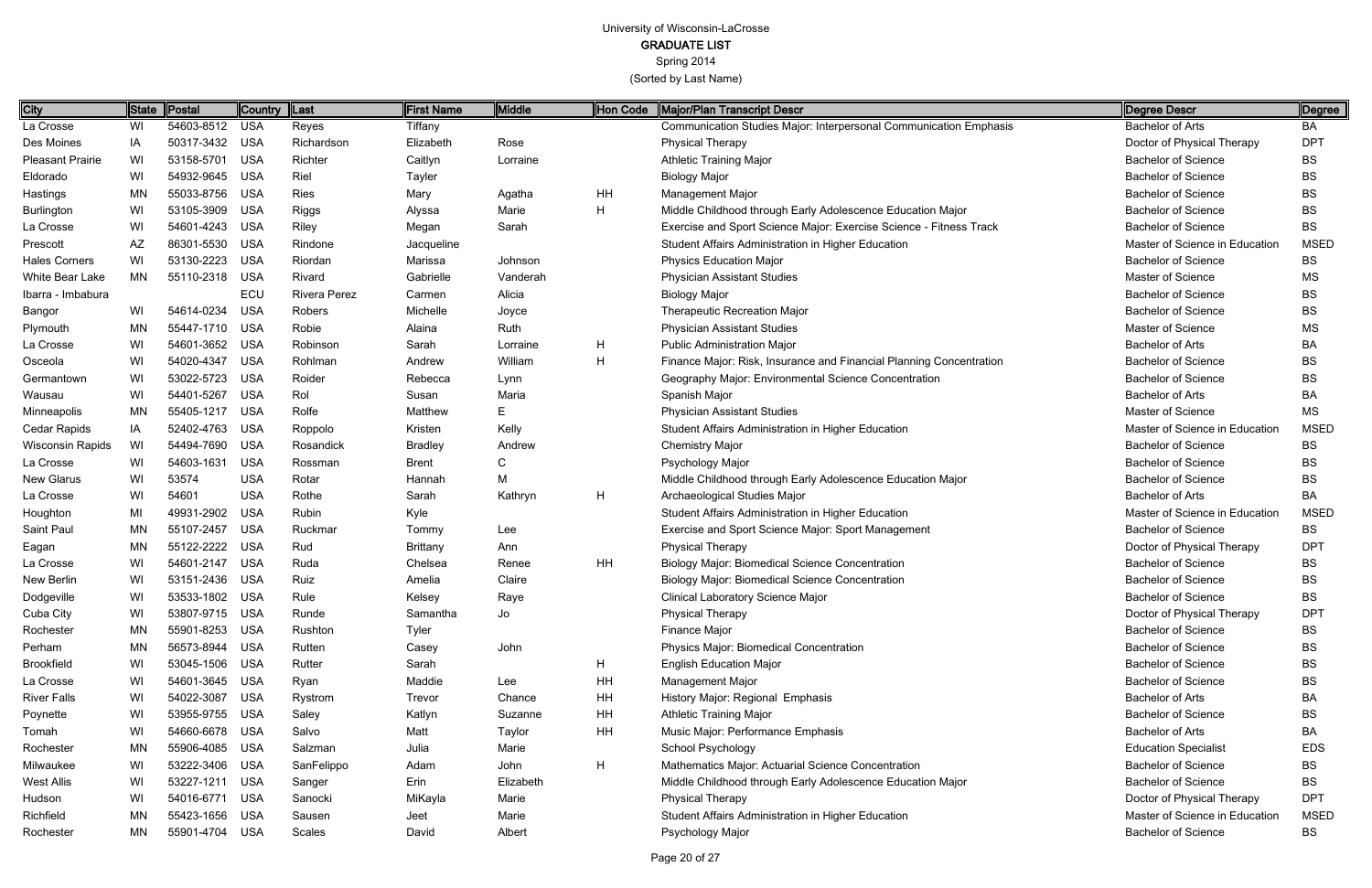Spring 2014

| <b>City</b>             |           | State Postal   | Country  Last |            | First Name      | Middle    | Hon Code | Major/Plan Transcript Descr                                                         | Degree Descr                   | Degree      |
|-------------------------|-----------|----------------|---------------|------------|-----------------|-----------|----------|-------------------------------------------------------------------------------------|--------------------------------|-------------|
| Hewitt                  | WI        | 54441-9036 USA |               | Schade     | Amber           | Rae       | HH       | Psychology Major                                                                    | <b>Bachelor of Science</b>     | BS          |
| Appleton                | WI        | 54911-4226 USA |               | Schaefer   | Kara            | Elizabeth |          | Psychology Major                                                                    | <b>Bachelor of Arts</b>        | BA          |
| La Crosse               | WI        | 54601-2583 USA |               | Schams     | Lindsey         | Marie     |          | <b>Management Major</b>                                                             | <b>Bachelor of Science</b>     | BS          |
| Neenah                  | WI        | 54956-4818 USA |               | Schanke    | Adam            | Jordan    | H        | Exercise and Sport Science Major: Sport Management                                  | <b>Bachelor of Science</b>     | <b>BS</b>   |
| Harmony                 | <b>MN</b> | 55939-7735 USA |               | Scheevel   | Derek           | James     |          | <b>Physical Therapy</b>                                                             | Doctor of Physical Therapy     | <b>DPT</b>  |
| Sun Prairie             | WI        | 53590-4666 USA |               | Schenck    | Kyle            | Patrick   |          | <b>Biology Major: Biomedical Science Concentration</b>                              | <b>Bachelor of Science</b>     | <b>BS</b>   |
| Kenosha                 | WI        | 53142-8393 USA |               | Schetter   | Virginia        | Lynn      |          | <b>Biology Major: Biomedical Science Concentration</b>                              | <b>Bachelor of Science</b>     | BS          |
| Rice Lake               | WI        | 54868-1244 USA |               | Schieffer  | Sydney          | Ann       | H        | <b>Political Science Major</b>                                                      | <b>Bachelor of Science</b>     | <b>BS</b>   |
| Rochester               | <b>MN</b> | 55901-7512 USA |               | Schieve    | <b>Brett</b>    | Edwin     |          | Student Affairs Administration in Higher Education                                  | Master of Science in Education | <b>MSED</b> |
| Maple Grove             | MN        | 55369-8587     | USA           | Schimenz   | Charles         | Guy       |          | Mathematics Major: Applied Emphasis                                                 | <b>Bachelor of Science</b>     | <b>BS</b>   |
| Richfield               | WI        | 53076-9619 USA |               | Schley     | Thomas          | Winfield  |          | <b>Biology Major: Biomedical Science Concentration</b>                              | <b>Bachelor of Science</b>     | BS          |
| <b>Two Rivers</b>       | WI        | 54241-1254 USA |               | Schmeichel | Nicole          | Susan     |          | <b>Biology Major</b>                                                                | <b>Bachelor of Science</b>     | <b>BS</b>   |
| Delavan                 | WI        | 53115-3619 USA |               | Schmelz    | Ellyn           | Marnee    | H        | <b>Management Major</b>                                                             | <b>Bachelor of Science</b>     | <b>BS</b>   |
| Park Falls              | WI        | 54552-1944 USA |               | Schmidt    | Gretchen        |           |          | <b>Physical Therapy</b>                                                             | Doctor of Physical Therapy     | <b>DPT</b>  |
| White Bear Lake         | MN        | 55110-6610 USA |               | Schmidt    | Jenna           | Catherine |          | Psychology Major                                                                    | <b>Bachelor of Science</b>     | BS          |
| Waukesha                | WI        | 53188-2352 USA |               | Schmidt    | Kaitlyn         | Ann       | HH       | <b>Community Health Education Major</b>                                             | <b>Bachelor of Science</b>     | <b>BS</b>   |
| Neenah                  | WI        | 54956-4943 USA |               | Schmidt    | Michaela        | Marel     |          | <b>Biology Major</b>                                                                | <b>Bachelor of Science</b>     | BS          |
| Whitefish Bay           | WI        | 53217-4843 USA |               | Schmidt    | Rebecca         | Rehahn    | HH       | <b>English Education Major</b>                                                      | <b>Bachelor of Science</b>     | <b>BS</b>   |
| Mc Farland              | WI        | 53558-9299 USA |               | Schmitz    | Lucas           | Mark      |          | Early Childhood through Middle Childhood Education Major                            | <b>Bachelor of Science</b>     | BS          |
| Adell                   | WI        | 53001-1199 USA |               | Schneider  | Lucas           | Duane     | H        | Communication Studies Major: Interpersonal Communication Emphasis                   | <b>Bachelor of Arts</b>        | BA          |
| <b>Bryant</b>           | WI        | 54418-9664 USA |               | Schnorr    | Lauren          | Katherine |          | <b>Biology Major: Environmental Science Concentration</b>                           | <b>Bachelor of Science</b>     | BS          |
| Racine                  | WI        | 53406-1637     | <b>USA</b>    | Scholzen   | Samantha        | Kate      |          | <b>Community Health Education Major</b>                                             | <b>Bachelor of Science</b>     | <b>BS</b>   |
| Rhinelander             | WI        | 54501-9171 USA |               | Schoneboom | Leah            | Morgan    |          | Exercise and Sport Science Major: Exercise Science - Fitness Track                  | <b>Bachelor of Science</b>     | BS          |
| Maple Grove             | <b>MN</b> | 55311-1546 USA |               | Schreiner  | Kali            | Marie     | H        | <b>Biology Major</b>                                                                | <b>Bachelor of Science</b>     | <b>BS</b>   |
| Athens                  | WI        | 54411-9534 USA |               | Schreiner  | Steven          | Joseph    | н        | Exercise and Sport Science Major: Exercise Science - Fitness Track                  | <b>Bachelor of Science</b>     | BS          |
| Hebbronville            | TX        | 78361-0339 USA |               | Schroeder  | Carly           | Allison   | HH       | Psychology Major                                                                    | <b>Bachelor of Science</b>     | <b>BS</b>   |
| Dousman                 | WI        | 53118-9655 USA |               | Schroeder  | Rachel          | Rochelle  | н        | Psychology Major                                                                    | <b>Bachelor of Science</b>     | ВS          |
| West Bend               | WI        | 53095-3518 USA |               | Schuelke   | Amanda          |           |          | Psychology Major                                                                    | <b>Bachelor of Arts</b>        | ΒA          |
| Belgium                 | WI        | 53004-9752 USA |               | Schueller  | <b>Brittany</b> | Anne      |          | Psychology Major                                                                    | <b>Bachelor of Science</b>     | BS          |
| De Pere                 | WI        | 54115-1042 USA |               | Schuh      | Garrett         | Louis     |          | <b>Biology Major: Biomedical Science Concentration</b>                              | <b>Bachelor of Science</b>     | BS          |
| Milton                  | WI        | 53563-1556 USA |               | Schuler    | Jessica         | Lynn      |          | Psychology Major                                                                    | <b>Bachelor of Science</b>     | BS.         |
| Manitowoc               | WI        | 54220-1062 USA |               | Schultz    | Ashley          | Rae       |          | Biology                                                                             | <b>Master of Science</b>       | МS          |
| Eau Claire              | WI        | 54701-8267 USA |               | Schultz    | Calisa          | Kathryn   | H.       | Middle Childhood through Early Adolescence Education Major                          | <b>Bachelor of Science</b>     | BS          |
| Colfax                  | WI        | 54730-2338 USA |               | Schultz    | Deanna          | Lee Ann   | H        | <b>Clinical Laboratory Science Major</b>                                            | <b>Bachelor of Science</b>     | BS          |
| Malone                  | WI        | 53049-1301 USA |               | Schultz    | Sarah           | Ann       |          | Marketing Major                                                                     | <b>Bachelor of Science</b>     | BS.         |
| Greenville              | WI        | 54942-8637 USA |               | Schulz     | Samuel          | George    |          | <b>History Major</b>                                                                | <b>Bachelor of Science</b>     | BS          |
| Shullsburg              | WI        | 53586-9772 USA |               | Scott      | Katelynn        | Mae       |          | Therapeutic Recreation Major                                                        | <b>Bachelor of Science</b>     | BS          |
| Maple Grove             | MN        | 55311-1678 USA |               | Searle     | Lauren          | Elizabeth |          | Exercise and Sport Science Major: Exercise Science - Pre-professional Track         | <b>Bachelor of Science</b>     | BS          |
| La Crosse               | WI        | 54601-3974 USA |               | Sedbrook   | Lauren          | Marie     |          | Physics Major: Biomedical Concentration                                             | <b>Bachelor of Science</b>     | BS.         |
| Holmen                  | WI        | 54636-7330 USA |               | Seever     | Elizabeth       | Louise    |          | Communication Studies Major: Organizational and Professional Communication Emphasis | <b>Bachelor of Arts</b>        | BA          |
| Sobieski                | WI        | 54171-9661 USA |               | Sell       | Shawn           | Steven    | HH       | <b>Biology Major: Biomedical Science Concentration</b>                              | <b>Bachelor of Science</b>     | BS          |
| Oconomowoc              | WI        | 53066-8626 USA |               | Seneczko   | Casey           | Jordan    |          | English Major: Rhetoric and Writing Emphasis                                        | <b>Bachelor of Arts</b>        | BA          |
| <b>Wisconsin Rapids</b> | WI        | 54494-7560 USA |               | Sering     | Rachel          | Cathy     |          | Communication Studies Major: Interpersonal Communication Emphasis                   | <b>Bachelor of Arts</b>        | BA          |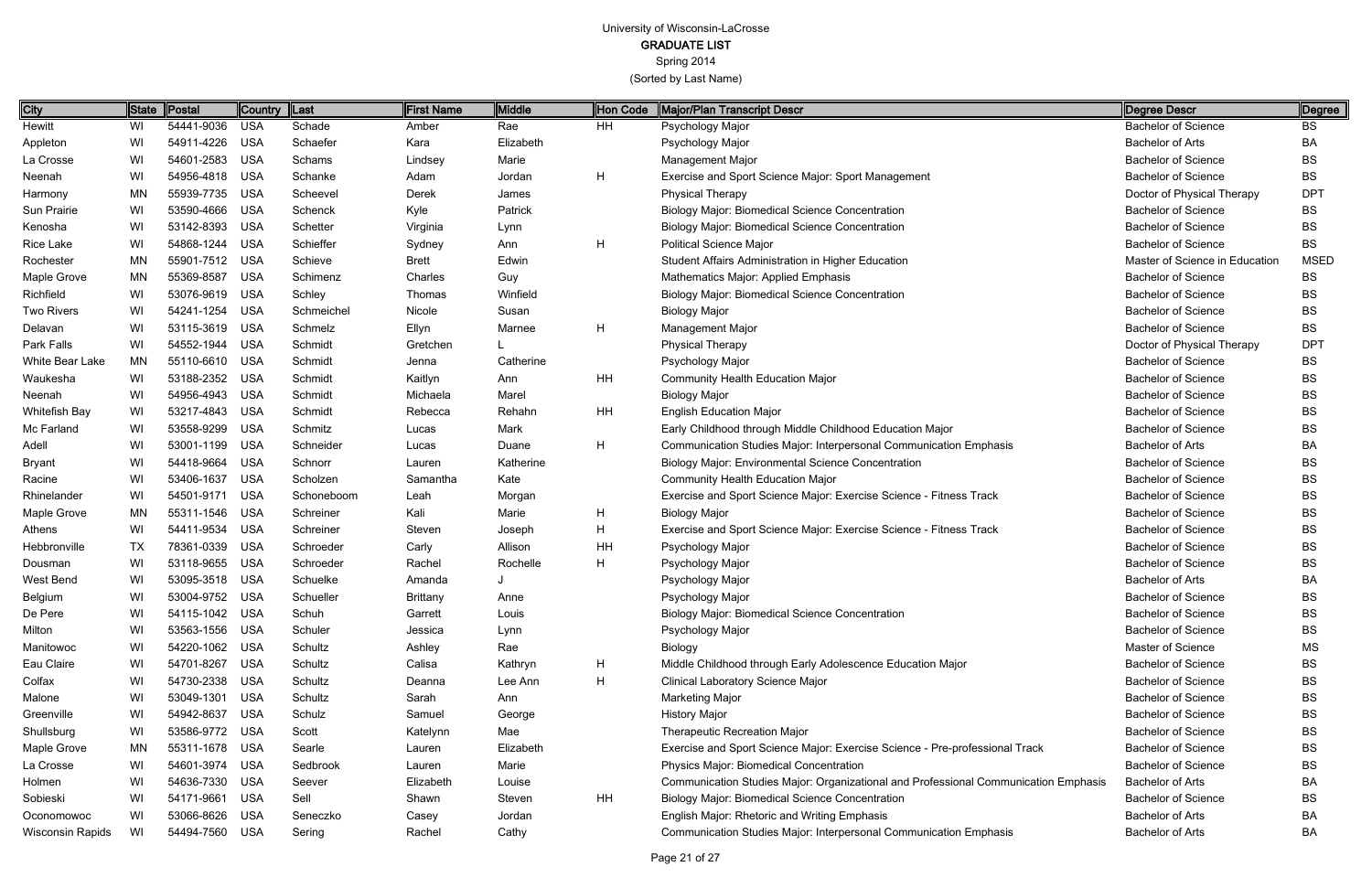GRADUATE LIST

Spring 2014

| City                 | <b>State</b> | Postal         | Country  Last |                | <b>First Name</b> | Middle      | Hon Code | Major/Plan Transcript Descr                                                         | Degree Descr                   | Degree      |
|----------------------|--------------|----------------|---------------|----------------|-------------------|-------------|----------|-------------------------------------------------------------------------------------|--------------------------------|-------------|
| <b>Apple Valley</b>  | ΜN           | 55124-9220     | <b>USA</b>    | Sharp          | lan               | М           |          | Sociology Major                                                                     | <b>Bachelor of Science</b>     | BS          |
| La Crescent          | <b>MN</b>    | 55947-1056     | USA           | Shay           | Mark              |             |          | <b>Master of Business Administration</b>                                            | Master of Business Admin       | <b>MBA</b>  |
| Shakopee             | <b>MN</b>    | 55379-9524     | <b>USA</b>    | Sheehan        | Lindsey           | June        | HH       | Exercise and Sport Science Major: Exercise Science - Pre-professional Track         | <b>Bachelor of Science</b>     | BS          |
| Kansas City          | <b>MO</b>    | 64152-4228     | USA           | Shene          | Morgan            | Elizabeth   |          | Management Major                                                                    | <b>Bachelor of Science</b>     | ВS          |
| Rochester            | <b>MN</b>    | 55906-8332 USA |               | Sherden        | Eric              | Michael     |          | Exercise and Sport Science Major: Sport Management                                  | <b>Bachelor of Science</b>     | ВS          |
| Somerset             | WI           | 54025-6930     | USA           | Sheridan       | Lacey             | E.          |          | Middle Childhood through Early Adolescence Education Major                          | <b>Bachelor of Science</b>     | BS          |
| Apple Valley         | <b>MN</b>    | 55124-5954     | USA           | Shie           | Adam              | Raymond     |          | <b>Biology Major</b>                                                                | <b>Bachelor of Science</b>     | BS          |
| Chippewa Falls       | WI           | 54729-5266 USA |               | Shook          | John              | Edward      |          | <b>Biology Major: Biomedical Science Concentration</b>                              | <b>Bachelor of Science</b>     | ВS          |
| Coloma               | WI           | 54930-9662 USA |               | Shuma          | Jessica           | Lorraine    | H        | Communication Studies Major: Organizational and Professional Communication Emphasis | <b>Bachelor of Arts</b>        | BA          |
| Madison              | WI           | 53704-5916 USA |               | Shumaker       | John              | Kilde       |          | Sociology Major                                                                     | <b>Bachelor of Arts</b>        | ВA          |
| Savage               | <b>MN</b>    | 55378-2494 USA |               | Siebenaler     | Alyssa            | Marie       |          | Social Studies Education Major (Broad Field Option A)                               | <b>Bachelor of Science</b>     | BS          |
| Oconomowoc           | WI           | 53066-2441 USA |               | Siefkes        | Samuel            | Evan        |          | Exercise and Sport Science Major: Exercise Science - Fitness Track                  | <b>Bachelor of Science</b>     | ВS          |
| Wautoma              | WI           | 54982-5268 USA |               | Simos          | Krystal           | Leigh       |          | <b>Biology Major: Biomedical Science Concentration</b>                              | <b>Bachelor of Science</b>     | ВS          |
| Waupaca              | WI           | 54981-9638 USA |               | Singer         | Samantha          | Marie       | H        | <b>Biology Major: Biomedical Science Concentration</b>                              | <b>Bachelor of Science</b>     | BS          |
| Eagan                | <b>MN</b>    | 55123-1459 USA |               | Sjobeck        | Aaron             | Christopher |          | <b>Biology Minor</b>                                                                | <b>Bachelor of Science</b>     | BS          |
| Eagan                | <b>MN</b>    | 55123-1459 USA |               | Sjobeck        | Aaron             | Christopher |          | <b>Chemistry Major</b>                                                              | <b>Bachelor of Science</b>     | BS          |
| Viroqua              | WI           | 54665-7691 USA |               | Slack          | Aryn              | Leslie      |          | <b>Physical Therapy</b>                                                             | Doctor of Physical Therapy     | <b>DPT</b>  |
| Beaver Dam           | WI           | 53916-9342 USA |               | Smith          | Ashley            | Ann         | H        | <b>Biology Major: Biomedical Science Concentration</b>                              | <b>Bachelor of Science</b>     | BS          |
| Excelsior            | <b>MN</b>    | 55331-8149 USA |               | Smith          | Kelsey            | Elizabeth   | HH       | Psychology Major                                                                    | <b>Bachelor of Science</b>     | ВS          |
| Fitchburg            | WI           | 53719-1609 USA |               | Smith          | Michael           | Henry       |          | <b>Chemistry Major: ACS Certification</b>                                           | <b>Bachelor of Science</b>     | BS          |
| Jefferson            | SD           | 57038-6868 USA |               | Smith          | Michael           | Lee         |          | Exercise and Sport Science: Human Performance                                       | Master of Science              | <b>MS</b>   |
| Evansville           | WI           | 53536-9326 USA |               | Smith          | Ryan              | P           |          | Microbiology Major: Business Concentration                                          | <b>Bachelor of Science</b>     | BS          |
| Mapleton             | <b>MN</b>    | 56065-9573 USA |               | Smith          | Stephanie         | Marie Irene | HH       | <b>Accountancy Major</b>                                                            | <b>Bachelor of Science</b>     | ВS          |
| Rice Lake            | WI           | 54868-1341     | USA           | Smith          | Taylor            | Frances     |          | Management Major                                                                    | <b>Bachelor of Science</b>     | BS          |
| La Crosse            | WI           | 54601-4240 USA |               | Socwell        | Caitlyn           | Paige       | H        | Exercise and Sport Science Major: Exercise Science - Pre-professional Track         | <b>Bachelor of Science</b>     | BS          |
| Cumberland           | WI           | 54829-9761 USA |               | Sorensen       | Bryan             | Phillip     |          | <b>Physical Therapy</b>                                                             | Doctor of Physical Therapy     | <b>DPT</b>  |
| Wausau               | WI           | 54403-2321     | USA           | Sorenson       | Adam              | David       | HH       | <b>Biochemistry Major</b>                                                           | <b>Bachelor of Science</b>     | BS          |
| Madison              | WI           | 53704-8577     | USA           | Soukup         | Jordan            | Michael     |          | Exercise and Sport Science: Human Performance                                       | Master of Science              | МS          |
| Oswego               |              | 60543-8513 USA |               | Soumar         | Kimberly          |             |          | Student Affairs Administration in Higher Education                                  | Master of Science in Education | <b>MSED</b> |
| <b>Sussex</b>        | WI           | 53089-1659 USA |               | Spangenberg    | Chelsea           | Lee         |          | Exercise and Sport Science Major: Exercise Science - Pre-professional Track         | <b>Bachelor of Science</b>     | <b>BS</b>   |
| Rochester            | MN           | 55901-0561 USA |               | Spavin         | Derek             |             |          | Finance Major                                                                       | <b>Bachelor of Science</b>     | ВS          |
| Minnetonka           | <b>MN</b>    | 55345-1967 USA |               | Spicer         | Michael           | George      |          | Art Major                                                                           | <b>Bachelor of Science</b>     | BS          |
| Hastings             | <b>MN</b>    | 55033-8559 USA |               | Spitzack       | Caitlyn           | М           |          | Communication Studies Major: Interpersonal Communication Emphasis                   | <b>Bachelor of Science</b>     | ВS          |
| Bangor               | WI           | 54614-0259 USA |               | Spoo           | Erin              | Marie       |          | Marketing Major                                                                     | <b>Bachelor of Science</b>     | BS          |
| lola                 | WI           | 54945-9490 USA |               | Sprangers      | Johnna            | Lee         | HH       | Middle Childhood through Early Adolescence Education Major                          | <b>Bachelor of Science</b>     | BS          |
| Middleton            | WI           | 53562-3662 USA |               | Stanisch       | David             | Andrew      |          | History Major: Regional Emphasis                                                    | <b>Bachelor of Science</b>     | BS          |
| La Crosse            | WI           | 54601-4730 USA |               | <b>Stark</b>   | Patrick           | H.          |          | <b>Community Health Education Major</b>                                             | <b>Bachelor of Science</b>     | ВS          |
| <b>New Glarus</b>    | WI           | 53574-8851 USA |               | Starz          | Chloe             | Autumn      |          | Communication Studies Major: Interpersonal Communication Emphasis                   | Bachelor of Arts               | ΒA          |
| Lodi                 | WI           | 53555-9442 USA |               | Statz          | Kelsey            | Moravec     |          | Middle Childhood through Early Adolescence Education Major                          | <b>Bachelor of Science</b>     | BS          |
| <b>Mount Calvary</b> | WI           | 53057-9723 USA |               | <b>Steffes</b> | Alex              |             |          | Microbiology Major                                                                  | <b>Bachelor of Science</b>     | BS          |
| La Crosse            | WI           | 54601-3925 USA |               | Steigerwald    | Elisabeth         | Julie       |          | <b>Clinical Laboratory Science Major</b>                                            | <b>Bachelor of Science</b>     | ВS          |
| Gays Mills           | WI           | 54631-8101 USA |               | <b>Steines</b> | <b>Troy</b>       | Allen       |          | <b>Computer Science Major</b>                                                       | <b>Bachelor of Science</b>     | BS          |
| Ober-Ramstadt        | <b>HE</b>    |                | DEU           | Steinhilber    | Beatrice          |             | HH       | Spanish Major                                                                       | Bachelor of Arts               | BA          |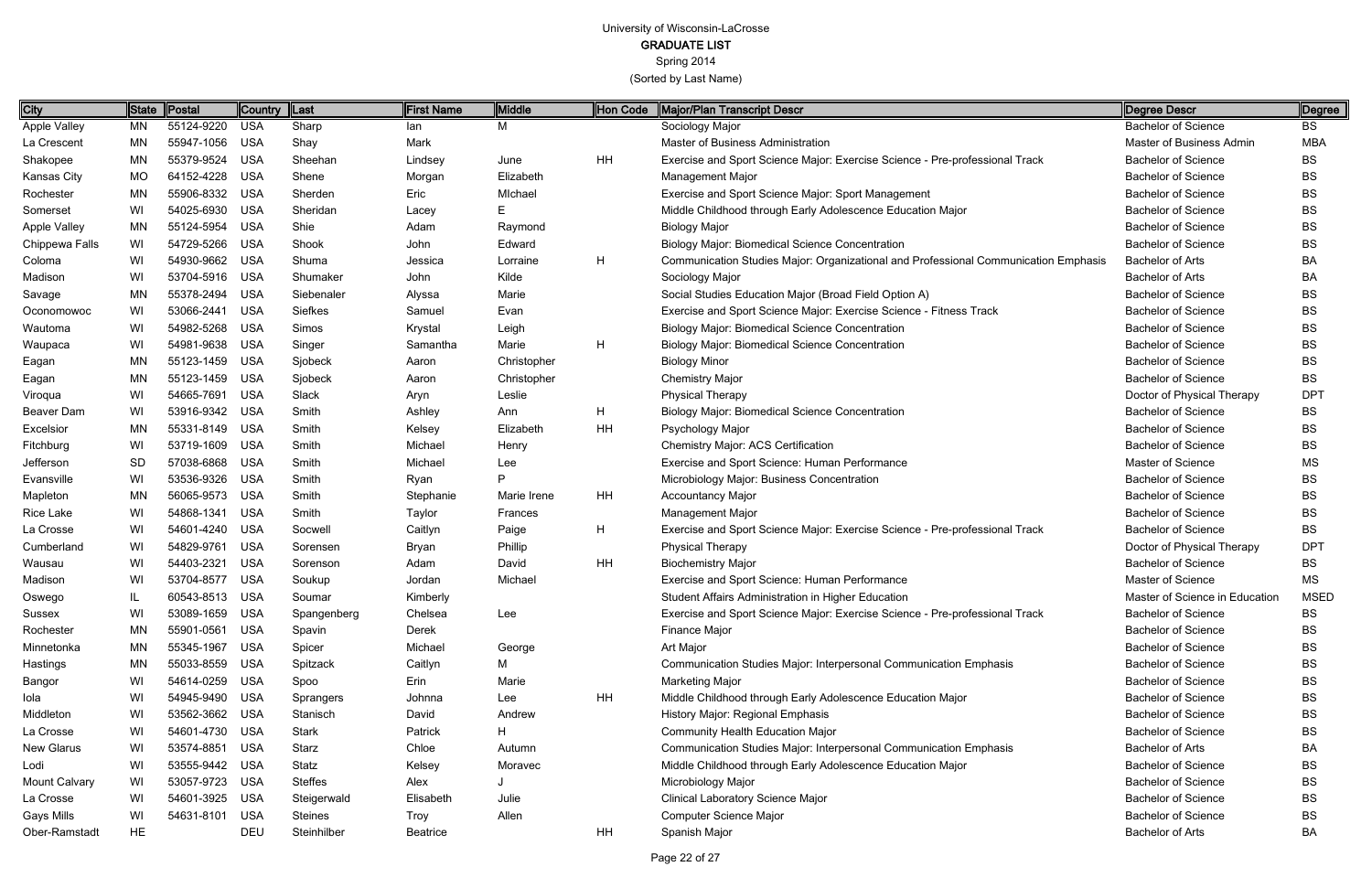Spring 2014

| Degree Descr                   | Degree      |
|--------------------------------|-------------|
| <b>Bachelor of Science</b>     | <b>BS</b>   |
| <b>Bachelor of Arts</b>        | BA          |
| <b>Bachelor of Science</b>     | <b>BS</b>   |
| <b>Bachelor of Science</b>     | <b>BS</b>   |
| <b>Bachelor of Science</b>     | <b>BS</b>   |
| Doctor of Physical Therapy     | <b>DPT</b>  |
| <b>Bachelor of Science</b>     | <b>BS</b>   |
| <b>Bachelor of Science</b>     | <b>BS</b>   |
| <b>Bachelor of Science</b>     | <b>BS</b>   |
| <b>Bachelor of Arts</b>        | BA          |
| Master of Software Engineering | MSE         |
| <b>Bachelor of Science</b>     | <b>BS</b>   |
| <b>Bachelor of Arts</b>        | BA          |
| <b>Bachelor of Science</b>     | <b>BS</b>   |
| <b>Bachelor of Science</b>     | <b>BS</b>   |
| <b>Bachelor of Arts</b>        | BA          |
| <b>Bachelor of Science</b>     | BS          |
| Doctor of Physical Therapy     | <b>DPT</b>  |
| <b>Bachelor of Science</b>     | <b>BS</b>   |
| Master of Science              | <b>MS</b>   |
| <b>Bachelor of Science</b>     | BS          |
| <b>Bachelor of Science</b>     | BS          |
| <b>Bachelor of Arts</b>        | BA          |
| <b>Bachelor of Science</b>     | <b>BS</b>   |
| <b>Bachelor of Science</b>     | BS          |
| <b>Bachelor of Arts</b>        | BA          |
| <b>Education Specialist</b>    | <b>EDS</b>  |
| <b>Bachelor of Science</b>     | BS          |
| <b>Bachelor of Science</b>     | BS          |
| <b>Bachelor of Science</b>     | BS          |
| Master of Science in Education | <b>MSED</b> |
| <b>Bachelor of Arts</b>        | BA.         |
| Master of Science in Education | <b>MSED</b> |
| <b>Bachelor of Arts</b>        | BA.         |
| Bachelor of Science            | <b>BS</b>   |
| Bachelor of Science            | <b>BS</b>   |
| Bachelor of Science            | <b>BS</b>   |
| <b>Bachelor of Science</b>     | <b>BS</b>   |
| <b>Bachelor of Arts</b>        | BA.         |
| Master of Science              | MS          |
| Bachelor of Science            | BS          |
| <b>Bachelor of Science</b>     | BS          |
| <b>Bachelor of Science</b>     | BS          |

| <b>City</b>             | State     | Postal         | Country  Last |               | <b>First Name</b> | Middle         | Hon Code       | Major/Plan Transcript Descr                                | Degree Descr                   | Degree      |
|-------------------------|-----------|----------------|---------------|---------------|-------------------|----------------|----------------|------------------------------------------------------------|--------------------------------|-------------|
| Sparta                  | WI        | 54656-1047     | <b>USA</b>    | Steinhoff     | Shane             | <b>Miles</b>   |                | Management Major                                           | <b>Bachelor of Science</b>     | <b>BS</b>   |
| Milwaukee               | WI        | 53207-2215     | <b>USA</b>    | Stilin        | David             | Anton          |                | <b>English Major: Rhetoric and Writing Emphasis</b>        | <b>Bachelor of Arts</b>        | BA          |
| Neenah                  | WI        | 54956-2631     | <b>USA</b>    | Stilp         | <b>Nick</b>       | Robert         | <b>HH</b>      | Psychology Major                                           | <b>Bachelor of Science</b>     | BS          |
| La Crosse               | WI        | 54601-5858     | <b>USA</b>    | Stoffregen    | Alex              | Joseph         |                | <b>Political Science Major</b>                             | <b>Bachelor of Science</b>     | <b>BS</b>   |
| Bloomer                 | WI        | 54724-1561     | <b>USA</b>    | Stoik         | Kathryn           | Jane           |                | <b>Clinical Laboratory Science Major</b>                   | <b>Bachelor of Science</b>     | <b>BS</b>   |
| <b>Eden Prairie</b>     | <b>MN</b> | 55346-4147     | <b>USA</b>    | Stoll         | Natalie           | Ann            |                | <b>Physical Therapy</b>                                    | Doctor of Physical Therapy     | <b>DPT</b>  |
| La Crosse               | WI        | 54603-2431     | <b>USA</b>    | Stout         | Jesse             | David          | <b>HH</b>      | Chemistry Major: ACS Certification                         | <b>Bachelor of Science</b>     | <b>BS</b>   |
| De Pere                 | WI        | 54115-8210     | <b>USA</b>    | Streich       | Matthew           | Joseph         |                | Physics Major: Biomedical Concentration                    | <b>Bachelor of Science</b>     | <b>BS</b>   |
| Wilton                  | WI        | 54670-6033     | <b>USA</b>    | Stricklin     | Randall           | Charles        |                | Computer Science Major                                     | <b>Bachelor of Science</b>     | <b>BS</b>   |
| Greendale               | WI        | 53129-2624     | <b>USA</b>    | Strommen      | Lauren            | Christine      | <b>HH</b>      | Spanish Major                                              | <b>Bachelor of Arts</b>        | BA          |
| ChangSha                |           | 410076         | <b>CHN</b>    | Su            | Zeyao             |                |                | Software Engineering                                       | Master of Software Engineering | <b>MSE</b>  |
| Mequon                  | WI        | 53097-2764     | <b>USA</b>    | Sulim         | Igor              |                | $\overline{H}$ | <b>Biology Major: Biomedical Science Concentration</b>     | <b>Bachelor of Science</b>     | BS          |
| Littleton               | CO        | 80121-8061     | <b>USA</b>    | Sullivan      | Kelli             | Rae            |                | English Major: Literature Emphasis                         | <b>Bachelor of Arts</b>        | BA          |
| Winter                  | WI        | 54896-7127     | <b>USA</b>    | Suralski      | Amy               | Katherine      | <b>HH</b>      | Middle Childhood through Early Adolescence Education Major | <b>Bachelor of Science</b>     | ВS          |
| Plymouth                | ΜN        | 55446-1397     | <b>USA</b>    | Sutton        | Bethany           | Michele        | H              | <b>Biochemistry Major</b>                                  | <b>Bachelor of Science</b>     | <b>BS</b>   |
| La Crosse               | WI        | 54601-3412     | <b>USA</b>    | Sveen         | Derek             | Alexander      |                | Theatre Arts Major: Performance Emphasis                   | <b>Bachelor of Arts</b>        | BA          |
| Nashotah                | WI        | 53058-9780     | <b>USA</b>    | Swan          | Hannah            |                | H              | Psychology Major                                           | <b>Bachelor of Science</b>     | <b>BS</b>   |
| Fennimore               | WI        | 53809-9660     | <b>USA</b>    | Swan          | Nathan            | Allan          |                | <b>Physical Therapy</b>                                    | Doctor of Physical Therapy     | <b>DPT</b>  |
| Appleton                | WI        | 54915-7273     | <b>USA</b>    | Sweere        | Shannon           |                |                | Clinical Laboratory Science Major                          | <b>Bachelor of Science</b>     | <b>BS</b>   |
| Gretna                  | NE.       | 68028-7223     | <b>USA</b>    | Sweeter       | Jenea             | Marie          |                | <b>Biology: Clinical Microbiology Concentration</b>        | Master of Science              | MS          |
| Blanchardville          | WI        | 53516-9710     | <b>USA</b>    | Swenson       | Cassie            | Μ              |                | <b>Marketing Major</b>                                     | <b>Bachelor of Science</b>     | <b>BS</b>   |
| Neenah                  | WI        | 54956-5641     | <b>USA</b>    | Swiecichowski | Emily             | Jane           | H              | <b>Accountancy Major</b>                                   | <b>Bachelor of Science</b>     | <b>BS</b>   |
| Sun Prairie             | WI        | 53590-4589     | <b>USA</b>    | Swiney        | Angelique         | Rose           |                | Psychology Major                                           | Bachelor of Arts               | BA          |
| Neillsville             | WI        | 54456-6306     | <b>USA</b>    | Sydorowicz    | Mallori           | Ann            |                | Therapeutic Recreation Major                               | <b>Bachelor of Science</b>     | <b>BS</b>   |
| Germantown              | WI        | 53022-4900     | <b>USA</b>    | Syvrud        | Alexandra         | Rose           |                | Sociology Major                                            | <b>Bachelor of Science</b>     | <b>BS</b>   |
| Sheboygan Falls         | WI        | 53085-3379     | <b>USA</b>    | Szadziewicz   | Edward            | Alexander      |                | English Major: Literature Emphasis                         | <b>Bachelor of Arts</b>        | BA          |
| Milwaukee               | WI        | 53202-6304     | <b>USA</b>    | Tate          | Melannie          |                |                | School Psychology                                          | <b>Education Specialist</b>    | <b>EDS</b>  |
| Madison                 | WI        | 53717-2758     | <b>USA</b>    | Taubner       | Megan             | Marie          |                | Marketing Major                                            | <b>Bachelor of Science</b>     | <b>BS</b>   |
| Merrimac                | WI        | 53561-9574 USA |               | <b>Taylor</b> | Kerstin           | Emily          |                | Middle Childhood through Early Adolescence Education Major | <b>Bachelor of Science</b>     | BS          |
| Sussex                  | WI        | 53089-2739 USA |               | Taylor        | Meghan            | Caroline       | H              | <b>Therapeutic Recreation Major</b>                        | <b>Bachelor of Science</b>     | BS          |
| Tomah                   | WI        | 54660-3258     | <b>USA</b>    | Teclaw        | Mary              |                |                | Special Education                                          | Master of Science in Education | <b>MSED</b> |
| Neillsville             | WI        | 54456-9009     | <b>USA</b>    | Terry         | Jonathon          | Javier         |                | Psychology Major                                           | <b>Bachelor of Arts</b>        | BA          |
| <b>Wisconsin Rapids</b> | WI        | 54494-7931     | <b>USA</b>    | Thao          | Yang Cha          |                |                | Student Affairs Administration in Higher Education         | Master of Science in Education | <b>MSED</b> |
| Waunakee                | WI        | 53597-1829     | <b>USA</b>    | Thering       | Luke              |                | <b>HH</b>      | Music Major: Jazz Performance Emphasis                     | <b>Bachelor of Arts</b>        | BA          |
| Hartland                | WI        | 53029-8204     | <b>USA</b>    | Thiel         | Haley             | Jean           | HH             | Recreation Management Major                                | <b>Bachelor of Science</b>     | BS          |
| Middleton               | WI        | 53562-5155     | USA           | Thill         | Meaghan           |                | H              | Early Childhood through Middle Childhood Education Major   | <b>Bachelor of Science</b>     | BS          |
| Lake Mills              | WI        | 53551-9750     | <b>USA</b>    | Tholen        | Crystal           | JoAnne         | H              | Community Health Education Major                           | <b>Bachelor of Science</b>     | BS          |
| Hancock                 | WI        | 54943-9645     | <b>USA</b>    | Thompson      | Benjamin          | Layne          |                | <b>Mathematics Education Major</b>                         | <b>Bachelor of Science</b>     | <b>BS</b>   |
| Mantorville             | ΜN        | 55955-7066     | USA           | Thompson      | Katherine         | Jordie         |                | Spanish Major                                              | <b>Bachelor of Arts</b>        | BA          |
| Shoreline               | WA        | 98133-5252     | <b>USA</b>    | Thomsen       | Paula             | A              |                | Biology: Clinical Microbiology Concentration               | Master of Science              | MS.         |
| La Crosse               | WI        | 54601-3503     | <b>USA</b>    | Tietgen       | Ashley            | Ann            | HH             | Psychology Major                                           | <b>Bachelor of Science</b>     | BS          |
| Menomonee Falls         | WI        | 53051-2116     | USA           | Tietyen       | Robert            | <b>Bradley</b> | <b>HH</b>      | Finance Major                                              | <b>Bachelor of Science</b>     | BS          |
| Cuba City               | WI        | 53807-9714 USA |               | Timmerman     | Karisa            | Marie          | H              | Middle Childhood through Early Adolescence Education Major | <b>Bachelor of Science</b>     | BS          |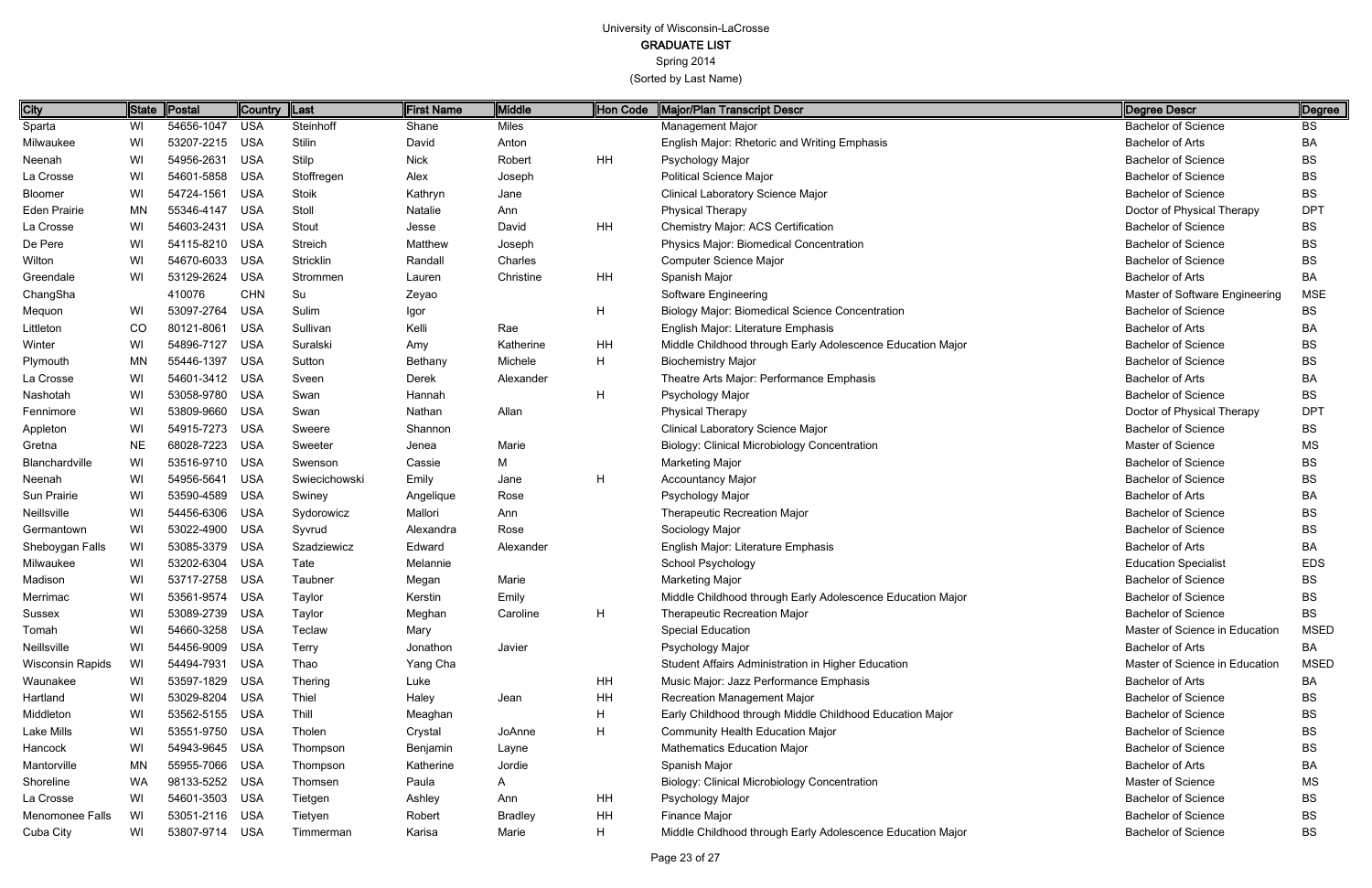### GRADUATE LIST

Spring 2014

| City                | State     | Postal         | Country  Last |               | <b>First Name</b>     | Middle         | Hon Code | Major/Plan Transcript Descr                                                         | Degree Descr               | Degree     |
|---------------------|-----------|----------------|---------------|---------------|-----------------------|----------------|----------|-------------------------------------------------------------------------------------|----------------------------|------------|
| La Crosse           | WI        | 54601-4511     | USA           | Timmerman     | Kelly                 | Vaughn         | H.       | English Major: Literature Emphasis                                                  | <b>Bachelor of Arts</b>    | BA         |
| Golden Valley       | <b>MN</b> | 55427-3867     | USA           | Tirandazi     | Nadia                 | Elisabeth      |          | Finance Major                                                                       | <b>Bachelor of Science</b> | <b>BS</b>  |
| Neosho              | WI        | 53059-9507     | USA           | Toellner      | Kayleen               | Marie          |          | <b>Biology Major: Biomedical Science Concentration</b>                              | <b>Bachelor of Science</b> | <b>BS</b>  |
| Onalaska            | WI        | 54650-2654     | <b>USA</b>    | Tolmie        | Anne                  | <b>Therese</b> |          | Communication Studies Major: Organizational and Professional Communication Emphasis | <b>Bachelor of Science</b> | BS         |
| Rice Lake           | WI        | 54868-9721     | USA           | Tomesh        | Rachel                | Lynn           | H        | <b>Biology Major</b>                                                                | <b>Bachelor of Science</b> | BS         |
| Minneapolis         | <b>MN</b> | 55403-2449 USA |               | Tooley        | Kara                  |                |          | Finance Major                                                                       | <b>Bachelor of Science</b> | <b>BS</b>  |
| Plymouth            | <b>MN</b> | 55447-2114 USA |               | Torborg       | Alex                  | Raymond        |          | <b>Biology Major: Biomedical Science Concentration</b>                              | <b>Bachelor of Science</b> | BS         |
| Saint Cloud         | MN        | 56301-8744     | <b>USA</b>    | Torborg       | Katie                 | Marie          | H        | Communication Studies Major: Interpersonal Communication Emphasis                   | <b>Bachelor of Arts</b>    | BA         |
| West Salem          | WI        | 54669-9206 USA |               | Tourville     | Aaron                 | Leif           |          | <b>Management Major</b>                                                             | <b>Bachelor of Science</b> | BS         |
| West Allis          | WI        | 53227-2319 USA |               | Towle         | Regina                | Rose           |          | <b>Recreation Management Major</b>                                                  | <b>Bachelor of Science</b> | BS         |
| Waterford           | WI        | 53185-3386 USA |               | Travis        | Austin                | Anthony        |          | Finance Major                                                                       | <b>Bachelor of Science</b> | BS         |
| Kingsford           | MI        | 49802-1142 USA |               | Tresedder     | Abby                  | Joyce          | H        | Exercise and Sport Science Major: Exercise Science - Pre-professional Track         | <b>Bachelor of Science</b> | <b>BS</b>  |
| La Crescent         | <b>MN</b> | 55947-1840 USA |               | Trisler       | <b>Bree</b>           | Ann            | HH       | Communication Studies Major: Organizational and Professional Communication Emphasis | <b>Bachelor of Arts</b>    | BA         |
| Excelsior           | MN        | 55331-7713 USA |               | <b>Troy</b>   | Hayden                | Francis        |          | Archaeological Studies Major                                                        | <b>Bachelor of Science</b> | BS         |
| La Crosse           | WI        | 54601-2457 USA |               | Trussoni      | Tracy                 | Nicole         |          | Sociology Major                                                                     | <b>Bachelor of Science</b> | BS         |
| Rancho Cucamonga CA |           | 91730-1554     | <b>USA</b>    | Tsai          | Kevin Shun Chung      |                |          | <b>Medical Dosimetry</b>                                                            | Master of Science          | МS         |
| Longtan Township    |           | 325            | <b>TWN</b>    | Tsai          | Yu Chiao              |                |          | Finance Major                                                                       | <b>Bachelor of Science</b> | BS         |
| Blair               | WI        | 54616-8701     | USA           | Tschanz       | Jesse                 | M              |          | <b>Recreation Management Major</b>                                                  | <b>Bachelor of Science</b> | BS         |
| Stoddard            | WI        | 54658-9571 USA |               | Tully         | Benjamin              | James          |          | <b>Management Major</b>                                                             | <b>Bachelor of Science</b> | BS         |
| Eland               | WI        | 54427-9604     | <b>USA</b>    | Tumm          | Megan                 |                |          | <b>Physical Therapy</b>                                                             | Doctor of Physical Therapy | <b>DPT</b> |
| Chisago City        | <b>MN</b> | 55013-9467 USA |               | <b>Turk</b>   | Mackenzie             | Elizabeth      |          | Psychology Major                                                                    | <b>Bachelor of Science</b> | BS         |
| Fredonia            | WI        | 53021-9619 USA |               | Turowski      | Eric                  | John           |          | <b>Recreation Management Major</b>                                                  | <b>Bachelor of Science</b> | BS         |
| <b>Fall Creek</b>   | WI        | 54742-4928 USA |               | Tweed         | Lucas                 | Jeffrey        |          | Computer Science Major                                                              | <b>Bachelor of Science</b> | BS         |
| Sparta              | WI        | 54656-4547     | <b>USA</b>    | Ubrig         | Laura                 |                | H        | Psychology Major                                                                    | <b>Bachelor of Arts</b>    | BA         |
| Faribault           | <b>MN</b> | 55021-3419 USA |               | Vail          | Courtney              | A              | H        | Middle Childhood through Early Adolescence Education Major                          | <b>Bachelor of Science</b> | BS         |
| Germantown          | WI        | 53022-4177 USA |               | Van Beusekom  | Rebecca               | Lynn           | H        | Psychology Major                                                                    | <b>Bachelor of Science</b> | BS         |
| Saint Paul          | MN        | 55104-6416 USA |               | Van Driessche | Lily                  | Kristina       | H        | Communication Studies Major: Interpersonal Communication Emphasis                   | <b>Bachelor of Science</b> | BS         |
| Green Bay           | WI        | 54313-6176 USA |               | Van Elzen     | Kejel                 | Elizabeth      | H        | Middle Childhood through Early Adolescence Education Major                          | <b>Bachelor of Science</b> | BS         |
| La Crosse           | WI        | 54601-3646 USA |               | Vandehey      | Trevor                | Jacob          |          | <b>Chemistry Major: Business Concentration</b>                                      | <b>Bachelor of Science</b> | BS         |
| Hudson              | WI        | 54016-2346 USA |               | Vanden Heuvel | Eric                  |                |          | <b>Biology Education Major</b>                                                      | <b>Bachelor of Science</b> | BS         |
| Milwaukee           | WI        | 53211-3923 USA |               | Vander Heiden | Kyle                  | Joseph         |          | Communication Studies Major: Interpersonal Communication Emphasis                   | <b>Bachelor of Science</b> | <b>BS</b>  |
| Horicon             | WI        | 53032-1044 USA |               | Vanderhei     | Amy                   | Lynn           |          | Exercise and Sport Science Major: Exercise Science - Pre-professional Track         | <b>Bachelor of Science</b> | <b>BS</b>  |
| Wausau              | WI.       | 54401-5216 USA |               | Vang          | Chee                  |                | H        | Exercise and Sport Science Major: Exercise Science - Pre-professional Track         | <b>Bachelor of Science</b> | BS.        |
| La Crosse           | WI        | 54603-2839 USA |               | Vang          | Nou                   |                |          | <b>Public Administration Major</b>                                                  | <b>Bachelor of Arts</b>    | BA         |
| Eau Claire          | WI        | 54701-6317 USA |               | Vaningan      | Casandra              | Lynn           |          | Psychology Major                                                                    | <b>Bachelor of Science</b> | BS         |
| La Crosse           | WI.       | 54601-7728 USA |               | Vannatta      | <b>Charles Nathan</b> |                |          | <b>Physical Therapy</b>                                                             | Doctor of Physical Therapy | <b>DPT</b> |
| Arcadia             | WI.       | 54612-7223 USA |               | Vazquez       | Isaac                 | Henri          |          | Information Systems Major                                                           | <b>Bachelor of Science</b> | <b>BS</b>  |
| Eagan               | MN        | 55123-1546 USA |               | Vega          | Katelyn               | Jo             | HH       | Communication Studies Major: Broadcast and Digital Media Emphasis                   | <b>Bachelor of Arts</b>    | BA         |
| La Crosse           | WI        | 54601-7162 USA |               | Vegel         | Cory                  | Peter          |          | <b>Chemistry Major: Business Concentration</b>                                      | <b>Bachelor of Science</b> | <b>BS</b>  |
| <b>Brookfield</b>   | WI.       | 53045-4846 USA |               | Veling        | <b>Tyler</b>          | John           |          | <b>Biology Major</b>                                                                | <b>Bachelor of Science</b> | BS         |
| Kirkel              | SL.       | 66459          | <b>DEU</b>    | Venn          | Kristian              |                |          | <b>Master of Business Administration</b>                                            | Master of Business Admin   | MBA        |
| Kaukauna            | WI        | 54130-9554     | <b>USA</b>    | Verbruggen    | Laura                 | Ann            | H        | Exercise and Sport Science Major: Exercise Science - Pre-professional Track         | <b>Bachelor of Science</b> | BS         |
| Faribault           | ΜN        | 55021-9246 USA |               | Verdick       | Mollie                | Jo             |          | Finance Major                                                                       | <b>Bachelor of Science</b> | BS         |
|                     |           |                |               |               |                       |                |          |                                                                                     |                            |            |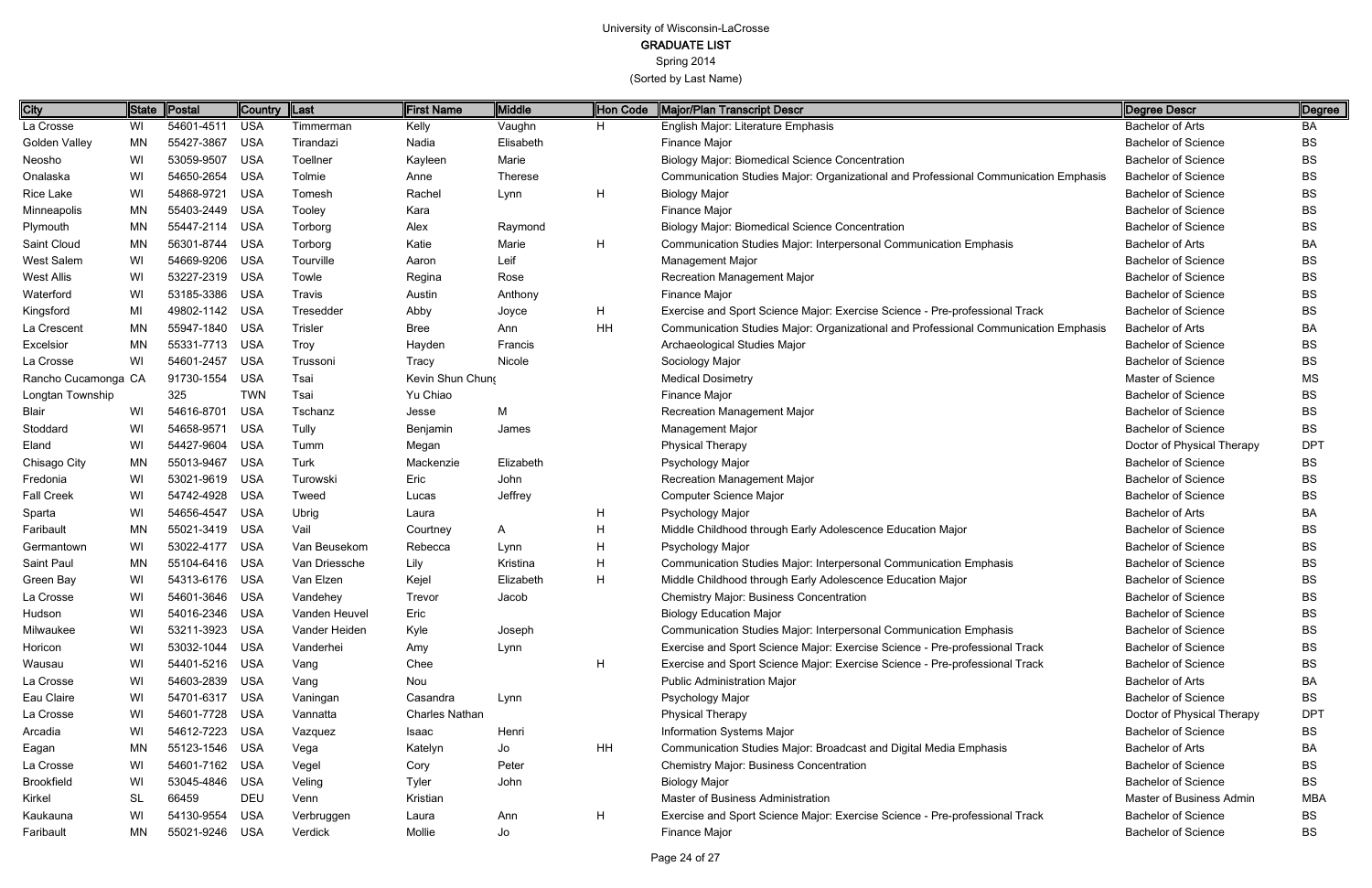Spring 2014

| City                    | State     | Postal         | <b>Country</b> | $\ $ Last   | First Name  | Middle    | Hon Code  | Major/Plan Transcript Descr                                                         | Degree Descr                   | Degree     |
|-------------------------|-----------|----------------|----------------|-------------|-------------|-----------|-----------|-------------------------------------------------------------------------------------|--------------------------------|------------|
| <b>Gays Mills</b>       | WI        | 54631-8296     | <b>USA</b>     | Vereschagin | Tatianna    | Maria     | HH        | Philosophy Major                                                                    | <b>Bachelor of Science</b>     | BS         |
| <b>Richland Center</b>  | WI        | 53581-8978 USA |                | Vigil       | Erick       | Alejandro |           | Philosophy Major                                                                    | <b>Bachelor of Science</b>     | <b>BS</b>  |
| Kaukauna                | WI        | 54130-9749 USA |                | Voet        | Sarah       | Lynn      | HH        | <b>Community Health Education Major</b>                                             | <b>Bachelor of Science</b>     | <b>BS</b>  |
| Middleton               | WI        | 53562-4104     | USA            | Volp        | Megan       | Marie     | Η         | German Studies Major                                                                | <b>Bachelor of Arts</b>        | BA         |
| Green Bay               | WI        | 54303-3550     | <b>USA</b>     | Vroman      | Isaac       | Allen     | H         | Archaeological Studies Major                                                        | <b>Bachelor of Science</b>     | <b>BS</b>  |
| La Crosse               | WI        | 54603-2463 USA |                | Vue         | Doua        |           |           | Recreation Management Major                                                         | <b>Bachelor of Science</b>     | <b>BS</b>  |
| La Crosse               | WI        | 54601-6317 USA |                | Vue         | Lee         |           |           | <b>History Major</b>                                                                | <b>Bachelor of Science</b>     | <b>BS</b>  |
| Columbus                | WI        | 53925-1692 USA |                | Waddell     | Kayla       | Marie     | H         | <b>Therapeutic Recreation Major</b>                                                 | <b>Bachelor of Science</b>     | <b>BS</b>  |
| Madison                 | WI        | 53713-4747     | USA            | Waeffler    | Ryan        | Thomas    |           | <b>Accountancy Major</b>                                                            | <b>Bachelor of Science</b>     | <b>BS</b>  |
| Colgate                 | WI        | 53017-9388     | <b>USA</b>     | Wagar       | Christopher | Joseph    | <b>HH</b> | Mathematics Major: Actuarial Science Concentration                                  | <b>Bachelor of Science</b>     | <b>BS</b>  |
| La Crosse               | WI        | 54601-3875 USA |                | Wagner      | Edric       | Gavin     |           | <b>Accountancy Major</b>                                                            | <b>Bachelor of Science</b>     | <b>BS</b>  |
| Pardeeville             | WI        | 53954-9411 USA |                | Wais        | Samantha    | Marie     | HH        | Early Childhood through Middle Childhood Education Major                            | <b>Bachelor of Science</b>     | <b>BS</b>  |
| Roosevelt               | <b>MN</b> | 56673-3202 USA |                | Walchak     | Dayna       | Marie     | HH        | <b>Community Health Education Major</b>                                             | <b>Bachelor of Science</b>     | <b>BS</b>  |
| Sharon                  | WI        | 53585-9757     | <b>USA</b>     | Waller      | Matthew     | Scott     | Н         | Sociology Major                                                                     | <b>Bachelor of Arts</b>        | BA         |
| Prairie du Chien        | WI        | 53821-1816 USA |                | Waller      | Michael     | John      |           | <b>Physical Therapy</b>                                                             | Doctor of Physical Therapy     | <b>DPT</b> |
| Denmark                 | WI        | 54208-9453 USA |                | Wallerius   | John        | James     |           | <b>Biology Major: Biomedical Science Concentration</b>                              | <b>Bachelor of Science</b>     | <b>BS</b>  |
| Plover                  | WI        | 54467-2922     | <b>USA</b>     | Walters     | Benjamin    | Paul      |           | Information Systems Major                                                           | <b>Bachelor of Science</b>     | <b>BS</b>  |
| Colgate                 | WI        | 53017-9354     | <b>USA</b>     | Walters     | Kari        | Lois      | HH        | Psychology Major                                                                    | <b>Bachelor of Arts</b>        | BA         |
| Chilton                 | WI        | 53014-1382 USA |                | Walters     | Thomas      | LeRoy     | H         | <b>Accountancy Major</b>                                                            | <b>Bachelor of Science</b>     | <b>BS</b>  |
| WUHAN                   | 42        | 430010         | <b>CHN</b>     | Wang        | Meng        |           |           | Finance Major                                                                       | <b>Bachelor of Science</b>     | <b>BS</b>  |
| Sauk City               | WI        | 53583-1352     | <b>USA</b>     | Wardwell    | Joseph      | E.        |           | <b>Physics Major</b>                                                                | <b>Bachelor of Science</b>     | <b>BS</b>  |
| Waupaca                 | WI        | 54981-8322     | <b>USA</b>     | Warren      | Kirstie     | Leigh     | H         | Communication Studies Major: Organizational and Professional Communication Emphasis | <b>Bachelor of Arts</b>        | BA         |
| Schaumburg              | IL        | 60194-4037     | <b>USA</b>     | Waterloo    | Lauren      | Elizabeth |           | Psychology Major                                                                    | <b>Bachelor of Science</b>     | <b>BS</b>  |
| <b>Wisconsin Dells</b>  | WI        | 53965-8631     | <b>USA</b>     | Watson      | Errin       | Lou       |           | English Major: Literature Emphasis                                                  | <b>Bachelor of Arts</b>        | BA         |
| Green Bay               | WI        | 54311-6743 USA |                | Watzka      | Kylie       |           |           | Psychology Major                                                                    | <b>Bachelor of Science</b>     | <b>BS</b>  |
| La Crosse               | WI        | 54601-3490     | USA            | Weber       | Carla       | Rae       | <b>HH</b> | Psychology Major                                                                    | <b>Bachelor of Science</b>     | <b>BS</b>  |
| Elgin                   | <b>MN</b> | 55932-5328     | <b>USA</b>     | Weber       | Jakob       | G         |           | Management Major                                                                    | <b>Bachelor of Science</b>     | <b>BS</b>  |
| <b>Eden Prairie</b>     | <b>MN</b> | 55347-1753 USA |                | Weber       | Rachel      | Marie     | <b>HH</b> | Middle Childhood through Early Adolescence Education Major                          | <b>Bachelor of Science</b>     | <b>BS</b>  |
| Trempealeau             | WI        | 54661-7218     | <b>USA</b>     | Weeks       | Alicia      | Marie     |           | <b>Biology Major: Environmental Science Concentration</b>                           | <b>Bachelor of Science</b>     | ВS         |
| Bonduel                 | WI        | 54107-9184 USA |                | Wegner      | Cody        |           |           | <b>Biology Major</b>                                                                | <b>Bachelor of Science</b>     | <b>BS</b>  |
| Elm Grove               | WI        | 53122-1120 USA |                | Wehse       | Nicole      | Kristen   |           | Finance Major                                                                       | <b>Bachelor of Science</b>     | <b>BS</b>  |
| Wuhan                   |           | 430080         | <b>CHN</b>     | Wei         | Boheng      |           |           | Software Engineering                                                                | Master of Software Engineering | <b>MSE</b> |
| La Crosse               | WI        | 54601-3442 USA |                | Weier       | Paige       | Jordan    | H         | Psychology Major                                                                    | <b>Bachelor of Science</b>     | BS         |
| Marshfield              | WI        | 54449-4927     | USA            | Weigel      | Jena        | Marie     | H         | Middle Childhood through Early Adolescence Education Major                          | <b>Bachelor of Science</b>     | <b>BS</b>  |
| Thorp                   | WI        | 54771-9209 USA |                | Weiler      | Alison      | Dianne    |           | Early Childhood through Middle Childhood Education Major                            | <b>Bachelor of Science</b>     | BS         |
| <b>Wisconsin Rapids</b> | WI        | 54494-7414 USA |                | Weiler      | Ellen       | Mary      | H         | Communication Studies Major: Interpersonal Communication Emphasis                   | <b>Bachelor of Arts</b>        | BA         |
| Madison                 | WI        | 53704-3849 USA |                | Weiner      | Mara        | Tovah     |           | Mathematics Major: Actuarial Science Concentration                                  | <b>Bachelor of Science</b>     | BS         |
| Fountain City           | WI        | 54629-2801 USA |                | Weis        | Kevin       | Jacob     | HH        | Management Major                                                                    | <b>Bachelor of Science</b>     | <b>BS</b>  |
| Eleva                   | WI        | 54738-9195 USA |                | Welke       | Janessa     | Lynn      |           |                                                                                     | <b>Bachelor of Science</b>     | <b>BS</b>  |
| Eleva                   | WI        | 54738-9195 USA |                | Welke       | Janessa     | Lynn      |           | Microbiology Major                                                                  | <b>Bachelor of Science</b>     | <b>BS</b>  |
| Neenah                  | WI        | 54956-3509 USA |                | Wells       | Kelsey      |           |           | <b>Physical Therapy</b>                                                             | Doctor of Physical Therapy     | <b>DPT</b> |
| Frederic                | WI        | 54837-8923 USA |                | Wells       | Kendra      | Ann       | HH        | <b>Biology Major: Biomedical Science Concentration</b>                              | <b>Bachelor of Science</b>     | BS         |
| Madison                 | WI        | 53714-1615 USA |                | Wells       | Madeline    | Mae       |           | Recreation Management Major                                                         | <b>Bachelor of Science</b>     | <b>BS</b>  |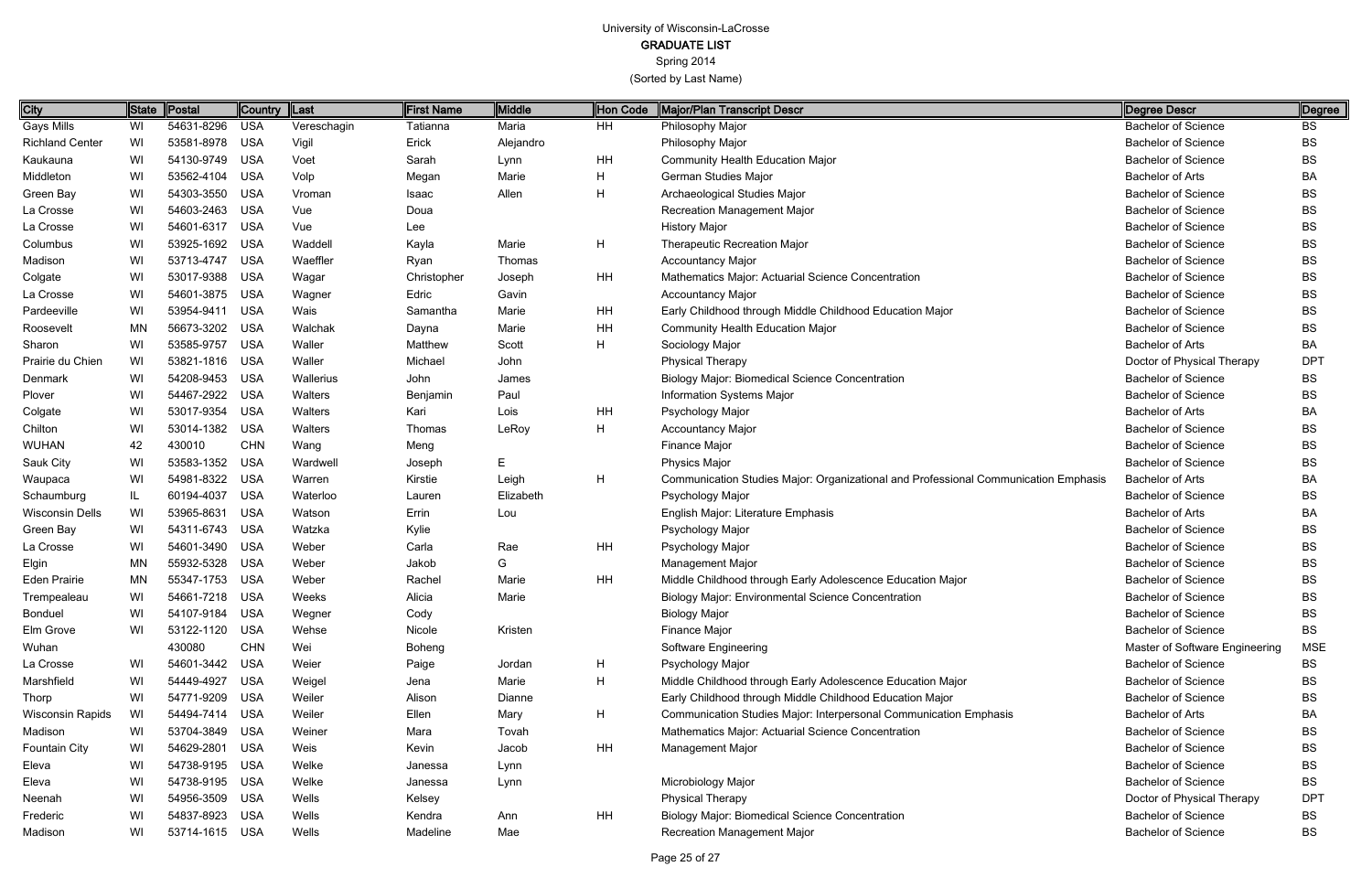GRADUATE LIST

Spring 2014

| City                     | State                   | Postal         | Country  Last |              | First Name      | Middle    | Hon Code  | Major/Plan Transcript Descr                                                         | Degree Descr                   | Degree     |
|--------------------------|-------------------------|----------------|---------------|--------------|-----------------|-----------|-----------|-------------------------------------------------------------------------------------|--------------------------------|------------|
| Fond du Lac              | WI                      | 54937-7822     | <b>USA</b>    | Wempner      | Rachel          | Eleanor   |           | Psychology Major                                                                    | <b>Bachelor of Science</b>     | <b>BS</b>  |
| Neenah                   | WI                      | 54956-1918     | <b>USA</b>    | Wendler      | Benjamin        | Milton    |           | <b>International Business Major</b>                                                 | <b>Bachelor of Science</b>     | BS         |
| Beaver Dam               | WI                      | 53916-1656     | <b>USA</b>    | Wendt        | Ashlee          | Ann       |           | Communication Studies Major: Organizational and Professional Communication Emphasis | <b>Bachelor of Science</b>     | BS         |
| West Bend                | WI                      | 53090-8630     | <b>USA</b>    | Wenzlaff     | Scott           |           |           | Geography Major: Geographic Information Science Concentration                       | <b>Bachelor of Science</b>     | BS         |
| Mondovi                  | WI                      | 54755-7538     | <b>USA</b>    | Werlein      | Karen           | Freda     |           | Psychology Major                                                                    | <b>Bachelor of Science</b>     | <b>BS</b>  |
| <b>Arbor Vitae</b>       | WI                      | 54568-9550     | <b>USA</b>    | Weske        | Karisa          | Leigh     |           | School Psychology                                                                   | <b>Education Specialist</b>    | <b>EDS</b> |
| <b>Wisconsin Dells</b>   | WI                      | 53965-8666     | <b>USA</b>    | Westerfeldt  | Brenden         | A         |           | Clinical Laboratory Science Major                                                   | <b>Bachelor of Science</b>     | <b>BS</b>  |
| <b>Two Rivers</b>        | WI                      | 54241-1117     | <b>USA</b>    | Wettstein    | Christopher     | D         |           | Exercise and Sport Science Major: Physical Education                                | <b>Bachelor of Science</b>     | BS         |
| <b>Black River Falls</b> | WI                      | 54615-5601     | <b>USA</b>    | Whaley       | Ryan            |           |           | Psychology Major                                                                    | <b>Bachelor of Arts</b>        | BA         |
| Onalaska                 | WI                      | 54650-9087     | <b>USA</b>    | White        | John            | Robert    | <b>HH</b> | <b>Computer Science Major</b>                                                       | <b>Bachelor of Science</b>     | <b>BS</b>  |
| Dodgeville               | WI                      | 53533-1524     | <b>USA</b>    | Whitish      | Margaret        | Marie     |           | Communication Studies Major: Organizational and Professional Communication Emphasis | <b>Bachelor of Arts</b>        | BA         |
| Naperville               | $\mathsf{I} \mathsf{L}$ | 60563-8896     | <b>USA</b>    | Whitley      | Megan           |           |           | <b>Medical Dosimetry</b>                                                            | Master of Science              | MS         |
| Minnetonka               | MN                      | 55345-2604     | <b>USA</b>    | Wicklacz     | Shelby          | Kay       | HH        | Psychology Major                                                                    | <b>Bachelor of Arts</b>        | BA         |
| Hartford                 | WI                      | 53027-9535     | <b>USA</b>    | Wiedmeyer    | Danielle        | Marie     | H         | <b>Marketing Major</b>                                                              | <b>Bachelor of Science</b>     | BS         |
| Sun Prairie              | WI                      | 53590-9501     | <b>USA</b>    | Wiegan       | <b>Briana</b>   | Rose      |           | <b>History Major</b>                                                                | <b>Bachelor of Arts</b>        | BA         |
| Gilman                   | WI                      | 54433-9607     | <b>USA</b>    | Wilcenski    | Jamie           | Gary      |           | Sociology Major                                                                     | <b>Bachelor of Science</b>     | BS         |
| Rochester                | MN                      | 55901-8432     | <b>USA</b>    | Wilcken      | Jessica         | Lynne     | H         | <b>Biology Major</b>                                                                | <b>Bachelor of Science</b>     | BS         |
| Woodville                | WI                      | 54028-9714     | <b>USA</b>    | Wilhelm      | Sarah           | Elizabeth |           | Middle Childhood through Early Adolescence Education Major                          | <b>Bachelor of Science</b>     | BS         |
| <b>Big Bend</b>          | WI                      | 53103-9690     | <b>USA</b>    | Wilinski     | <b>Brittney</b> | Lynn      |           | Exercise and Sport Science Major: Exercise Science - Fitness Track                  | <b>Bachelor of Science</b>     | BS         |
| West Bend                | WI                      | 53095-8702     | <b>USA</b>    | Wilke        | Alyssa          | Jill      |           | Psychology Major                                                                    | <b>Bachelor of Science</b>     | BS         |
| La Crosse                | WI                      | 54601-3958     | <b>USA</b>    | Wilkins      | <b>Brittany</b> | Ellen     | H         | <b>Biology Major</b>                                                                | <b>Bachelor of Science</b>     | <b>BS</b>  |
| Rice Lake                | WI                      | 54868-9750     | <b>USA</b>    | Willger      | Vanessa         | Frances   |           | Clinical Laboratory Science Major                                                   | <b>Bachelor of Science</b>     | <b>BS</b>  |
| Menomonie                | WI                      | 54751-7002     | <b>USA</b>    | Williamson   | Samuel          | Edward    |           | Chemistry Major: ACS Certification                                                  | <b>Bachelor of Science</b>     | <b>BS</b>  |
| Prairie du Sac           | WI                      | 53578-1003     | <b>USA</b>    | <b>Wills</b> | Emma            | Margaret  | H         | Management Major                                                                    | <b>Bachelor of Science</b>     | BS         |
| White Heath              | IL                      | 61884-9312 USA |               | Wilson       | Carrie          | Lynn      | HH        | <b>Therapeutic Recreation Major</b>                                                 | <b>Bachelor of Science</b>     | <b>BS</b>  |
| Menomonie                | WI                      | 54751-1298     | <b>USA</b>    | Wilson       | Jacob           | John      | H         | Exercise and Sport Science Major: Physical Education                                | <b>Bachelor of Science</b>     | <b>BS</b>  |
| La Crosse                | WI                      | 54601-3079     | <b>USA</b>    | Wiltgen      | <b>Brittany</b> | Ann       |           | <b>Therapeutic Recreation</b>                                                       | Master of Science              | МS         |
| La Farge                 | WI                      | 54639-8529     | <b>USA</b>    | Winchel      | Angeline        | Ann       | H         | Psychology Major                                                                    | <b>Bachelor of Science</b>     | <b>BS</b>  |
| Cumberland               | WI                      | 54829-9228     | <b>USA</b>    | Wineinger    | Josh            | Matthew   |           | <b>Marketing Major</b>                                                              | <b>Bachelor of Science</b>     | BS         |
| Green Bay                | WI                      | 54311-5425 USA |               | Winney       | Matthew         |           |           | <b>Physical Therapy</b>                                                             | Doctor of Physical Therapy     | <b>DPT</b> |
| Fond du Lac              | WI                      | 54937-9626     | USA           | Witt         | Kaitlyn         | Johanna   | H         | <b>Biology Major</b>                                                                | <b>Bachelor of Science</b>     | BS         |
| Janesville               | MN                      | 56048-6501     | USA           | Witt         | Tyler           | James     |           | <b>Accountancy Major</b>                                                            | <b>Bachelor of Science</b>     | BS         |
| Hortonville              | WI                      | 54944-1012 USA |               | Wolf         | Ashley          | Mary      | H         | <b>Community Health Education Major</b>                                             | <b>Bachelor of Science</b>     | BS         |
| Antigo                   | WI                      | 54409-1836     | USA           | Wolf         | Rebekah         | Louise    | HH        | Early Childhood through Middle Childhood Education Major                            | <b>Bachelor of Science</b>     | BS         |
| <b>West Allis</b>        | WI                      | 53227-1617     | USA           | Wolf         | Sarah           | Danielle  | H.        | Theatre Arts Major: General Studies Emphasis                                        | <b>Bachelor of Arts</b>        | BA         |
| Eau Claire               | WI                      | 54701-7655     | USA           | Wood         | Mathew          | Roger     |           | Social Studies Education Major (Broad Field Option B)                               | <b>Bachelor of Science</b>     | BS         |
| Fremont                  | WI                      | 54940-9508     | USA           | Woroniecki   | Veronica        | Rae       | H         | Exercise and Sport Science Major: Exercise Science - Fitness Track                  | <b>Bachelor of Science</b>     | BS         |
| Saint Francis            | WI                      | 53235-5758     | USA           | Wozniak      | Rachel          | Marie     |           | Geography Major: Environmental Science Concentration                                | <b>Bachelor of Science</b>     | BS         |
| Edgar                    | WI                      | 54426-9611     | USA           | Wussow       | Jay             | Garret    |           | Finance Major                                                                       | <b>Bachelor of Science</b>     | BS         |
| Grafton                  | WI                      | 53024-9421     | USA           | Wycklendt    | Jody            | Marie     | H         | Psychology Major                                                                    | <b>Bachelor of Science</b>     | BS         |
| La Crosse                | WI                      | 54603-4013 USA |               | Xiong        | See             |           |           | Sociology Major                                                                     | <b>Bachelor of Science</b>     | BS         |
| La Crosse                | WI                      | 54601-3452     | <b>USA</b>    | Xiong        | Vee             |           |           | Information Systems Major                                                           | <b>Bachelor of Science</b>     | BS         |
| ShiJiazhuang             | 13                      | 050000         | <b>CHN</b>    | Yan          | Xi              |           |           | Software Engineering                                                                | Master of Software Engineering | <b>MSE</b> |